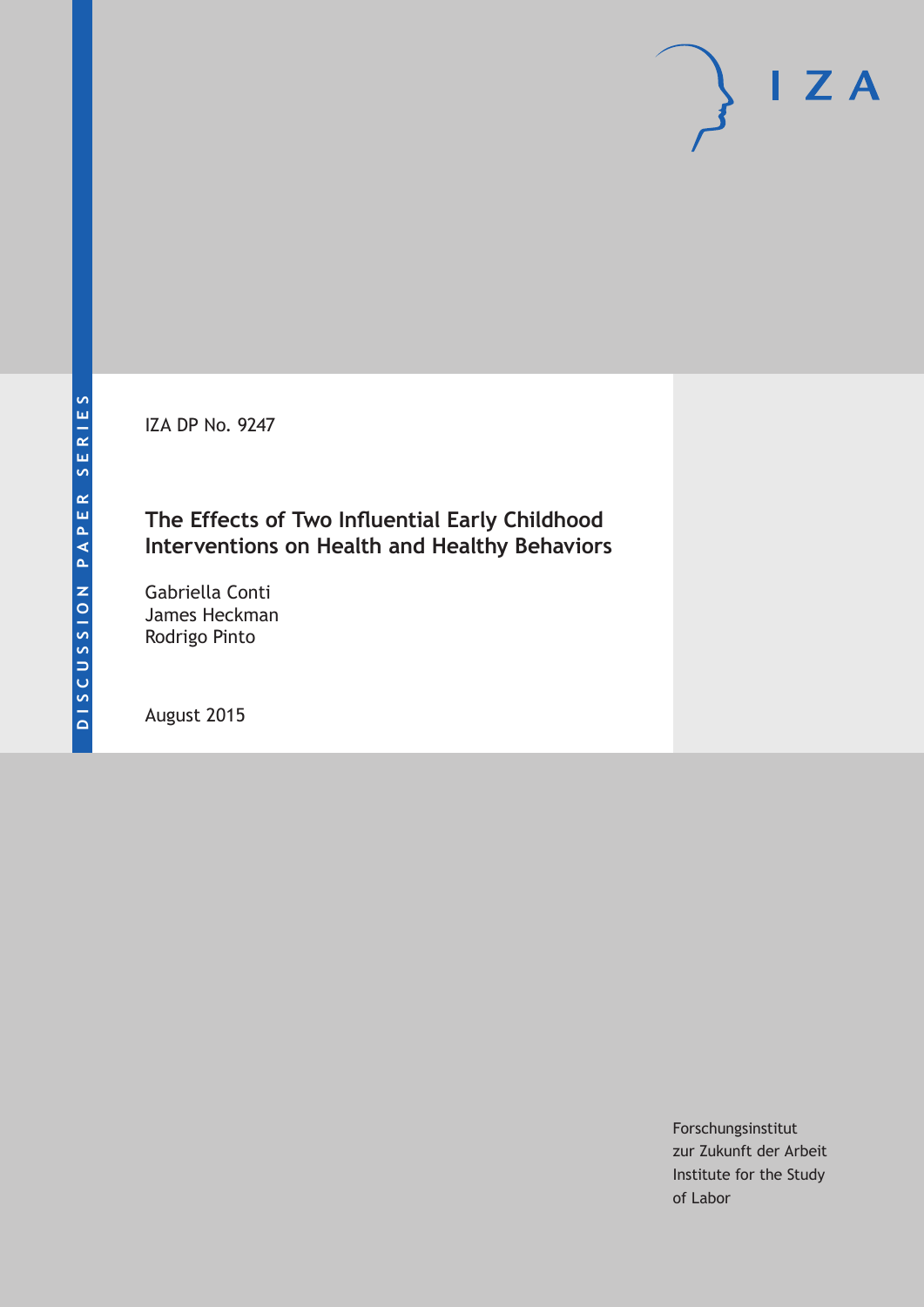# **The Effects of Two Influential Early Childhood Interventions on Health and Healthy Behaviors**

# **Gabriella Conti**

*University College London and Institute for Fiscal Studies*

## **James Heckman**

*University of Chicago, American Bar Foundation, University of Southern California and IZA*

# **Rodrigo Pinto**

*University of California, Los Angeles*

Discussion Paper No. 9247 August 2015

IZA

P.O. Box 7240 53072 Bonn **Germany** 

Phone: +49-228-3894-0 Fax: +49-228-3894-180 E-mail: iza@iza.org

Any opinions expressed here are those of the author(s) and not those of IZA. Research published in this series may include views on policy, but the institute itself takes no institutional policy positions. The IZA research network is committed to the IZA Guiding Principles of Research Integrity.

The Institute for the Study of Labor (IZA) in Bonn is a local and virtual international research center and a place of communication between science, politics and business. IZA is an independent nonprofit organization supported by Deutsche Post Foundation. The center is associated with the University of Bonn and offers a stimulating research environment through its international network, workshops and conferences, data service, project support, research visits and doctoral program. IZA engages in (i) original and internationally competitive research in all fields of labor economics, (ii) development of policy concepts, and (iii) dissemination of research results and concepts to the interested public.

IZA Discussion Papers often represent preliminary work and are circulated to encourage discussion. Citation of such a paper should account for its provisional character. A revised version may be available directly from the author.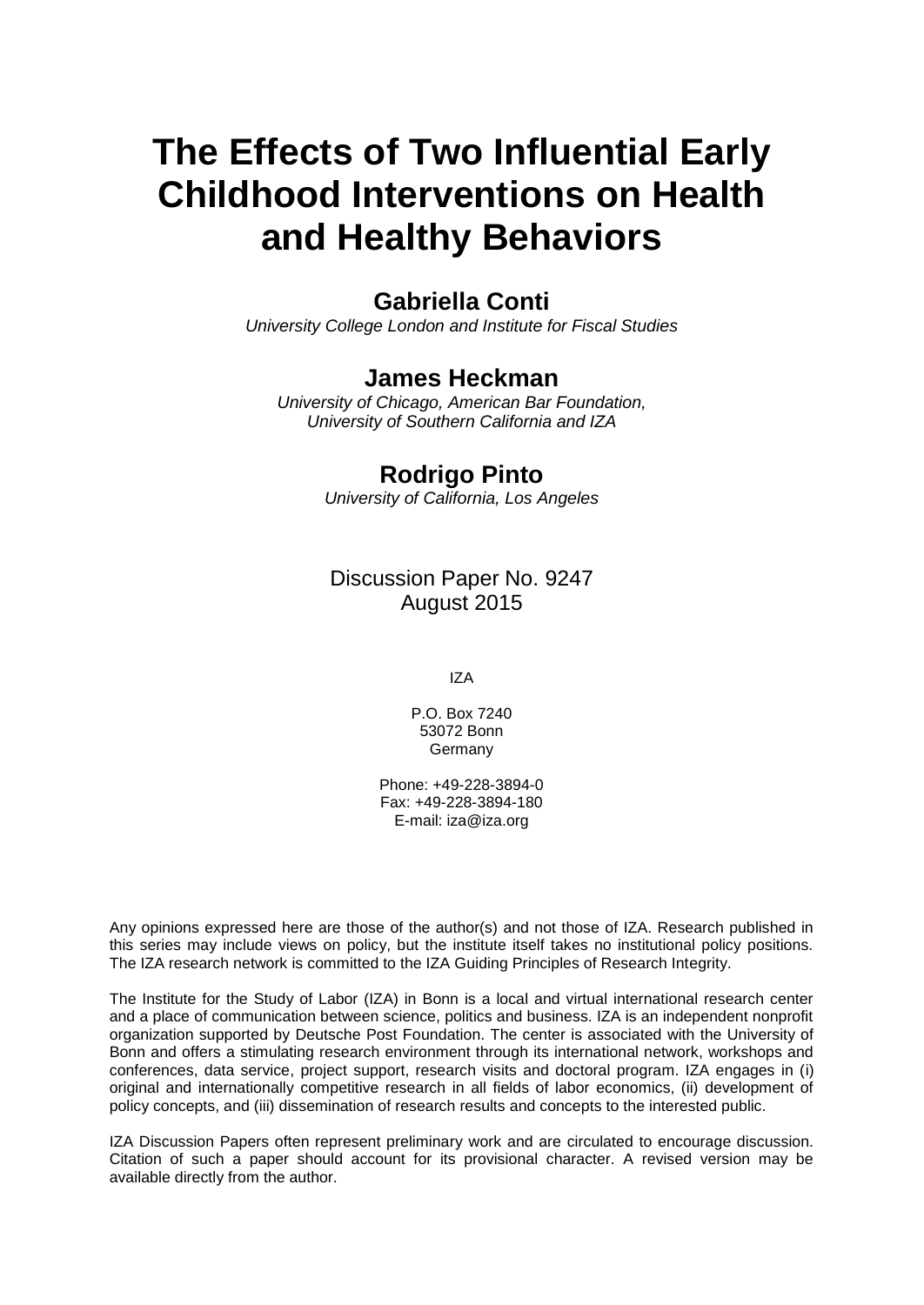IZA Discussion Paper No. 9247 August 2015

# **ABSTRACT**

# **The Effects of Two Influential Early Childhood Interventions on Health and Healthy Behaviors\***

This paper examines the long-term impacts on health and healthy behaviors of two of the oldest and most widely cited U.S. early childhood interventions evaluated by the method of randomization with long-term follow-up: the Perry Preschool Project (PPP) and the Carolina Abecedarian Project (ABC). There are pronounced gender effects strongly favoring boys, although there are also effects for girls. Dynamic mediation analyses show a significant role played by improved childhood traits, above and beyond the effects of experimentally enhanced adult socioeconomic status. These results show the potential of early life interventions for promoting health.

JEL Classification: C12, C93, I12, I13, J13, J24

Keywords: health, early childhood intervention, social experiment, randomized trial, Abecedarian Project, Perry Preschool Project

Corresponding author:

James J. Heckman Department of Economics University of Chicago 1126 East 59th Street Chicago, IL 60637 USA E-mail: [jjh@uchicago.edu](mailto:jjh@uchicago.edu)

 $\overline{a}$ 

<sup>\*</sup> This research was supported in part by the American Bar Foundation, the JB & MK Pritzker Family Foundation, Susan Thompson Buffett Foundation, NICHD R37HD065072, R01HD54702, a grant from the Human Capital and Economic Opportunity Global Working Group - an initiative of the Becker Friedman Institute for Research in Economics funded by the Institute for New Economic Thinking (INET), and an anonymous funder. The views expressed in this paper are those of the authors and not necessarily those of the funders or persons named here. We thank the editor and two anonymous referees, Chase Corbin and Sylvi Kuperman Rothkopf, as well as seminar participants at University of Chicago, Duke University, London School of Economics (CEP), Northwestern University, Princeton University, University College London, University of Essex (ISER), University of Sussex, University of Southern California (CESR) and University of Wisconsin for numerous valuable comments. The Web Appendix for this paper can be found at [https://cehd.uchicago.edu/web\\_appendix\\_health\\_effects.](https://cehd.uchicago.edu/web_appendix_health_effects)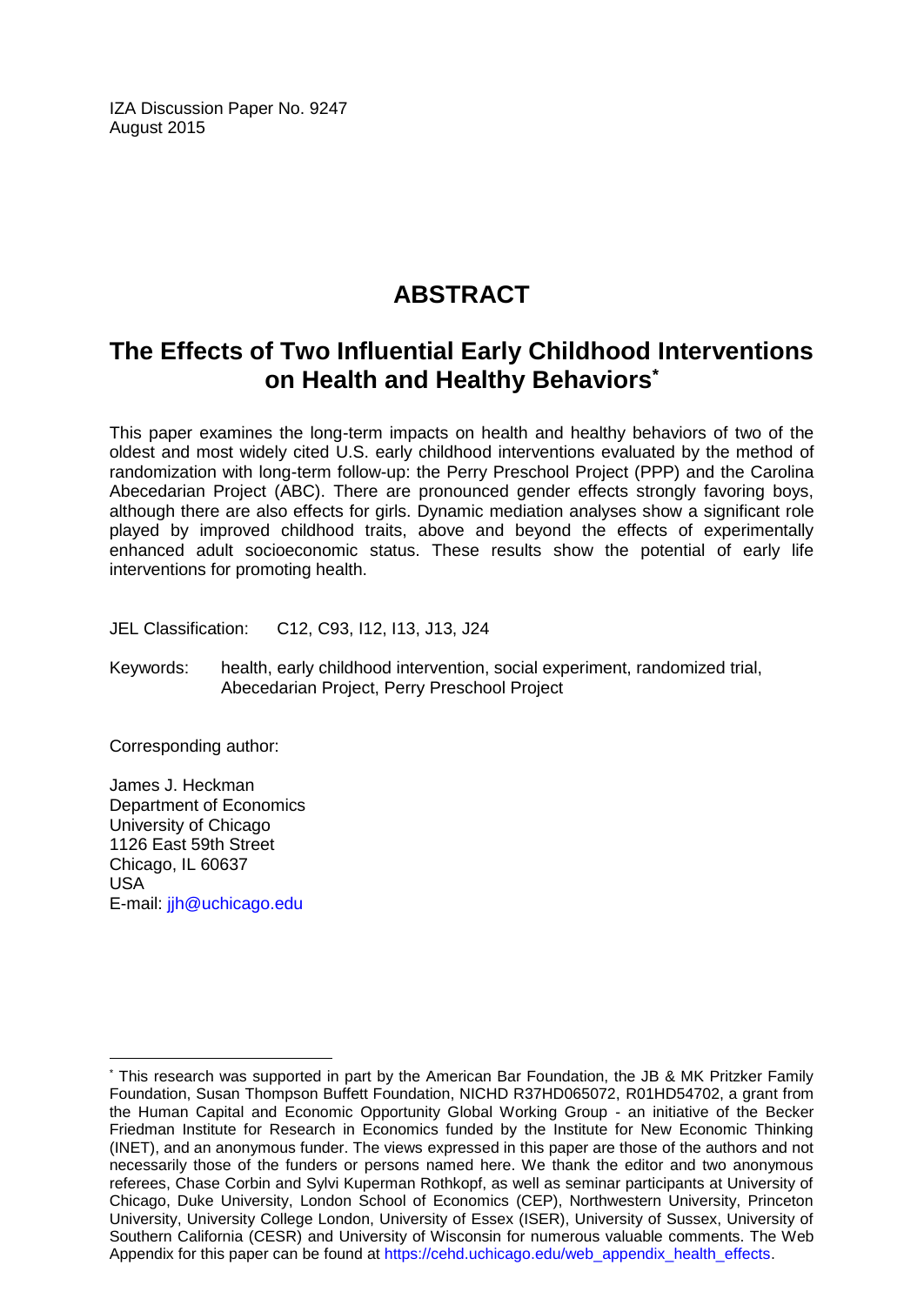## <span id="page-3-0"></span>1 Introduction

Discussions of ways to control the soaring costs of the health care system in the US and elsewhere largely focus on the provision of health care (see, e.g., [Emanuel,](#page-45-0) [2012;](#page-45-0) [Jamison](#page-48-0) et al., [2013\)](#page-48-0). However, treatment of disease is only part of the story. Prevention has a substantial role to play. Most medical care costs in developed countries like the United States arise from a minority of individuals with multiple chronic conditions, like cardiovascular and metabolic diseases, and cancer (see [Cohen and Yu,](#page-44-0) [2012\)](#page-44-0).<sup>[1](#page--1-0),[2](#page--1-0)</sup> Such conditions are the main causes of premature death, and managing them effectively requires that patients make lifestyle changes by adhering to healthy behaviors [\(Ford](#page-46-0) [et al.](#page-46-0), [2012;](#page-46-0) [Kontis](#page-49-0) et al., [2014;](#page-49-0) [Mokdad](#page-51-0) et al., [2004\)](#page-51-0). While prevention holds the key for lifelong health, changing behavior in adulthood is challenging [\(Marteau](#page-50-0) *et al.*, [2012\)](#page-50-0).<sup>[3](#page--1-0)</sup>

A substantial body of evidence shows that adult illnesses are more prevalent and more problematic among those who have experienced adverse early life conditions [\(Danese](#page-45-1) et al., [2007;](#page-45-1) [Galobardes](#page-46-1) [et al.](#page-46-1), [2008\)](#page-46-1). At present, the exact pathways through which early life experiences translate into health over the life cycle are not fully known, although there is increasing understanding of the role that might be played by biological embedding of social and economic adversity.[4](#page--1-0) The evidence on the social determinants of health [\(Marmot and Wilkinson,](#page-50-1) [2006\)](#page-50-1) suggests that a strategy of prevention rather than later life treatment may be more effective. Such an approach recognizes the dynamic nature of health capital formation, and views policies that shape early life environments as effective tools for promoting health [\(Conti and Heckman,](#page-44-1) [2014\)](#page-44-1). Following this path, a recent interdisciplinary literature points to the role that might be played by early childhood interventions targeted to disadvantaged children in promoting adult health [\(Black and Hurley,](#page-43-0) [2014;](#page-43-0) [Campbell](#page-43-1) [et al.](#page-43-1), [2014;](#page-43-1) [Di Cesare](#page-45-2) et al., [2013\)](#page-45-2).

This paper contributes to this literature by examining the effects on health and healthy behaviors

<sup>&</sup>lt;sup>1</sup>In the United States, in 2008, 1% of the population accounted for 20% of total health care expenditures. These are older patients with cancer, diabetes, heart disease, and other multiple chronic conditions. In contrast, the bottom half of the expenditure distribution accounted for 3.1% of spending.

<sup>&</sup>lt;sup>2</sup>The United Nations in [2011](#page-46-2) has set a goal of reducing the probability of premature mortality due to these diseases by 25% by the year 2025.

<sup>&</sup>lt;sup>3</sup>One potentially promising approach uses insights from behavioral economics to design effective programs implemented by employers, insurers, and health care providers, to increase patient engagement and to encourage individuals to take better care of themselves [\(Loewenstein](#page-49-1) *et al.*, [2013,](#page-49-1) [2007\)](#page-49-2). These chronic conditions can indeed be prevented, or, at least, their onset can be substantially delayed [\(Ezzati and Riboli,](#page-46-3) [2012;](#page-46-3) [Sherwin](#page-53-0) et al., [2004\)](#page-53-0).

<sup>&</sup>lt;sup>4</sup>[Committee on Psychosocial Aspects of Child and Family Health](#page-44-2) *et al.* [\(2011\)](#page-44-2); [Entringer](#page-46-4) *et al.* [\(2012\)](#page-46-4); [Gluckman](#page-47-0) [et al.](#page-47-0) [\(2009\)](#page-47-0); [Heijmans](#page-48-1) et al. [\(2008\)](#page-48-1); [Hertzman](#page-48-2) [\(1999\)](#page-48-2); [Knudsen](#page-49-3) et al. [\(2006\)](#page-49-3).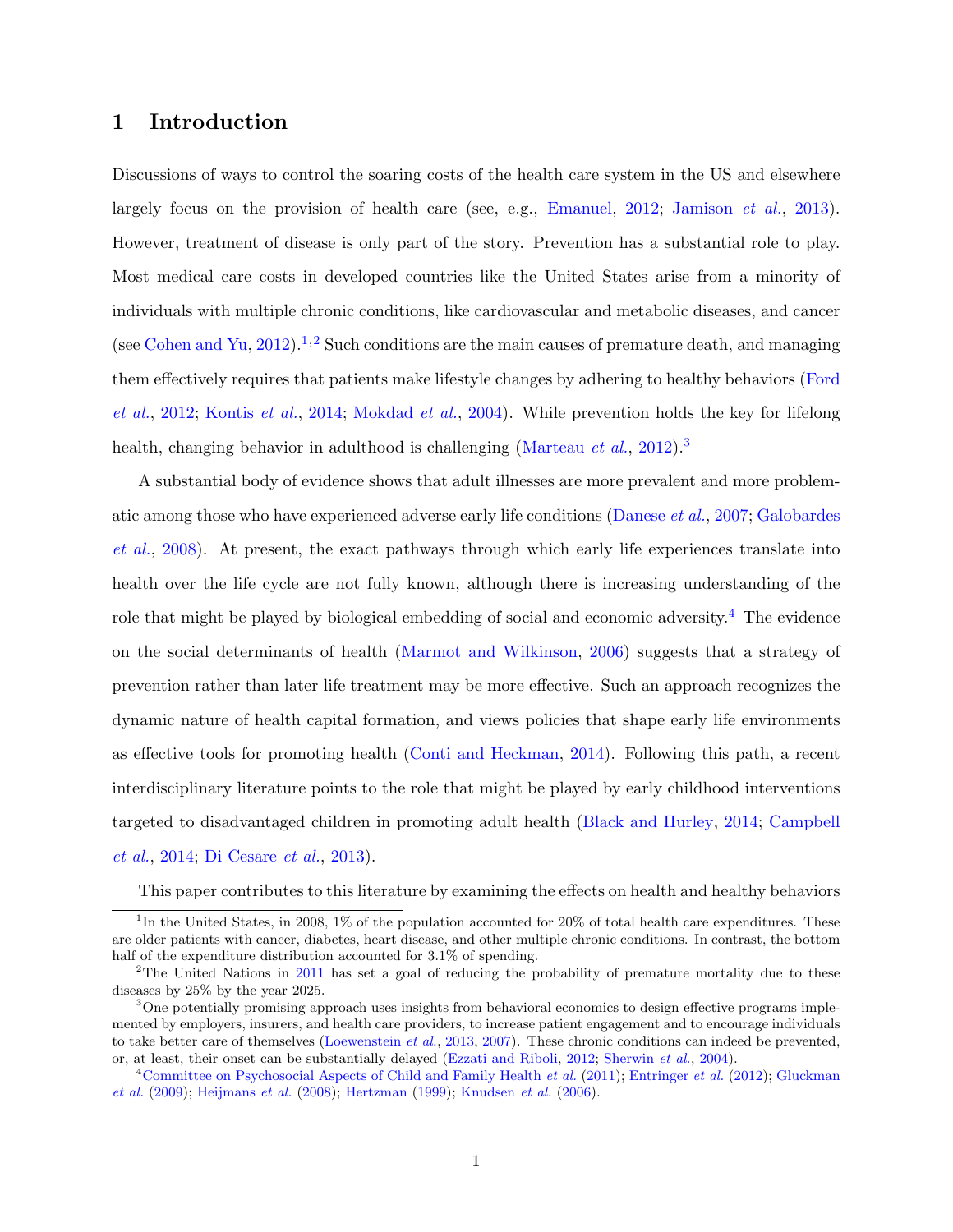of the two most influential, high-quality, U.S.-based early childhood interventions – the Perry Preschool Project (PPP) and the Abecedarian Project (ABC). Both interventions used the method of randomization to assign enriched environments to disadvantaged children. Participants are followed into adulthood. PPP was conducted in Ypsilanti, Michigan, starting in 1962; ABC in Chapel Hill, North Carolina, starting in 1972. PPP provided preschool education at ages 3-5 and home-based parenting guidance; ABC also included a health care and a nutritional component, and lasted from birth until age  $8.5$  $8.5$  Data from PPP and ABC enable analysts to learn about the health benefits of early life interventions for disadvantaged populations. Since children are generally in good health, and reliable early life biomarkers predictive of later disease have yet to be discovered, it is challenging to demonstrate health effects of early life interventions in the absence of long-term follow-ups.

The PPP data have rich information on behavior but not health. ABC has a survey of health at age 34 in addition to measures of healthy behaviors. For both studies, we perform analyses by gender and find substantial differences in the effects of treatment between males and females. We present evidence that both the Perry and the Abecedarian interventions have statistically and substantively significant effects on the health and healthy behaviors of their participants. The specific outcomes affected vary across studies, although for both interventions, treatment effects are much stronger and more precisely determined for males. The Perry male participants have significantly fewer behavioral risk factors (in particular smoking) by the time they have reached age 40, while the Abecedarian male participants are in better physical health by their mid 30s. We document the important role played by enhancements in childhood traits, above and beyond educational attainment and adult socioeconomic status, as mechanisms producing treatment effects.

We use robust statistical methods and apply the frameworks developed in [Heckman](#page-47-1) *et al.* [\(2010\)](#page-47-1) and [Campbell](#page-43-1) et al. [\(2014\)](#page-43-1) to systematically account for small sample sizes of the experiments, the effects of multiple hypothesis testing, and non-random panel attrition to analyze these studies. We adjust for departures from randomization protocols when appropriate. We show that accounting for small sample sizes and multiple hypotheses affects inference from these studies.

<sup>5</sup>The Abecedarian Project had a second-stage intervention at ages 5–8 via another randomized experimental design. [Campbell](#page-43-2) et al. [\(2008\)](#page-43-2) show that the early educational intervention had far stronger effects than the school-age treatment on the majority of the outcomes studied. [Campbell](#page-43-1) *et al.* [\(2014\)](#page-43-1) also show that the second-stage intervention had no effects on health. Hence, in this paper we only analyze the first-stage intervention.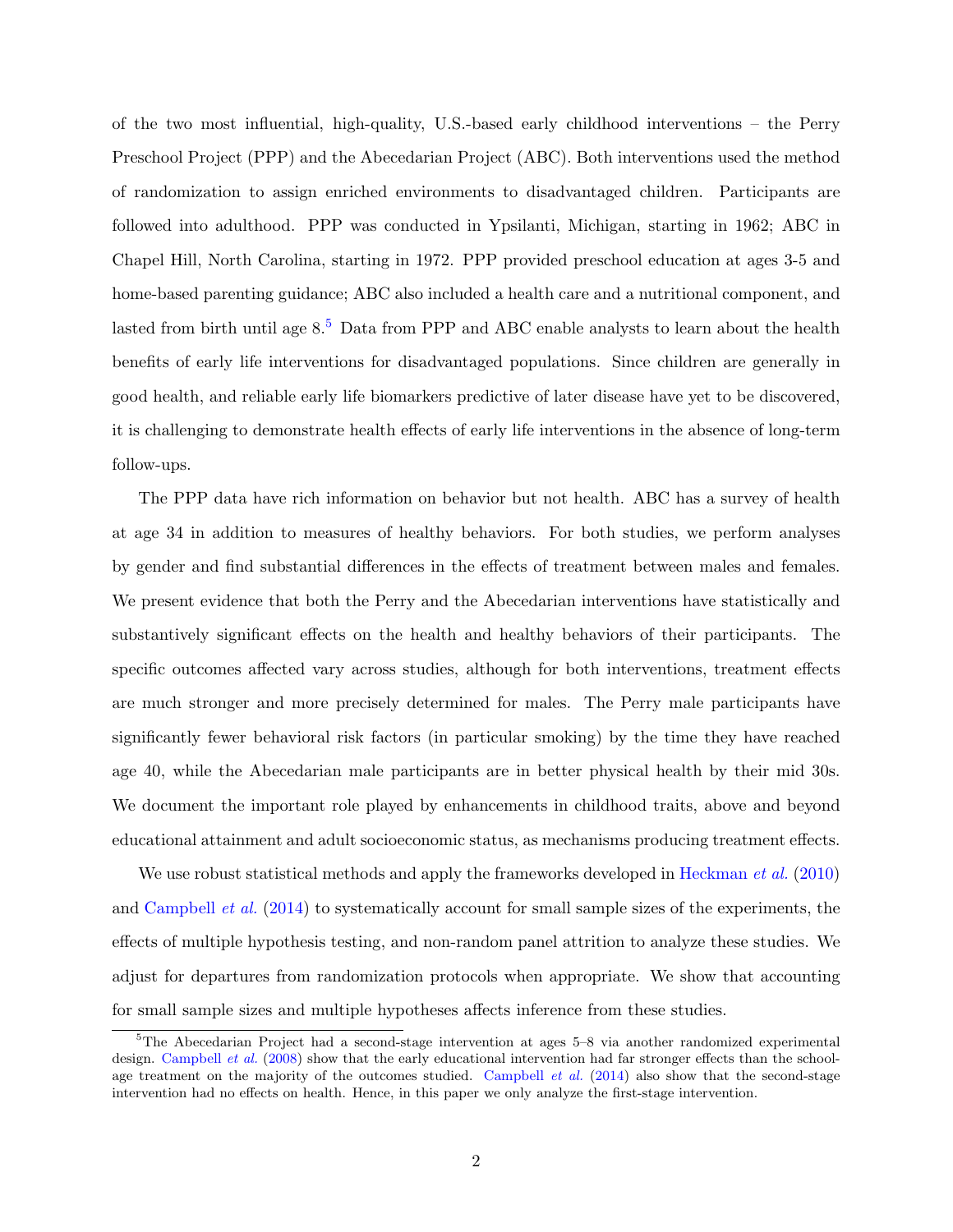Rather than using arbitrarily constructed aggregates of health indicators as employed in previous analyses of these experiments, we use more interpretable disaggregated measures. We examine the mechanisms through which treatment effects arise using dynamic mediation analyses. We use as mediators both early child developmental traits and adult socioeconomic outcomes.

We address the challenges that analysts face when comparing results across experiments. The baseline characteristics of the populations treated differ. Treatments vary. Follow-up periods and questions asked are not strictly comparable. Many treatment effects across programs are not comparable because different outcomes are measured, different survey instruments are used, and different ages are sampled. Where outcome measures are comparable, estimated treatment effects are stronger for ABC males compared to PPP males. The imprecise estimates for women found in each program translate into imprecise estimates of differences in female program effects. Our analysis suggests that simple comparisons of treatment effects across programs as featured in commonly reported meta-analyses (see, e.g., [Camilli](#page-43-3) et al., [2010;](#page-43-3) [Karoly](#page-49-4) et al., [2005\)](#page-49-4) are potentially very misleading guides to policy.

The paper proceeds as follows. Section [2](#page-5-0) describes the ABC and PPP interventions. Section [3](#page-13-0) discusses the statistical challenges addressed in this paper and presents our econometric procedures. Section [4](#page-21-0) presents and discusses our estimates of treatment effects and the results of our mediation analyses. Section [5](#page-30-0) concludes.

## <span id="page-5-0"></span>2 The ABC and PPP Interventions

Both the ABC and the PPP interventions were center-based small-scale programs designed to enrich the early environments of disadvantaged children. The main characteristics of both interventions are displayed in Table [1.](#page-32-0) The Perry Preschool Project (PPP) took place in the mid-1960s in the district of the Perry Elementary School, a public school in Ypsilanti, Michigan (a small city near Detroit). The Carolina Abecedarian Project (ABC) took place one decade later at the Frank Porter Graham Child Development Institute at the University of North Carolina's Chapel Hill campus. Eligibility was based on weighted scales which included multiple indicators of socioeconomic disadvantage, although the specific items and weights differed across the two interventions.<sup>[6](#page--1-0)</sup> ABC enrolled children

 ${}^{6}$ The specific ABC and PPP items and the PPP weights are reported in Table [1;](#page-32-0) the weights used for the ABC scale are reported in Table 1 of [Ramey](#page-52-0) et al. [\(2000\)](#page-52-0).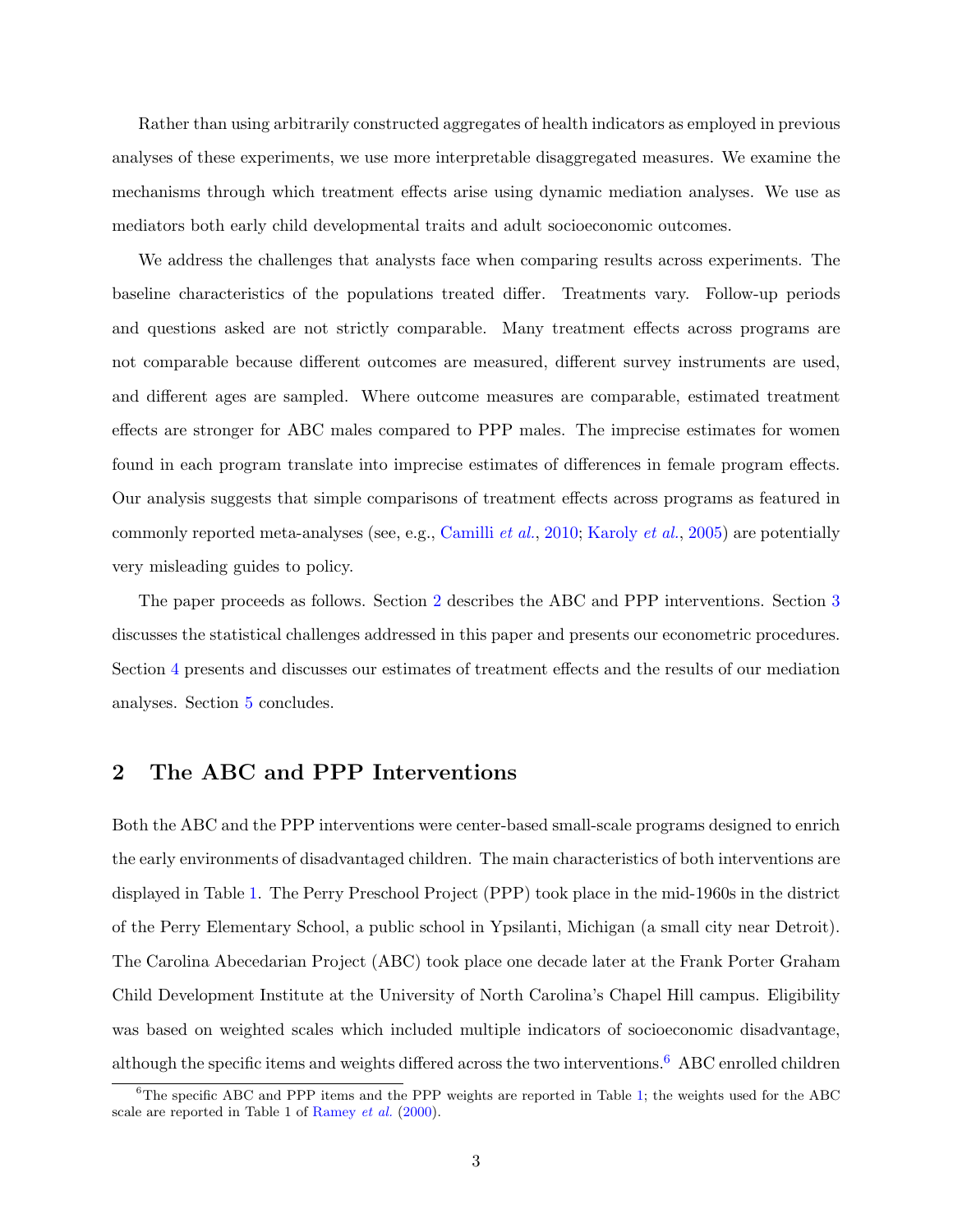soon after birth<sup>[7](#page--1-0)</sup> until 5 years of age<sup>[8](#page--1-0)</sup> for a very intensive 6.5 to 10 hours per day program. PPP enrolled children at 3 years of age for 2 years<sup>[9](#page--1-0)</sup> for a less intensive 2.5-3 hours per day program.<sup>[10](#page--1-0)</sup> Details of the randomization protocol are presented in Section [1](#page-3-0) of the Web Appendix. In this section we report: (a) the background characteristics of the two populations (subsection [2.1\)](#page-6-0); (b) the interventions administered (subsection [2.2\)](#page-7-0); and (c) the data collections carried out (subsection [2.3\)](#page-12-0).

[Table [1](#page-32-0) about here.]

#### <span id="page-6-0"></span>2.1 The background characteristics of the two populations

While both ABC and PPP targeted disadvantaged populations, the background characteristics of the participants differed. We summarize them in Table [2](#page-33-0) and Figures [1](#page-34-0) and  $2^{11}$  $2^{11}$  $2^{11}$ 

The first substantial difference that emerges is in the IQs of participants. While the average Stanford-Binet score at 3 years of age is 79 points in PPP, it is 14 points higher at the same age in the control group of  $ABC^{12}$  $ABC^{12}$  $ABC^{12}$ . This difference is also visible in Panel A of Figure [1,](#page-34-0) which shows that the region of common support is limited to the bottom half of the density of ABC. The partial overlap in the IQ distributions across the two interventions arises because PPP required an IQ smaller than 85 to be eligible to participate in the program.

There is no significant difference in average health at birth (Table [2\)](#page-33-0). However, more ABC participants are born at low  $\langle 2, 500 \text{ grams} \rangle$  or high birthweight  $\langle 2, 4, 000 \text{ grams} \rangle$ , as shown in Panel B of Figure [1.](#page-34-0)<sup>[13](#page--1-0)</sup>

Turning to the parental demographic characteristics, we see that the parents in PPP are older than those in ABC, with the age difference amounting to six years for the mothers and to nine years for the fathers (when fathers are present). The density reported in Panel D of Figure [1](#page-34-0)

<sup>7</sup>The average age at entry for the treated was 8.8 weeks, and it ranged between 6 and 21 weeks.

<sup>&</sup>lt;sup>8</sup>As mentioned, the intervention consisted of a two-stage treatment: a preschool stage (0-5) and a school-age stage (5-8). In this paper we only study the effects of the preschool treatment, both for comparability with PPP, and because previous work has reported negligible or no effects from the second-stage treatment.

<sup>&</sup>lt;sup>9</sup>The first cohort experienced only one year of treatment, starting at age 4.

 $10$ Note that, if we compute the hourly cost per child, the PPP intervention was more expensive than the ABC.

<sup>&</sup>lt;sup>11</sup>See [Hojman](#page-48-3) *et al.* [\(2013\)](#page-48-3) for a comparison of the background characteristics of the ABC, PPP, CARE (Carolina Approach to Responsive Education), IHDP (the Infant Health and Development Program) and ETP (Early Training Project).

 $12$ We only use data from the control group for ABC, since it started at birth, hence by age 3 the treatment group would have already received three years of the program.

<sup>&</sup>lt;sup>13</sup>Parenthetically, the median birthweight for PPP was  $3.14 \text{ kg}$ , compared to a national population average of  $3.29$ kg in 1964. For ABC, the median birthweight was 3.24, compared to a national population average of 3.34.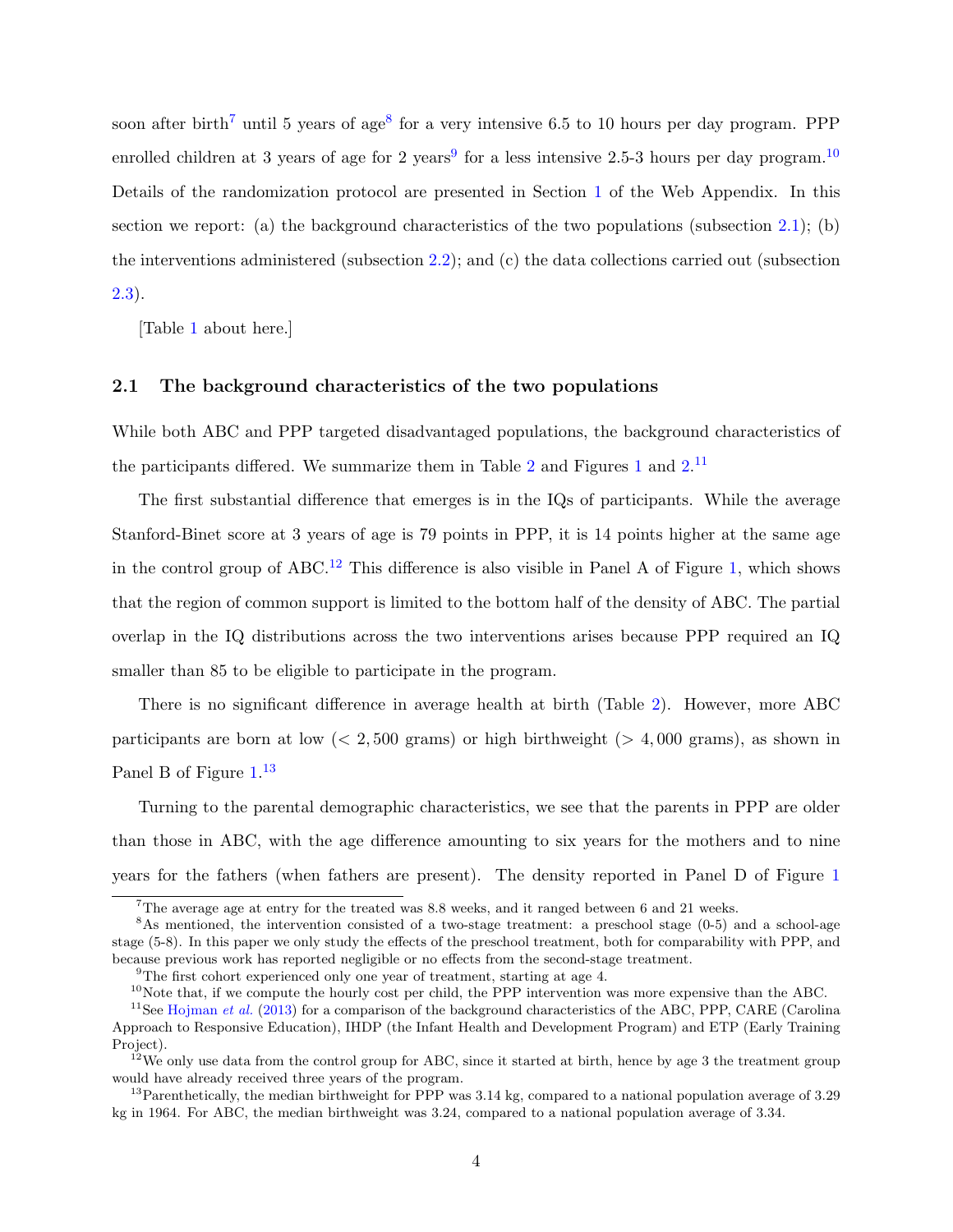shows that the region of common support for paternal age only extends between the ages 20-45. In line with the older parental age, the participants of the PPP intervention also have, on average, a greater number of siblings (4, up to a maximum of 12, as shown in Panel C of Figure [2\)](#page-35-0), while ABC children are more likely to be first born. Additionally, ABC participants are more likely to be born to single mothers, with the father being present almost twice as often in PPP households than in ABC households (53% vs. 29%, Table [2\)](#page-33-0). Finally, the parents of ABC participants have higher socioeconomic backgrounds, higher levels of education, and are more likely to be employed (as shown in Table [2](#page-33-0) and Panels A-B and D-E of Figure [2,](#page-35-0) respectively).

In sum, while more children in Perry are from two-parent homes, $14$  many other socioeconomic characteristics are more favorable for ABC participants, especially for those with fathers present.[15](#page--1-0) However, as shown in Table [1](#page--1-0) of the Web Appendix, controlling for these background characteristics does not substantially change estimated treatment effects.

[Table [2](#page-33-0) and Figures [1](#page-34-0) and [2](#page-35-0) about here]

## <span id="page-7-0"></span>2.2 The Interventions<sup>[16](#page--1-0)</sup>

Intervention Strategies From 1962 to 1967, the Perry Preschool Project (PPP) recruited disadvantaged children three to four years of age on the basis of two selection criteria: "cultural deprivation" and evidence of being "educably mentally retarded" based on the Stanford-Binet Intelligence score (mean = 79). Mid-intervention and follow-up summaries describe a program that operated for 2.5 to 3 hours each morning, 5 days per week over the course of a school year [\(Weikart,](#page-54-0) [1966,](#page-54-0) [1967,](#page-54-1) [1970\)](#page-54-2). Except for the first treatment group that participated for one year only, four treatment groups experienced two years of the instructional program. In addition to a monthly parent group meeting hosted by social work staff, PPP further incorporated a 60-90-minute weekly home visit, designed to offer individualized instruction as needed, establish teacher-primary caregiver relationship, and involve the latter in their child's development [\(Weikart,](#page-54-3) [1964,](#page-54-3) [1967,](#page-54-1) [1970\)](#page-54-2).

Weikart's descriptions of the program change significantly throughout the course of the intervention, including its length and format for both children and parents, the intervention method-

<sup>&</sup>lt;sup>14</sup>See, e.g., [Lopoo and DeLeire](#page-50-2) [\(2014\)](#page-50-2) for a recent study on the long-term outcomes of children born to single mothers.

<sup>&</sup>lt;sup>15</sup>See, e.g., [Carneiro](#page-44-3) et al. [\(2013\)](#page-44-3) and [Dickson](#page-45-3) et al. [\(2015\)](#page-45-3) on the intergenerational effects of maternal education on cognitive and behavioural outcomes for a sample of children from US and UK, respectively.

<sup>&</sup>lt;sup>16</sup>See [Heckman](#page-47-2) *et al.* [\(2014b\)](#page-47-2) for a more detailed description of the ABC and PPP interventions.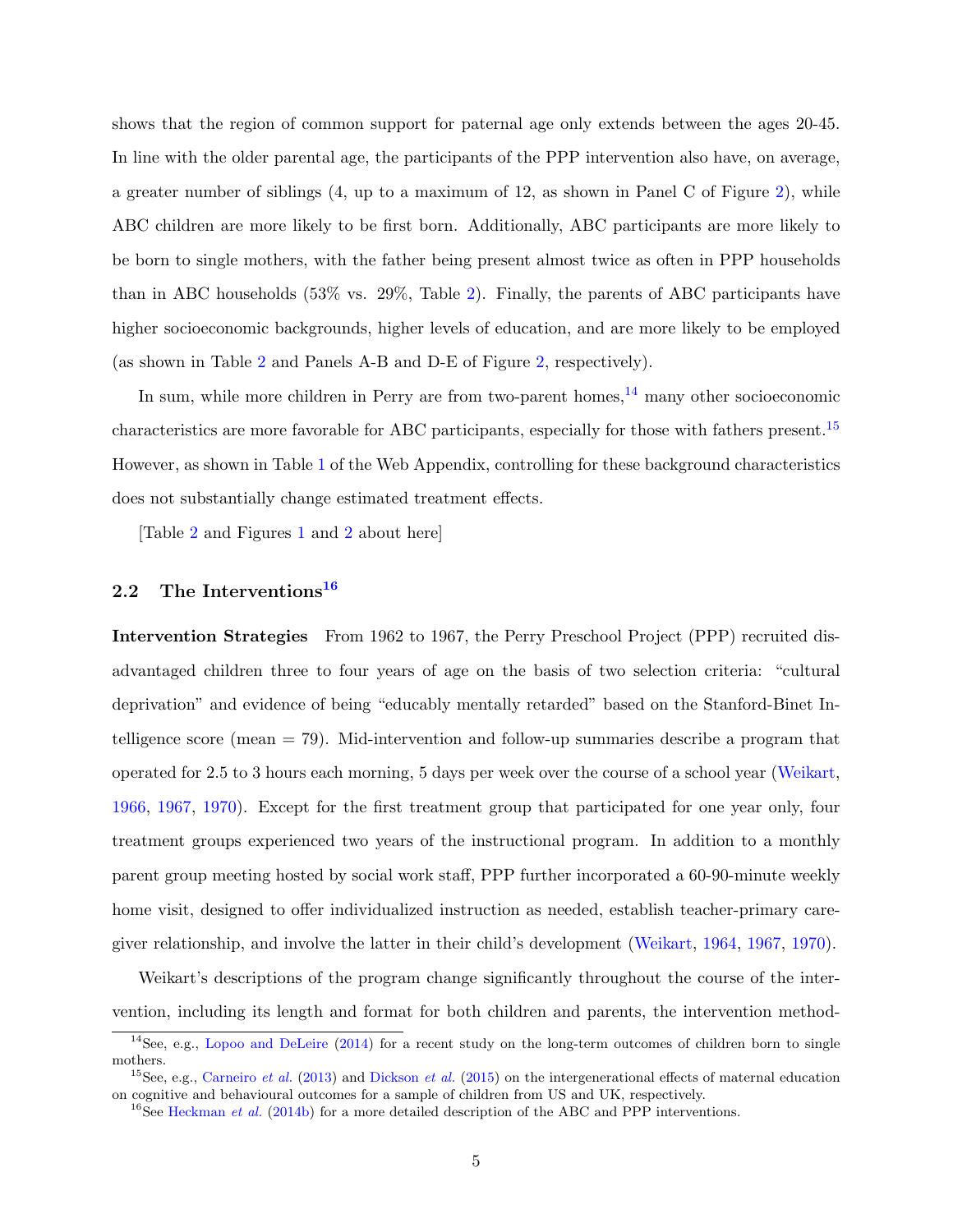ologies and learning activities, the role of the teacher, the role of the child as a learner, and even his/her understanding of cognitive development [\(Weikart,](#page-54-3) [1964,](#page-54-3) [1967,](#page-54-1) [1970\)](#page-54-2). This reflects both experimentation within the program and the changed framing of it as the literature on child development evolved while the program was being implemented. What remains consistent, however, are Weikart's stated primary goals of cognitive development with an emphasis on language development, the use of developmental theory in guiding curriculum framework and intervention methods, and a combined approach of a morning center-based preschool program and a weekly afternoon home visit by the child's teacher [\(Weikart,](#page-54-3) [1964,](#page-54-3) [1967,](#page-54-1) [1970\)](#page-54-2). The learning program implemented in PPP from 1962 to early 1965 included unit-based instruction, intentional adult-child interactive language, and a rich set of learning materials including Montessori tools, movement/dancing, and an emphasis on caregiver-planned large- and small-group activities. In the final year of PPP, the learning program more closely resembled the later developed HighScope curriculum including "Plan, Do, Review." Individual instruction was not a specific feature of the Perry center-based program (see [Weikart](#page-54-4) et al., [1978](#page-54-4) and [Kuperman,](#page-49-5) [2014a\)](#page-49-5), whereas in ABC, it was a key component of the learning program.

Ten years after PPP began, ABC recruited four cohorts of infants born between 1972 and 1977 at hospitals near Chapel Hill, NC, for an intensive early childhood intervention designed to prevent retardation for low-income multi-risk populations. Treated children were transported by program staff from their homes to the newly built Frank Porter Graham Center (FPGC) for up to 9 hours each day for 50 weeks/year [\(Ramey](#page-52-1) *et al.*, [1976\)](#page-52-1).

What is now known as the "Abecedarian Approach" emerged from a process of distinctive curriculum development. The number of teaching and learning activities expanded through formal testing and evaluation with each successive ABC cohort. The Learningames for the First Three Years were designed by both Joseph Sparling and Isabelle Lewis as play-based adult-child activities for the expressed purposes of minimizing infants' maladaptive, high-risk behaviors, and enhancing adult-infant interactions that support children's language, motor, and cognitive development and socio-emotional competence, including task orientation [\(Sparling and Lewis,](#page-53-1) [1979\)](#page-53-1). Influenced by Piaget's theory of developmental stages, each individual activity included a stated learning objective thought to be developmentally appropriate, specification of needed materials, directions for teacher behavior, and expected child outcome. In addition to tracking and dating activity assign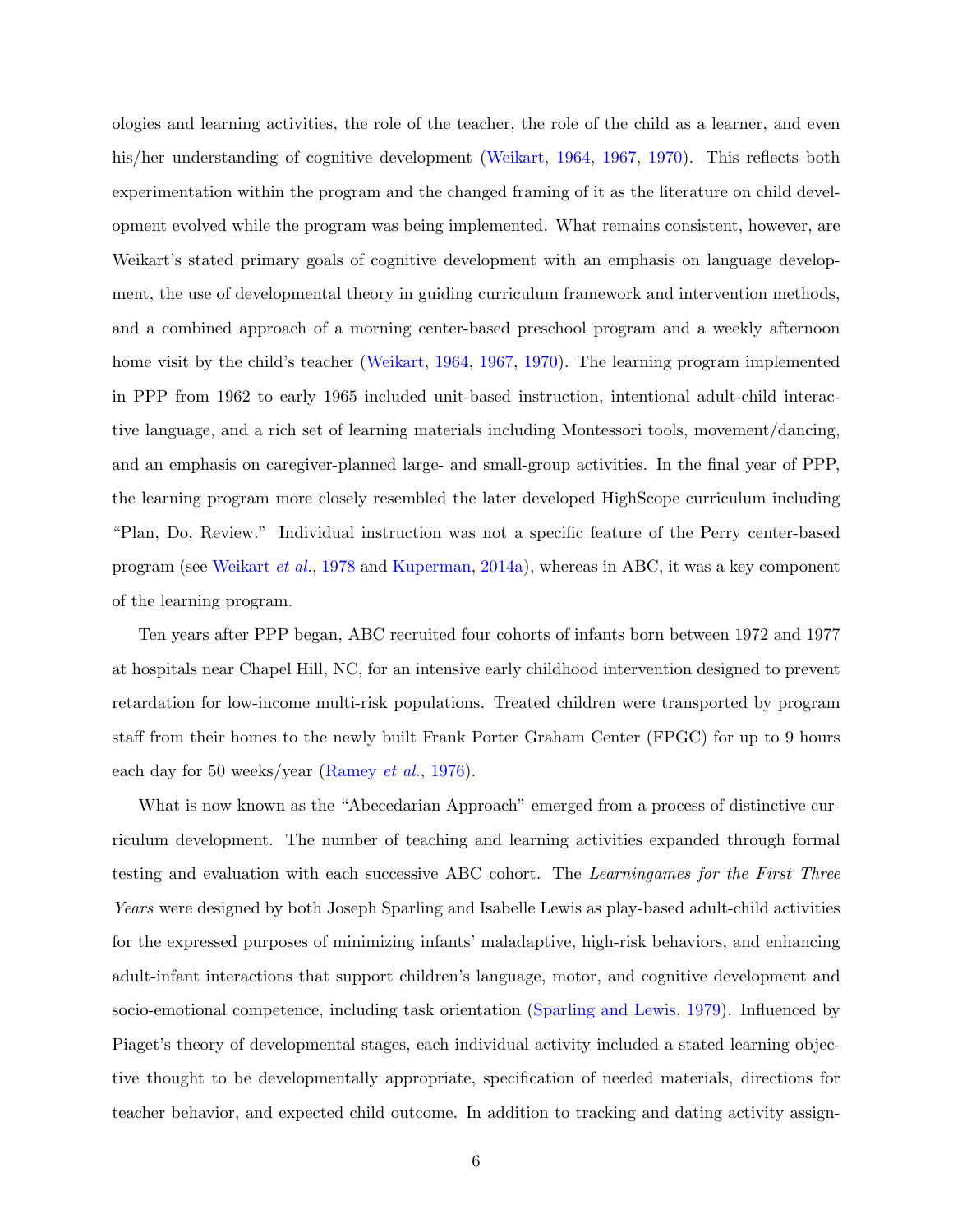ments, these records enabled staff to prescribe a specific instructional program every 2 to 3 weeks for each child by rotating learning activities and to note developmental progress or its lack thereof from program entry to approximately age 36 months [\(Ramey](#page-52-1) et al., [1976\)](#page-52-1). During preschool, ABC supplemented the original *Learningames* with a program for three and four year olds, thought to be developmentally appropriate and developed together by staff and caregiving professionals with assistance from outside consultants. The Abecedarian Approach to Social Competence encouraged cognitive development, sociolinguistic and communicative competence, and reinforced socially adaptive behaviors involved in task orientation, peer-peer relations, adult-child relationships, and emotional self-awareness [\(Ramey](#page-52-1) et al., [1976,](#page-52-1) [1982\)](#page-52-2). Language intervention remained the critical ABC vehicle for supporting cognition and social skills [\(McGinness and Ramey,](#page-50-3) [1981\)](#page-50-3).

The two randomized controlled trials share many features in common, including an emphasis on language and cognitive development in the intervention for disadvantaged children, the background influence of developmental theory on the design of the curriculum but with plenty of room for individual adaptation, and general similarities such as the use of field trips as a learning tool, organization of the learning environment during preschool years, and ongoing professional development for staff. However, a comparison of reports drafted by the directors of PPP and ABC concurrently with their own interventions also reveals some key differences.

The programs differed in the way they perceived their treated children and designed their intervention goals and conceptual approaches. Perry was motivated by a "deficits" model, and the intervention was perceived as remediating cultural deprivation and mental retardation. PPP was launched in an era when cognitive psychology was in ascendance and shaped educational policy.<sup>[17](#page--1-0)</sup> This conceptual approach initially led Weikart to prioritize cognitive over socio-emotional learning in his reporting of the Perry program, which he described as a key feature of a traditional middle class nursery school. However, in practice, PPP teachers modified this agenda and intentionally fostered the child's socio-emotional development, including self-regulation and the capacity of mak-ing judgments.<sup>[18](#page--1-0)</sup> The middle class teachers who initiated the program did for the disadvantaged children in Perry what middle class parents do for their own children [\(Heckman](#page-47-2) et al., [2014b\)](#page-47-2) and effectively prevented the program from being focused solely on cognition. Indeed, in reporting the

<sup>&</sup>lt;sup>17</sup>See [Heckman and Kautz](#page-47-3) [\(2014\)](#page-47-3).

<sup>&</sup>lt;sup>18</sup>Source: Meeting held at the University of Chicago in date 26 July 2013 with the former Perry teachers Louise Derman-Sparks, Constance Kamii and Evelyn Moore [\(Heckman](#page-47-2) et al., [2014b\)](#page-47-2).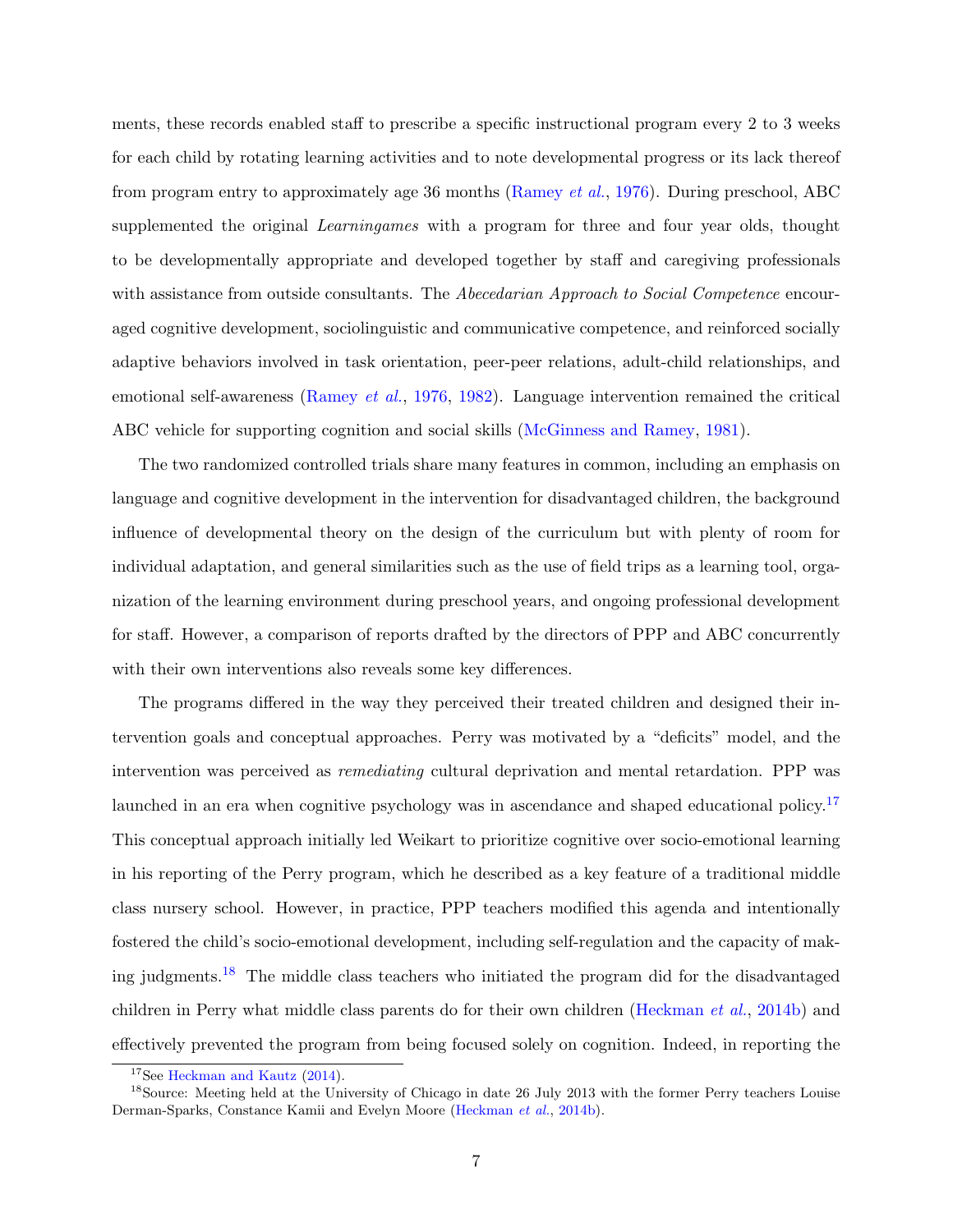first findings from the study, [Weikart](#page-54-1) [\(1967\)](#page-54-1) wrote

"Preschool must demonstrate ability to affect the general development of children in three areas. These are intellectual growth, academic achievement, and school behavior."

In contrast, ABC aspired to prevent retardation and thus recruited their sample from birth. By the time it was launched, the literature on child development had evolved beyond a sole focus on cognition. It benefitted from an enhanced understanding of the work of child development psychologists Piaget and Vygotsky. For ABC, socio-emotional learning and cognitive development were intertwined and embedded within adult-child interactions and adult-mediated activities that incorporated an intentional use of language as a teaching tool to elicit children's emerging social competence and ability to reason.

ABC and PPP differ on a number of program elements. In addition to the difference in intensity and duration, ABC and PPP involved the family in different ways. PPP incorporated weekly home visits, designed to offer opportunities for individualized instruction as needed, to establish a relationship between the child's center-based teacher and the mother/primary caregiver, and to involve her in the child's education. Weekly home visits lasted approximately 60-90 minutes [\(Weikart,](#page-54-3) [1964,](#page-54-3) [1970\)](#page-54-2). In addition, PPP offered an opportunity for parents to participate in monthly group meetings hosted by social work staff [\(Weikart,](#page-54-3) [1964,](#page-54-3) [1967\)](#page-54-1). In ABC, while there were no home visits, parents were invited to be actively involved in preschool classrooms and to participate in parent-teacher conferences to share updates about the treated child. Both treatment and control groups in ABC received family support in the form of social work services on a request basis to obtain family planning and legal help.

Early reports of parental involvement in ABC suggest that each nursery and classroom staff member was assigned four treatment families to contact in order to establish individualized and open communication between parents and the center. Teachers were directed to plan an afternoon for each family to visit FPGC, observe their child, and to meet other teachers and medical staff. Families were provided photographs of their child engaging in program activities that served to further strengthen the connection between home and school. Reports indicate that family holiday parties were well attended [\(Ramey](#page-52-3) et al., [1977\)](#page-52-3).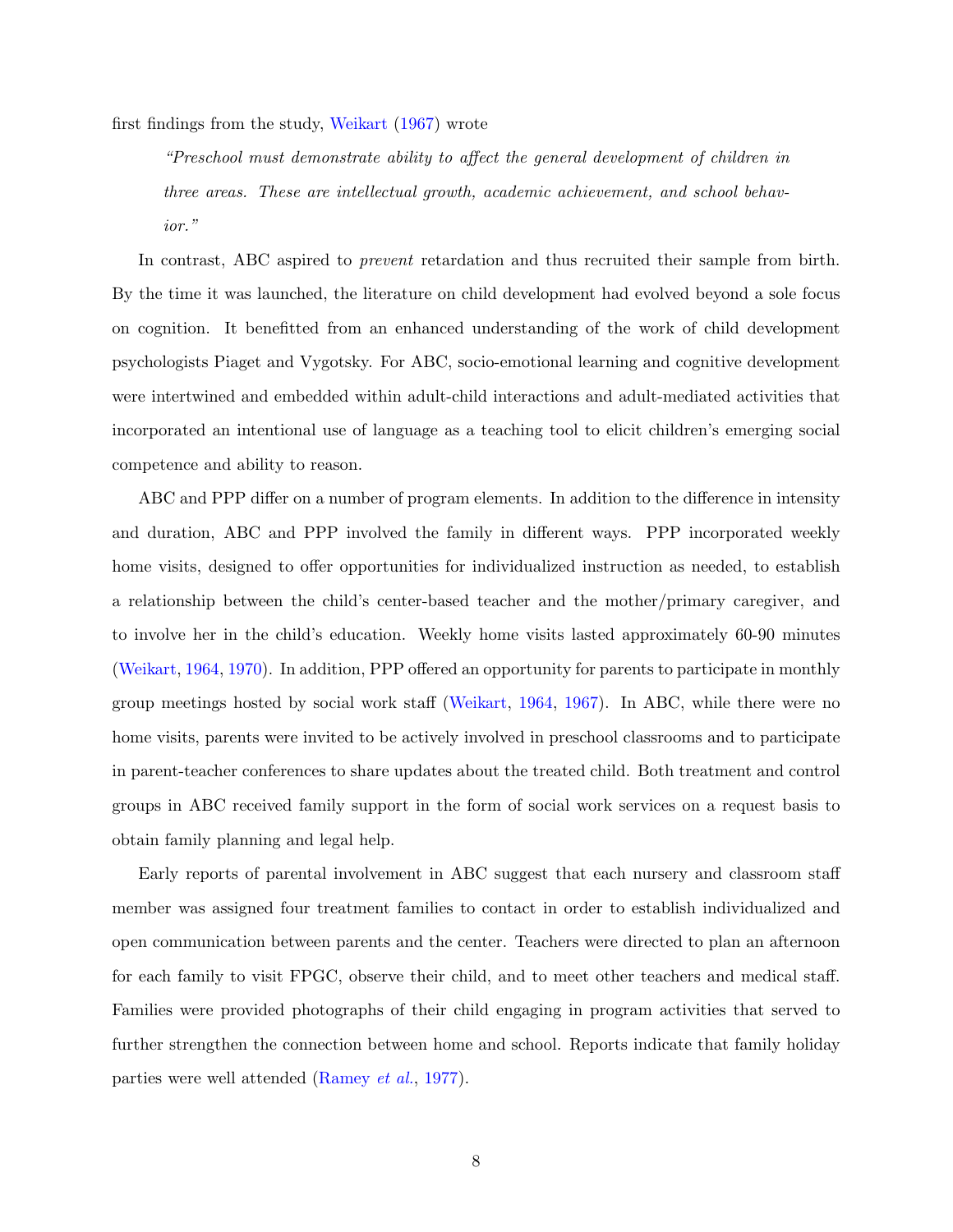The health care and nutritional components ABC differed significantly from PPP because it also included health care and nutritional components. Table [3](#page-36-0) displays the treatments and exams included in the health care component of the ABC. Free pediatric care was provided to all the treated children who attended the Frank Porter Graham (FPG) center [\(Ramey](#page-52-2) et al., [1982\)](#page-52-2). The on-site medical staff had two pediatricians, a family nurse practitioner, and a licensed practical nurse.<sup>[19](#page--1-0)</sup> The *well child care* component included assessments at ages 2, 4, 6, 9, 12, 18 and 24 months, and yearly thereafter, in which a complete physical exam was performed and parents of the treated children were counseled about child health care, nutrition, growth and development.<sup>[20](#page--1-0)</sup> The ill child care component included daily surveillance of all the treated children in the FPG center for illness.<sup>[21](#page--1-0)</sup>

When ill, children were examined by a member of the health care staff, laboratory tests were performed, the appropriate treatment was given, and the child was followed until recovery [\(Ramey](#page-52-2) [et al.](#page-52-2), [1982\)](#page-52-2). The cost of medicines was not covered; the parents were responsible for buying them, but the staff on-site ensured they were taken. If children were referred to a hospital, hospitalization costs were not covered. Only the treated children received the free pediatric care. Free medical care for the control children had been initially offered at the FPG center and two university-affiliated hospitals. However, this incentive was discontinued after the first year [\(Heckman](#page-47-2) et al., [2014b;](#page-47-2) [Ramey](#page-52-1) et al., [1976\)](#page-52-1), and the control families were left with the other sources of health care that were available at the time: community clinics for visits (mostly crowded and with rotating doctors), the local office of the health department for well-baby checkups and immunizations, and the hospital E.R. for emergencies.<sup>[22](#page--1-0)</sup> Hence, an important difference was the continuity of early health care provided to the treated as compared to the control group.

In addition to primary pediatric care, the treated children also received breakfast, lunch, and an afternoon snack at the center. Food was prepared in kitchens approved by the local health department. A nutritionist who planned the local public school menus consulted with the kitchen service to plan menus for breakfast, lunch, and daily snacks. On the other hand, PPP did not

<sup>&</sup>lt;sup>19</sup>Active research on respiratory tract infections in children was also ongoing [\(Roberts](#page-52-4) *et al.*, [1986;](#page-52-4) [Sanyal](#page-53-2) *et al.*, [1980\)](#page-53-2).

<sup>&</sup>lt;sup>20</sup>Apart from this health counseling, there was no parenting component in the ABC intervention.

 $21$ The licensed practical nurse visited the classroom daily to review the health status of the children and receive reports from the parents [\(Sanyal](#page-53-2) et al., [1980\)](#page-53-2).

 $22$ Source: [Campbell](#page-43-4)  $(2014)$ .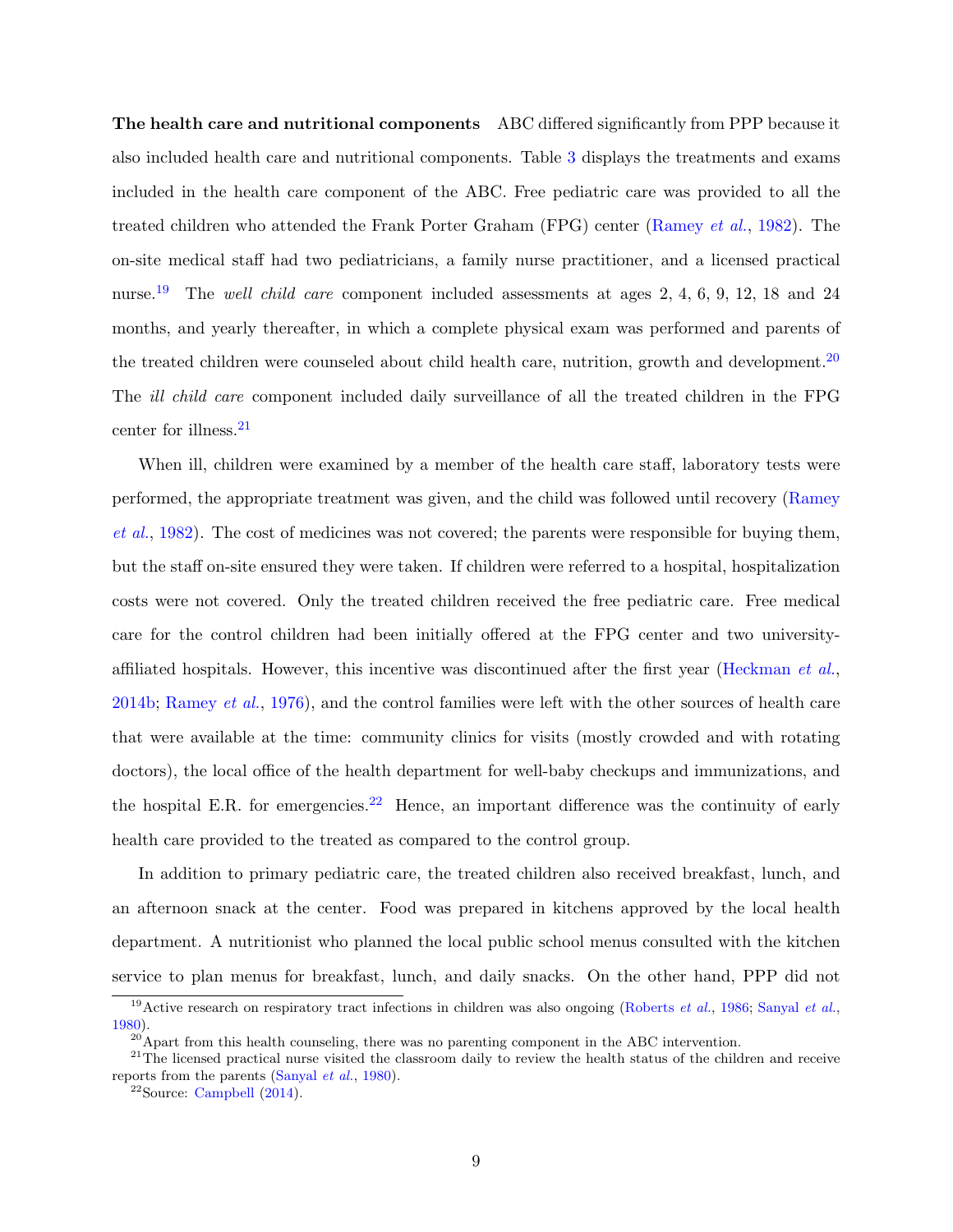provide any form of health care or nutrition. ABC utilized meal times as educational experiences, complementing the rest of the learning program for promoting self-help, motor skill development, social cognition and social behavior, self-regulation, language development, and specifically, for knowledge of healthy eating behaviors. Not only were meals and snacks at ABC prepared according to state nutritional guidelines, but a formal educational structure was in place for meals and eating at FPGC before ABC started collecting data. In contrast, in Perry, there was no formal activity supporting healthy nutrition or eating behaviors. The teachers provided healthy snacks in the form of crackers and juice. Perry used snack time to support language and social development.[23](#page--1-0)

[Table [3](#page-36-0) goes here]

Child care experiences of the control group The PPP was launched before Head Start and the push for early childhood interventions. The control group was in home care or in neighborhood home-care settings with neighbors, friends, and relatives. Things had changed ten years later. Children in the control group of the ABC intervention attended various types of out-of-home care before age 5, for periods of time varying between 0 and 60 months [\(Pungello](#page-51-1) *et al.*, [2010\)](#page-51-1). This paper does not account for control contamination, which is dealt with extensively in García et al. [\(2014\)](#page-46-5). They find that doing so enhances estimated program effects. Thus, our estimates are conservative.

#### <span id="page-12-0"></span>2.3 The Data Collected

Both the ABC and PPP interventions followed participants over time and collected a substantial amount of information about their lives. In PPP, data were collected annually from age 3 (the entry age) until the fourth grade (measures of intelligence and academic aptitude, achievement tests, assessments of socio-emotional development and information from school records starting at kindergarten through secondary education). We know if participants went to post-secondary education but do not know teacher ratings or performance there, apart from information on graduation. Four follow-ups with interviews were conducted at ages 15, 19, 27, and 40. The retention rate has been high throughout:  $91\%$  of the original participants were re-interviewed at age  $40.^{24}$  $40.^{24}$  $40.^{24}$  Information on

<sup>&</sup>lt;sup>23</sup>See [Hall and Holmberg](#page-47-4) [\(1974\)](#page-47-4); [Kuperman](#page-49-5) [\(2014a,](#page-49-5)[b\)](#page-49-6); [Moore](#page-51-2) *et al.* [\(1965\)](#page-51-2); [Ramey](#page-52-3) *et al.* [\(1977\)](#page-52-3).

 $^{24}$ Among those lost at follow-up, 5 controls and 2 treated were dead, 2 controls and 2 treated had gone missing.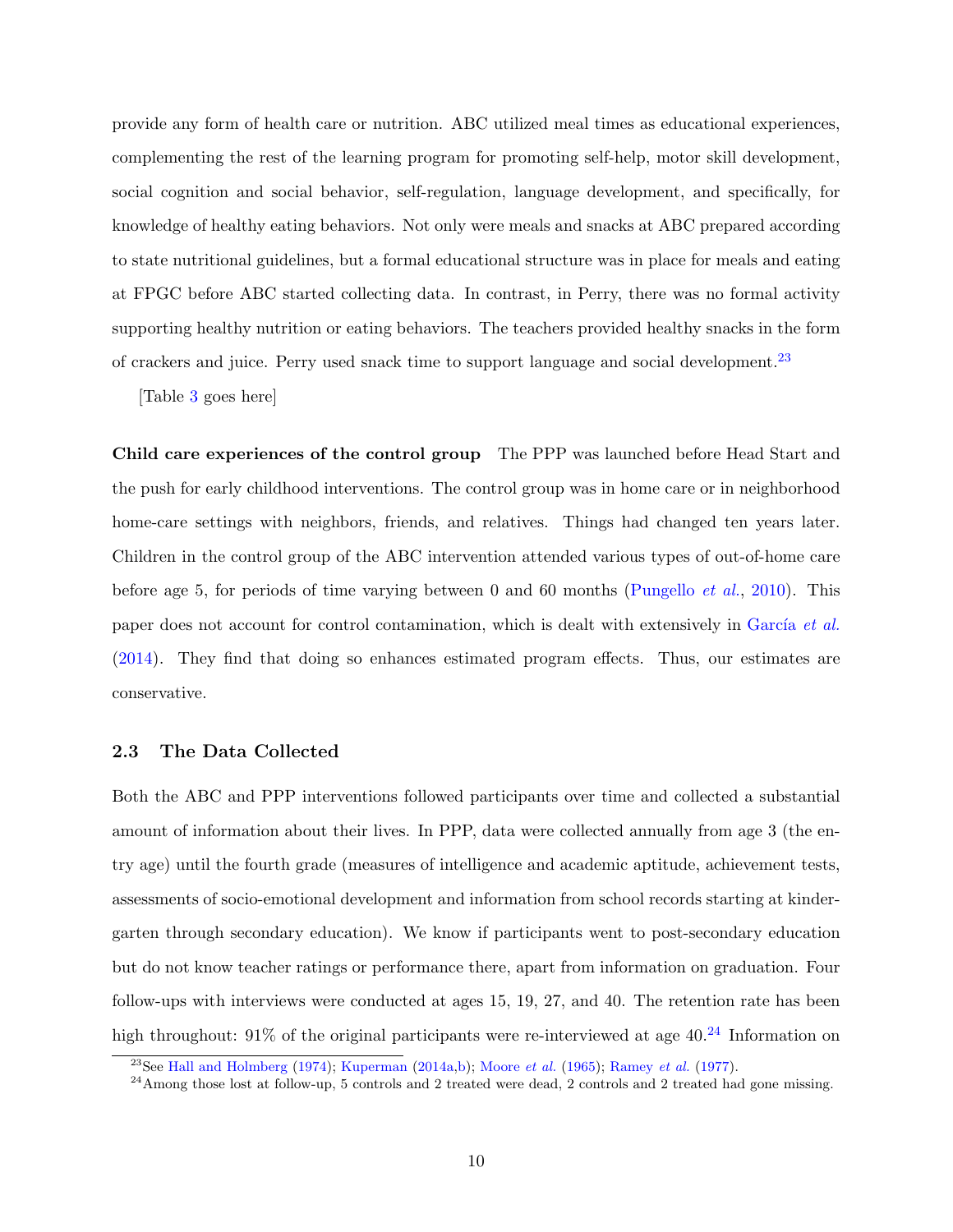the health of the subjects was collected only at ages 27 and 40, all based on self-reports.<sup>[25](#page--1-0)</sup>

Richer data were collected for the Abecedarian intervention than for the Perry intervention. Background characteristics were collected at the beginning of the program, and include parental attributes, family structure, socioeconomic status, and the health of the mother and of the baby. Anthropometric measures were collected and a wide variety of assessments of the cognitive and socio-emotional development of the child and of both the family and the classroom environment were conducted, from soon after the start of the preschool program until the end of the school year. Four follow-ups with interviews were carried out at ages 12, 15, 21, and 30. A biomedical sweep was conducted when the participants were in their mid-30s, for the purpose of collecting indicators of cardiovascular and metabolic disease risk [\(Campbell](#page-43-1) et al., [2014\)](#page-43-1).

Many measures taken are not strictly comparable across programs. Section [3](#page-13-0) in the Web Appendix gives details on the exact survey questions asked and on the construction of the variables examined. Table [2](#page--1-0) in the Web Appendix summarizes their comparability. The lack of comparability poses several challenges for meta-analyses, commonly reported in the literature and child development.

We focus our empirical analysis on a set of outcomes of public health relevance according to the following categories: (1) Physical Health; (2) Health Insurance and Demand for Health Care; (3) Behavioral Risk Factors/Lifestyles (diet and physical activity, smoking and drinking).

## <span id="page-13-0"></span>3 Methodology

Randomized Controlled Trials (RCTs) are often touted as the "gold standard" of program eval-uation (see, e.g., [Ludwig](#page-50-4) *et al.*, [2011\)](#page-50-4). A major benefit of randomization is that, when properly executed, it solves the problem of selection bias for mean outcomes. RCTs can render treatment assignments statistically independent of unobserved characteristics that affect the choice of participation in a program and that might also affect outcomes. As a consequence, a perfectly implemented randomized experiment enables analysts to evaluate mean treatment effects by using simple differences-in-means between treatment and control groups.  $26$ 

<sup>&</sup>lt;sup>25</sup>An age 50 follow-up has almost been completed, which includes collection of an extensive set of biomarkers.

<sup>&</sup>lt;sup>26</sup>As noted by [Heckman](#page-47-5) [\(1992\)](#page-47-5), experiments only identify means and not distributions and so do not directly address many important policy questions without making assumptions beyond the validity of randomization. See also [Heckman](#page-48-4) et al. [\(1997\)](#page-48-4).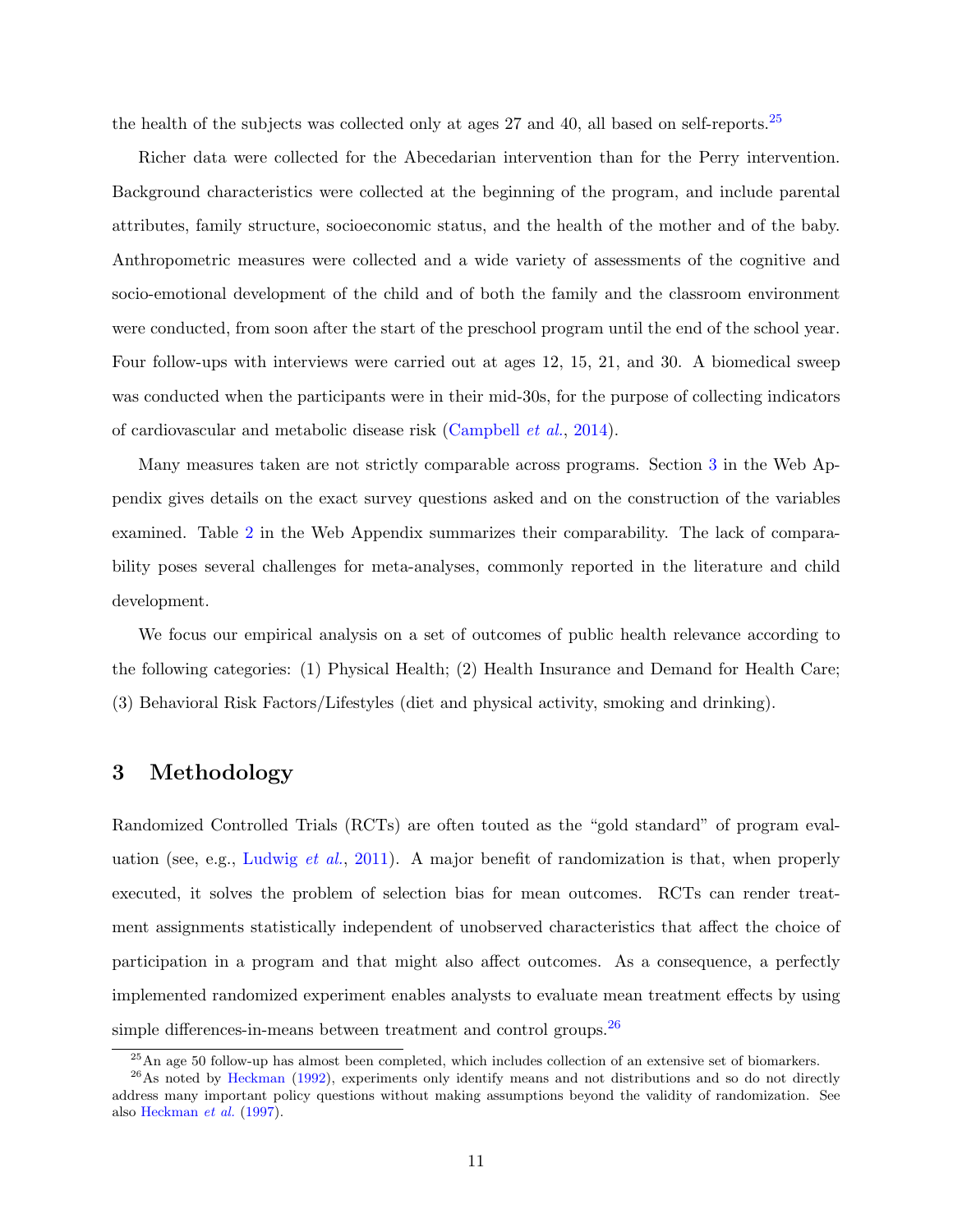In spite of their potential benefits, RCTs are often plagued by a range of statistical problems that require careful attention. They often have small sample sizes and many outcomes. They are often implemented through complex randomization protocols that depart from an idealized random experiment (see, e.g., [Heckman](#page-47-1) *et al.*, [2010\)](#page-47-1). A compromised randomization protocol is not an issue for the ABC experiment. It is a substantial issue in PPP. [Heckman](#page-47-1) et al. [\(2010\)](#page-47-1) discuss this point in detail. We apply their method in this paper and refer the reader to that paper for details of the procedure and how it effects estimated treatment effects.

In addition to these challenges, the small sample sizes of the PPP and ABC interventions suggest that standard applications of large sample statistical inference procedures, which rely on the asymptotic behavior of test statistics, may be inappropriate. The large number of outcomes poses the danger of arbitrarily selecting "statistically significant" treatment effects for which high values of test statistics arise by chance. Indeed, for any particular treatment parameter, the probability of rejecting a true null hypothesis of no treatment effect, i.e., the type-I error, grows exponentially as the number of tested outcomes increases. This phenomenon leads to "cherry picking" of "significant" results. Finally, non-random attrition can generate spurious inferences.

We account for all of these issues in our statistical analysis. We address the common criticism of analyses of the Perry and Abecedarian data regarding the validity of large sample inferential procedures. We examine if statistically significant results survive after accounting for small sample sizes, multiple hypothesis testing, non-random attrition, and departures from the intended randomization protocols. For many outcomes, we find a gain in statistical significance when we analyze the PPP data using permutation tests valid in small samples. However, for a similar proportion of outcomes, when we analyze the ABC data with the same methods, we lose statistical significance. Additionally, adjusting for multiple hypothesis testing affects inference in both PPP and ABC. Hence, our more careful statistical analyses make a substantial difference in the inference about the effectiveness of early childhood programs that is often not fully appreciated in the advocacydriven early childhood literature. Adjustments for attrition and compromised randomization are implemented but not discussed in this paper.[27](#page--1-0)

The rest of this section is organized as follows. We discuss our method for inference in sub-

<sup>&</sup>lt;sup>27</sup>We refer the reader to [Campbell](#page-43-1) *et al.* [\(2014\)](#page-43-1) for a discussion of attrition in the health wave of ABC and to [Heckman](#page-47-1) et al. [\(2010\)](#page-47-1) for compromised randomization in PPP. Attrition is not an issue for PPP, nor is compromised randomization an issue for ABC.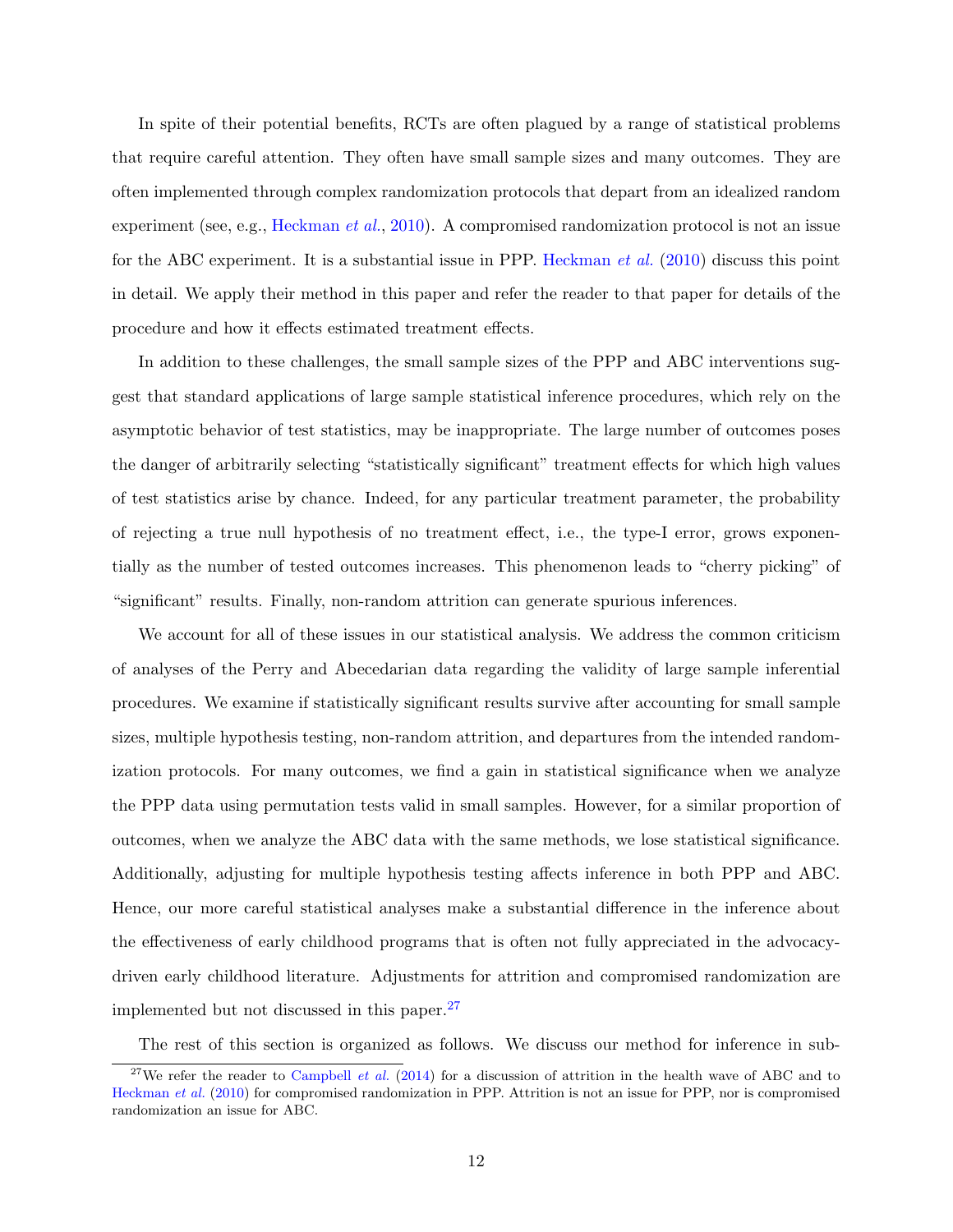section [3.1.](#page-15-0) Subsection [3.2](#page-16-0) explains how we address the problem of multiple-hypothesis testing. Subsection [3.3](#page-17-0) describes our correction for attrition. Subsection [3.4](#page-18-0) describes our method for decomposing statistically significant adult treatment effects into interpretable components associated with inputs that are enhanced by the treatment.<sup>[28](#page--1-0)</sup> A more detailed description of our methodology is presented in Section [3](#page-13-0) of the Web Appendix.

#### <span id="page-15-0"></span>3.1 Small Sample Inference

We address the problem of small sample size by using exact permutation tests which are tailored to the randomization protocol implemented in each intervention, following the analysis of [Heckman](#page-47-1) [et al.](#page-47-1) [\(2010\)](#page-47-1). Permutation tests are distribution free. They are valid in small samples since they do not rely on the asymptotic behavior of the test statistics. Permutation-based inference gives accurate p-values even when the sampling distribution is skewed (see, e.g., [Lehmann and Romano,](#page-49-7) [2005\)](#page-49-7). It is often used when sample sizes are small and sample statistics are unlikely to be normal. In order to discuss our methodology more formally, we first introduce some notation.

Let  $Y = (Y_i : i \in \mathcal{I})$  denote the vector of outcomes  $Y_i$  for participant i in sample  $\mathcal{I}$ . Let  $D = (D_i : i \in \mathcal{I})$  be the binary vector of treatment assignments,  $D_i = 1$  if participant i is assigned to the treatment group, and  $D_i = 0$  otherwise. We use  $X = (X_i : i \in \mathcal{I})$  for the set of covariates used in the randomization protocol. Our method exploits the invariance of the joint distribution  $(Y, D)$  under permutations that swap the elements of the vector of treatment status D.

The invariance of the joint distribution  $(Y, D)$  stems from two statistical properties. First, randomized trials guarantee that  $D$  is exchangeable for the set of permutations that swap elements in D within the strata formed by the values taken by X (see [Heckman](#page-47-1) *et al.*, [2010](#page-47-1) for a discussion). This exchangeability property comes from the fact that under the null hypothesis of no treatment effect, scrambling the treatment status of the participants sharing the same values of  $X$  does not change the underlying distribution of the vector of treatment assignments D. Second, the hypothesis of no treatment effect implies that the *joint* distribution of  $(Y, D)$  is invariant under these selected permutations of the vector  $D$ . As a consequence, a statistic based on assignments  $D$  and outcomes Y is distribution-invariant under reassignments based on the class of admissible permutations. [Lehmann and Romano](#page-49-7) [\(2005\)](#page-49-7) show that under the null hypothesis and conditional on the data,

<sup>28</sup>This approach is called "mediation analysis" in the applied statistics literature.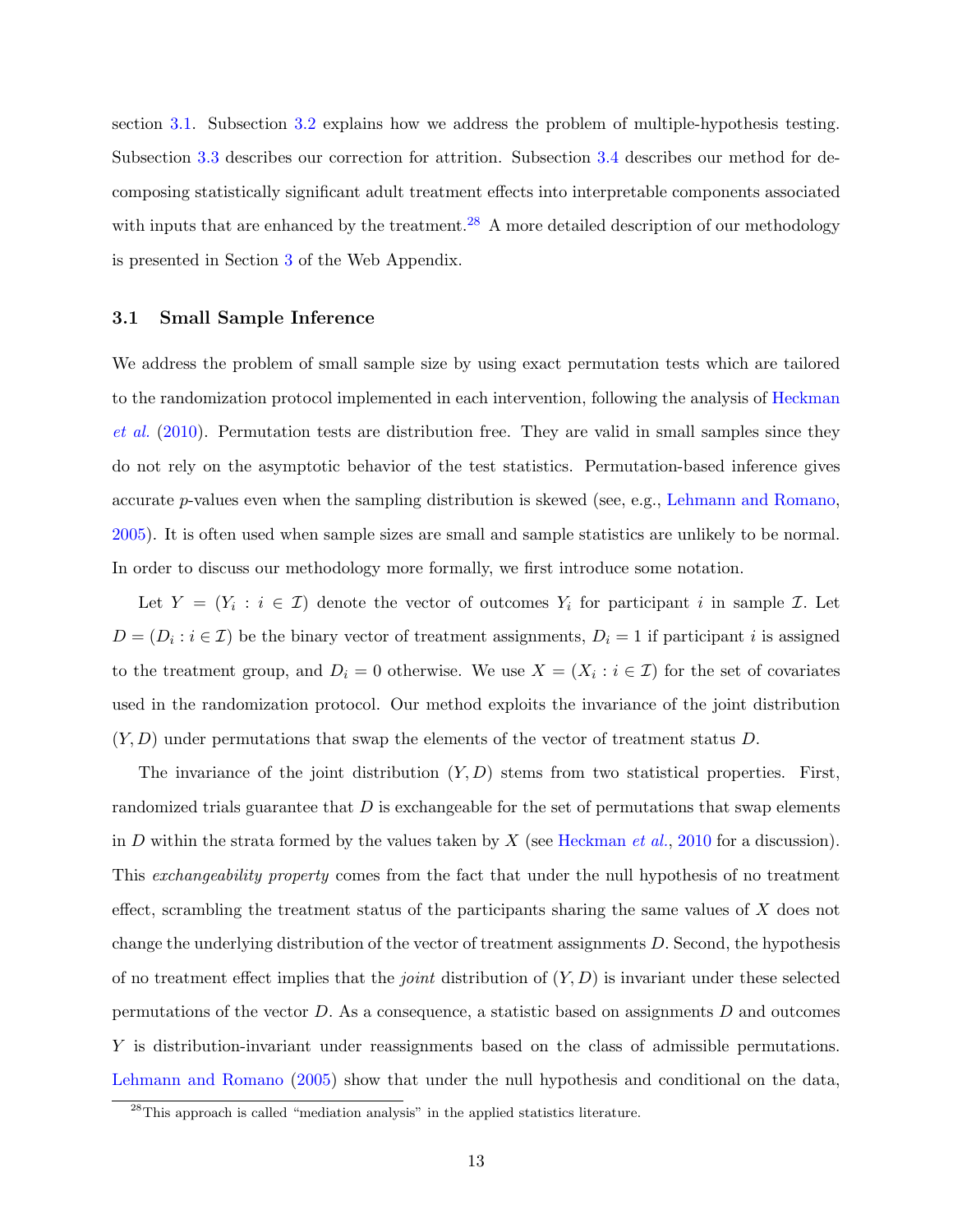the exact distribution of such statistics is given by the collection of its values generated by all admissible permutations.

An important feature of the exchangeability property is that it relies on limited information on the randomization protocol. It does not require a full specification of the distribution D nor of the assignment mechanism, but only the knowledge of which variables are used as covariates  $X$  in implementing the randomization protocol. Moreover, the exchangeability property remains valid under compromises of the randomization protocol that are based on the information contained in observed variables  $X$ . In PPP, the assignment variables  $X$  used in the randomization protocol are cohort, gender, child IQ, socio-economic status (SES, as measured by the cultural deprivation scale) and maternal employment status. Treatment assignment was randomized for each family on the basis of strata defined by these variables. In the ABC study, the assignment variables  $X$  are cohort, gender, maternal IQ, High Risk Index and number of siblings. The participants were matched in pairs on the basis of strata defined by the X variables.

#### <span id="page-16-0"></span>3.2 Correcting for Multiple Hypothesis Testing

The presence of multiple outcomes in these studies creates the potential problem of *cherry picking* by analysts who report "significant" estimates. This generates a downward-biased inference with p-values smaller than the true ones. To see why, suppose that a single-hypothesis test statistic rejects a true null hypothesis at significance level  $\alpha$ . Thus, the probability of rejecting a single null hypothesis out of K null hypotheses is  $1 - (1 - \alpha)^K$  even if there are no significant treatment effects. As the number of outcomes K increases without bound, the likelihood of rejecting a null hypothesis becomes 1.

One approach that avoids these problems is to form arbitrarily equally weighted indices of outcomes (see, e.g., [Muennig](#page-51-3) et al., [2011,](#page-51-3) [2009\)](#page-51-4). Doing so, however, produces estimates that are difficult to interpret. Instead, we analyze disaggregated outcomes. We correct for the possibility of arbitrarily selecting statistically significant treatment effects by conducting tests of multiple hypotheses. We adopt the familywise error rate (FWER) as the Type-I error. FWER is the probability of rejecting any true null hypothesis in a joint test of a set of hypotheses. The stepdown algorithm of [Lehmann and Romano](#page-49-7) [\(2005\)](#page-49-7) exhibits strong FWER control, that is to say that FWER is held at or below a specified level regardless of which individual hypotheses are true within a set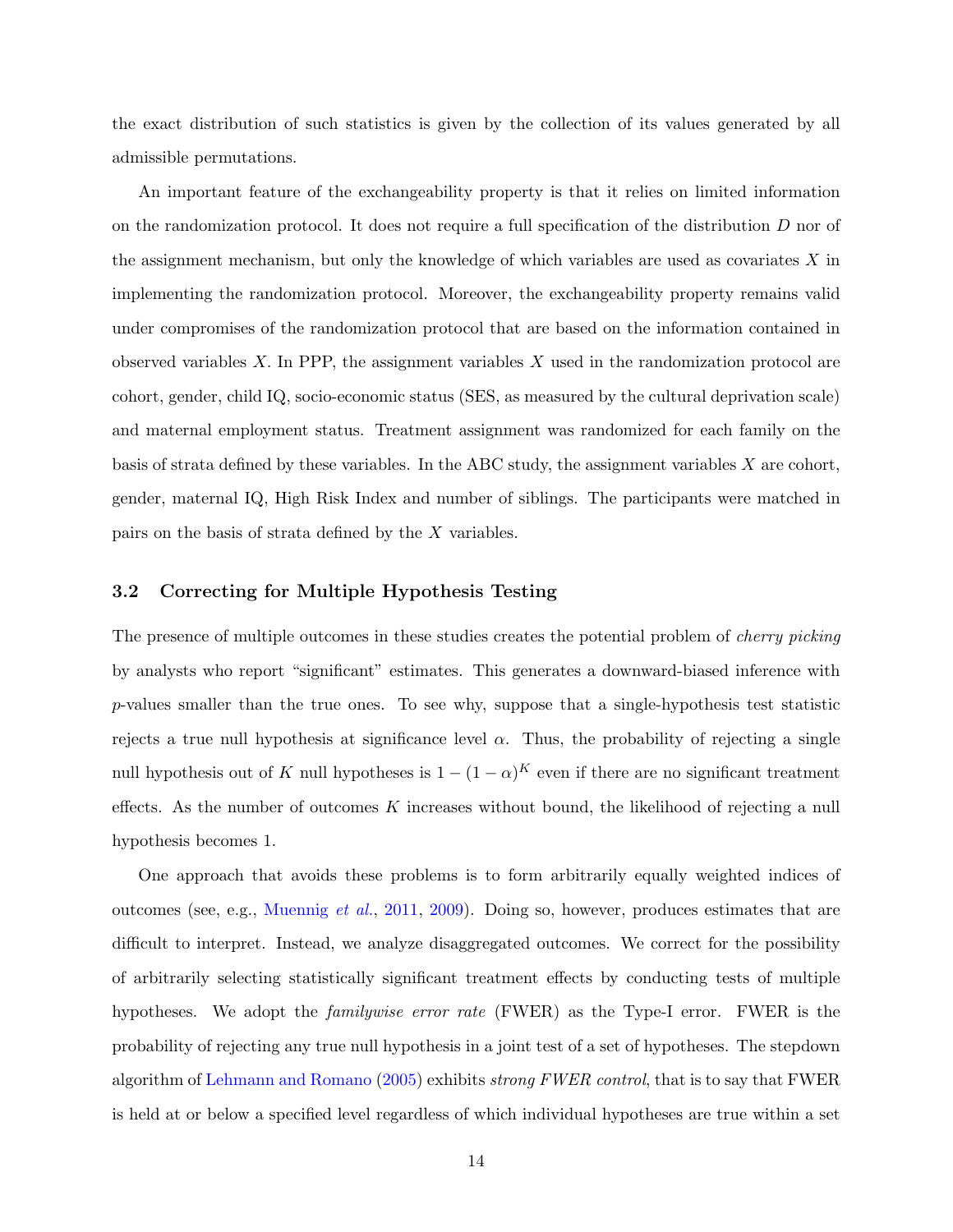of hypotheses.

The [Lehmann and Romano](#page-49-7) [\(2005\)](#page-49-7) stepdown method achieves better statistical properties than traditional Bonferroni and Holm methods by exploiting the statistical dependence of the distributions of test statistics. By accounting for the correlation among single hypothesis p-values, we are able to create less conservative multiple hypothesis tests. In addition, the stepdown method generates as many adjusted p-values as there are hypotheses, which facilitates examination of which sets of hypotheses are rejected. There is some arbitrariness in defining the blocks of hypotheses that are jointly tested in a multiple-hypothesis testing procedure. In an effort to avoid this arbitrariness, we define blocks of independent interest that are selected on interpretable a priori grounds (for example, unhealthy lifestyles such as smoking and drinking). We also report the  $p$ -values obtained with the traditional Bonferroni method to compare it with the stepdown results.

## <span id="page-17-0"></span>3.3 Correcting for Attrition

Non-random attrition is also a potential source of bias in the estimation and inference of treatment effects. While the treatment status  $D$  and preprogram variables  $X$  are observed for all participants, outcomes Y are not observed for some participants due to panel attrition. As a consequence, this may induce correlation between the treatment status and the unobserved characteristics that affect sample retention.

We address this issue by implementing an Inverse Probability Weighting (IPW) procedure that identifies features of the full outcome distribution by reweighting non-missing observations by their probability of being non-attrited, which is modelled as function of observed covariates.<sup>[29](#page--1-0)</sup> The IPW method relies on matching on observed variables to generate weights that are used to adjust the treatment effects for the probability of retention. These probability weights are estimated using a logit model, following the approach used in [Campbell](#page-43-1) *et al.*  $(2014)^{30}$  $(2014)^{30}$  $(2014)^{30}$  $(2014)^{30}$  Small sample IPW inference is performed by recalculating these probabilities for each draw used to construct permutations. In PPP, attrition rates are below 10% at age 30 follow-up. For ABC, attrition rates are lower – roughly 6%. However, for the health component, there was substantial attrition, and we replicate

 $29$ For a recent review, see [Huber](#page-48-5) [\(2012\)](#page-48-5).

<sup>30</sup>We use a logit specification that models attrition as function of pre-program variables for PPP and for ABC at ages 21 and 30, and also as function of variables collected in the previous sweep for ABC at mid 30s, given the severity of attrition in the biomedical sweep. We follow the procedure applied in [Campbell](#page-43-1) *et al.* [\(2014\)](#page-43-1), which is described in greater detail there.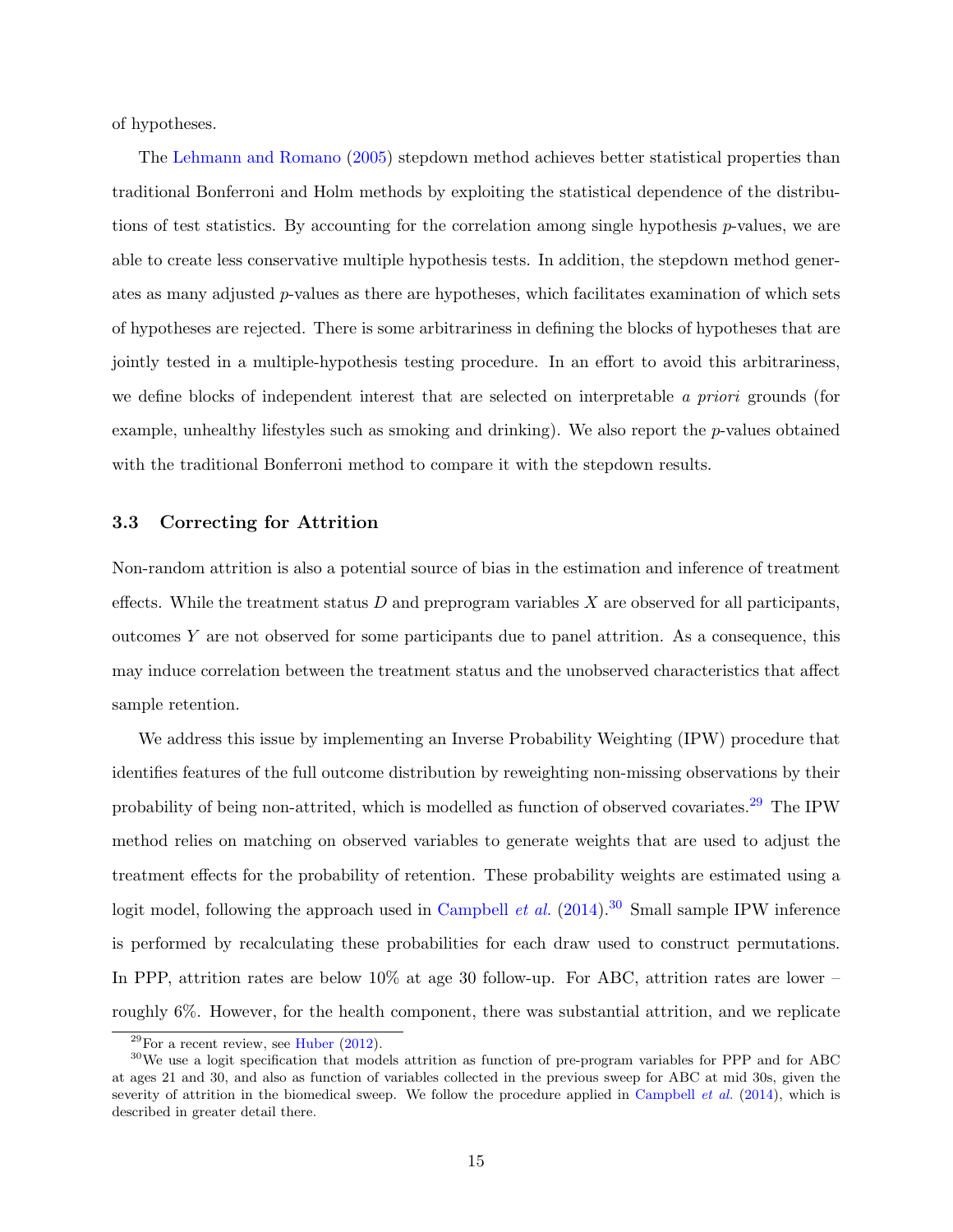the analysis of [Campbell](#page-43-1) *et al.*  $(2014)$  to correct for it.

#### <span id="page-18-0"></span>3.4 Mediation Analysis

We also conduct a dynamic mediation analysis to decompose the effects of the treatment into components associated with the experimentally induced enhancement of inputs at different ages in the production of health. $31$  Recall that the observed outcome is:

<span id="page-18-3"></span>
$$
Y = DY_1 + (1 - D)Y_0,
$$
\n(1)

where D denotes treatment assignment  $(D = 1$  if treated and  $D = 0$  otherwise), and  $Y_1$  and  $Y_0$  are the counterfactual outcomes when  $D$  is fixed at 1 and 0, respectively. Our analysis is based on the following linear health production function:

<span id="page-18-1"></span>
$$
Y_d = \kappa_d + \alpha_d I_d + \beta_d X + \tilde{\epsilon}_d, \quad d \in \{0, 1\},\tag{2}
$$

where  $\kappa_d$  is an intercept;  $\alpha_d$  and  $\beta_d$  are vectors of parameters; X are pre-program variables assumed not to be affected by the treatment;  $\tilde{\epsilon_d}$  is a zero-mean error term;  $I_d$  are inputs in the production of health that can be changed by the intervention, so that  $\mathbf{I} = D\mathbf{I}_1 + (1 - D)\mathbf{I}_0$ . Let  $\mathcal J$  be the index set of all inputs  $\mathcal{J}_M = \{1, \ldots, \mathcal{J}_M\}$  and  $\mathcal{J} \setminus \mathcal{J}_M$ . Following [Heckman](#page-48-6) *et al.* [\(2013\)](#page-48-6), we decompose the term  $\alpha_d I_d$  in equation [\(2\)](#page-18-1) into components due to the  $\mathcal{J}_M$  inputs we measure and the  $\mathcal{J}\setminus\mathcal{J}^M$ inputs we do not:

$$
Y_d = \kappa_d + \sum_{j \in \mathcal{J}^M} \alpha_d^j I_d^j + \sum_{j \in \mathcal{J} \setminus \mathcal{J}^M} \alpha_d^j I_d^j + \beta_d X + \tilde{\epsilon}_d \tag{3}
$$

<span id="page-18-2"></span>
$$
= \tau_d + \sum_{j \in \mathcal{J}^M} \alpha_d^j I_d^j + \beta_d X + \epsilon_d, \tag{4}
$$

where  $\tau_d = \kappa_d + \sum_{j \in \mathcal{J} \setminus \mathcal{J}^M} \alpha_d^j E(I)_a^j$  $\frac{d}{d}$  and  $\epsilon_d = \tilde{\epsilon_d} + \sum_{j \in \mathcal{J} \setminus \mathcal{J}^M} \alpha_d^j$  $\frac{j}{d}\left(I_d^j-E(I)_a^j\right)$  $\begin{pmatrix} j \\ d \end{pmatrix}$ .

Our aim is to decompose treatment effects into components attributable to changes in measur-

 $31$ We thank an anonymous referee for suggesting this analysis. A full comparable mediation analysis for both the ABC sample and the PPP sample is difficult. Different measurements have been collected in the two interventions (for example, the Pupil Behavior Inventory has only been used in PPP, while height and weight have only been measured in ABC), and the data collection was carried out at different ages.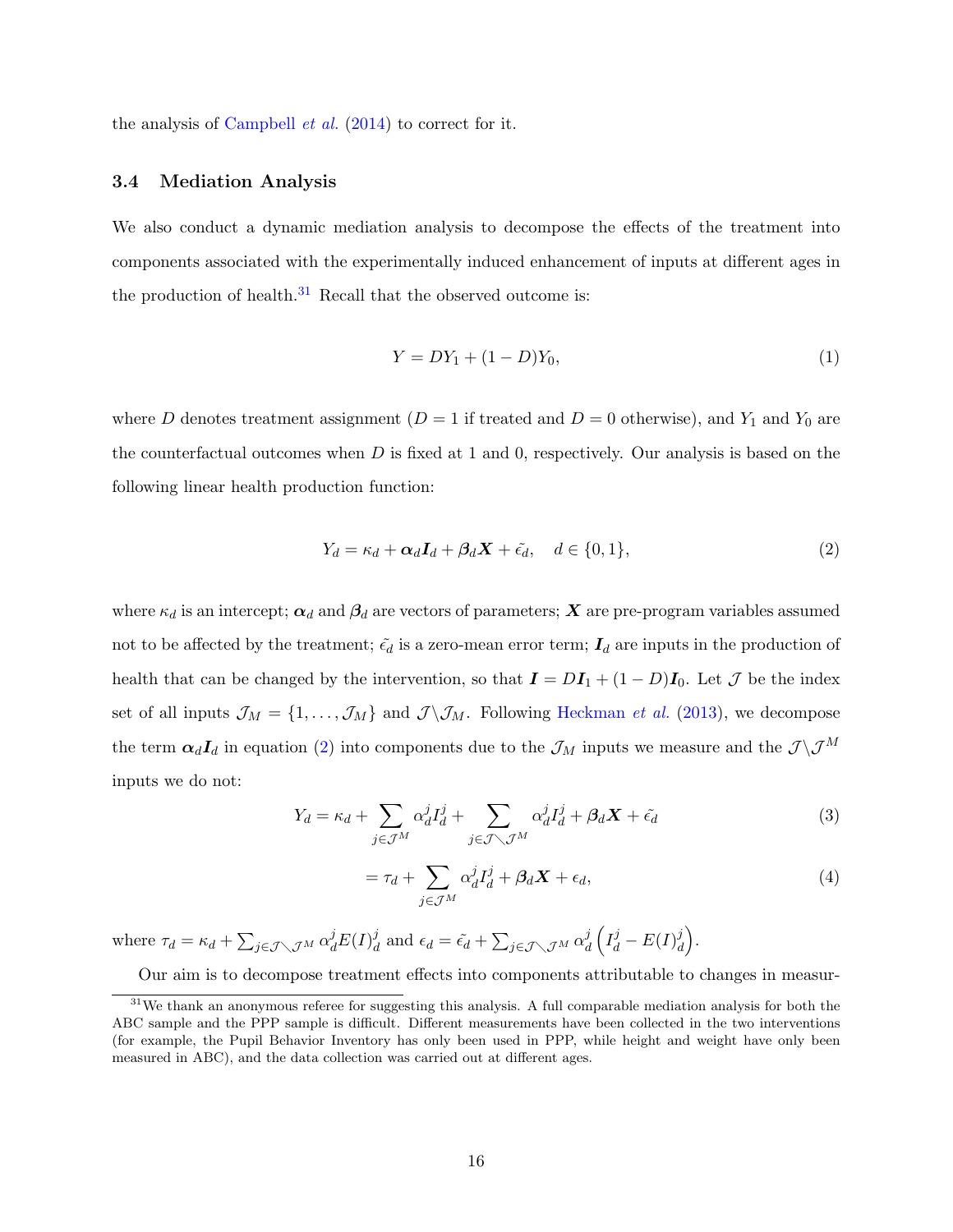able inputs. The decomposition is as follows:

$$
E(Y_1 - Y_0 | \mathbf{X}) = (\tau_1 - \tau_0) + E\left(\sum_{j \in \mathcal{J}^M} \left(\Delta \alpha^j + \alpha_0^j\right) E(\Delta I^j) + (\Delta \alpha^j) E(I_0^j)\right) + (\beta_1 - \beta_0) \mathbf{X} \quad (5)
$$

where  $\Delta \alpha^j$  is a change in the parameters, and  $\Delta I^j$  is a change in the inputs. Clearly, unobserved inputs may also be changed by the experiment. Those changes may be correlated with the observed input changes. [Heckman](#page-48-6) et al. [\(2013\)](#page-48-6) discuss these issues and propose and implement methods for addressing this potential endogeneity problem. Under assumptions specified in that paper, they test and do not reject the null hypothesis that increments in unobservables are independent of increments of observables. We apply their test for both interventions and we also fail to reject this null hypothesis.<sup>[32](#page--1-0)</sup>

Thus, we can safely simplify the notation and write equation [\(4\)](#page-18-2) as:

$$
Y_d = \tau_d + \sum_{j \in \mathcal{J}^M} \alpha^j I_d^j + \beta \mathbf{X} + \epsilon_d.
$$
 (6)

Equation  $(1)$  can thus be rewritten as:

<span id="page-19-0"></span>
$$
Y = \tau_0 + \tau D + \sum_{j \in \mathcal{J}^M} \alpha^j I^j + \beta X + \epsilon,
$$
\n<sup>(7)</sup>

where  $\tau = \tau_1 - \tau_0$  is the contribution of unmeasured inputs to mean treatment effects,  $\epsilon = D\epsilon_1 + D\epsilon_2$  $(1 - D)\epsilon_0$  is a zero-mean error term, and  $\mathbf{I} = D\mathbf{I}_1 + (1 - D)\mathbf{I}_0$  are the measured inputs. On the basis of equation  $(7)$ , we can decompose the effects of the intervention on health as:

$$
E(Y_1 - Y_0) = (\tau_1 - \tau_0) + \sum_{j \in \mathcal{J}^M} \alpha^j E(I_1^j - I_0^j),
$$
\n(8)

where the second term on the right hand side is the contribution of measured inputs to the treatment effect.

We next expand this framework to consider two sets of inputs: childhood (indexed by  $C$ ) and adulthood (indexed by A) inputs, so that the vector  $\bm{I}$  can be partitioned into two subvectors

<sup>&</sup>lt;sup>32</sup>The results are displayed in Tables [8](#page-36-0) and [11](#page--1-0) of the Web Appendix.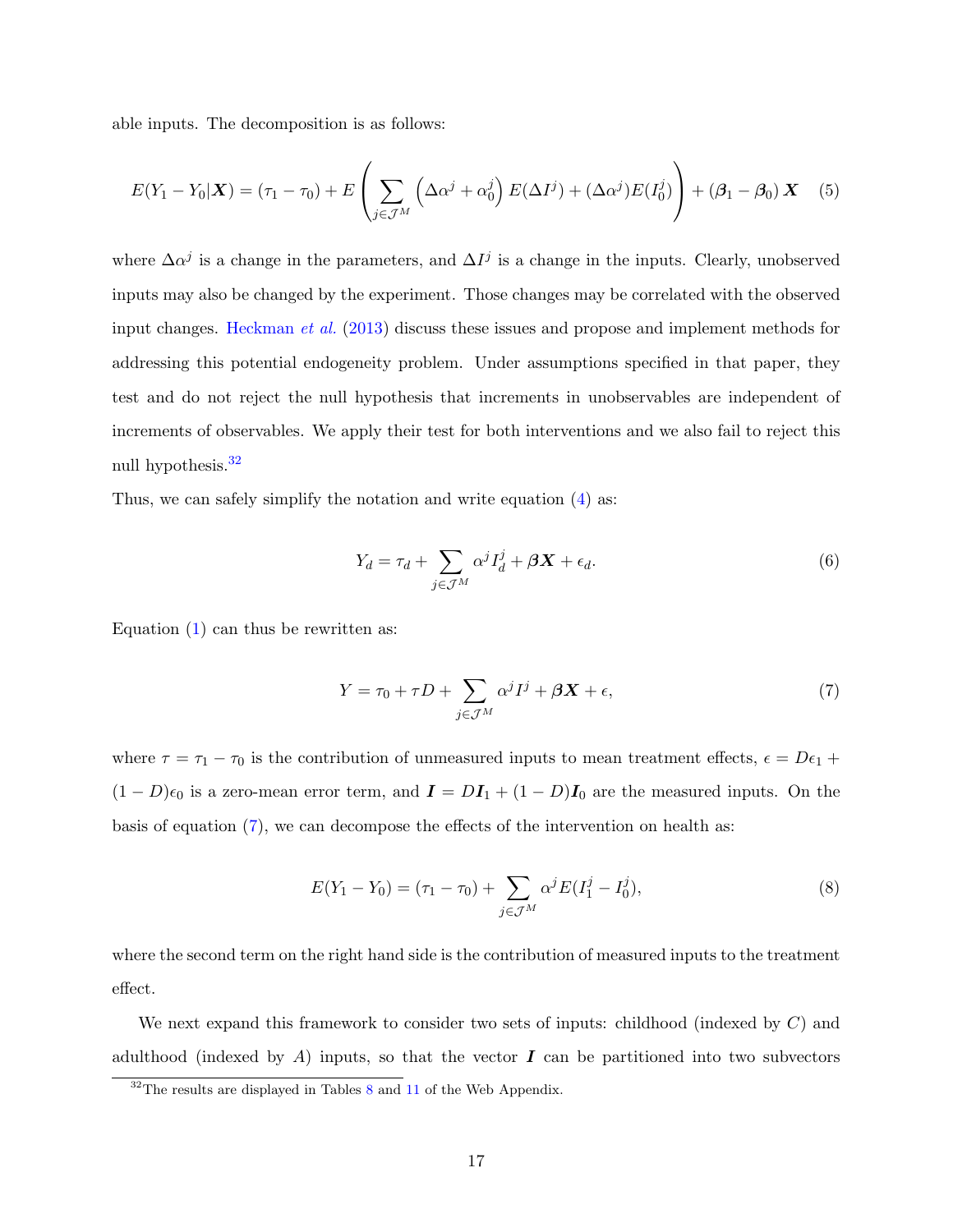$[I^C \quad I^A]$ , and equation [\(7\)](#page-19-0) can be rewritten as:

<span id="page-20-0"></span>
$$
Y = \tau_0 + \tau D + \sum_{j \in \mathcal{J}_M^C} \alpha_C^j I_C^j + \sum_{j \in \mathcal{J}_M^A} \alpha_A^j I_A^j + \beta X + \epsilon.
$$
 (9)

The adult inputs are produced according to the following linear production function:

<span id="page-20-1"></span>
$$
I_A = \mu_0 + \mu D + \sum_{j \in \mathcal{J}_M^C} \gamma^j I_C^j + \delta \mathbf{X} + \eta,
$$
\n(10)

where  $\mu = \mu_1 - \mu_0$ ,  $\eta = D\eta_1 + (1 - D)\eta_0$ , and  $I_C^j = D I_{C,1}^j + (1 - D)I_C^j$  $C_{0}^{j}$ . On the basis of equations [\(9\)](#page-20-0) and [\(10\)](#page-20-1), the effect of the intervention on health can be then decomposed as:

$$
E(Y_1 - Y_0) = \underbrace{(\tau_1 - \tau_0)}_{\text{treatment effect due to unmeasured inputs}} + \underbrace{\sum}_{j \in \mathcal{J}_M^C} \alpha_C^j E(I_{C,1}^j - I_{C,0}^j) + \qquad (11)
$$

treatment effect due to early inputs (direct effect)

<span id="page-20-2"></span>
$$
\underbrace{\sum_{j \in \mathcal{J}_M^A} \alpha_A^j E(I_{A,1}^j - I_{A,0}^j) + \sum_{j \in \mathcal{J}_M^C} \sum_{j \in \mathcal{J}_M^A} \alpha_A^j \gamma^j E(I_{C,1}^j - I_{C,0}^j).}_{\text{(12)}}
$$

treatment effect due to late inputs treatment effect due to early inputs through late inputs (indirect effect)

We denote this mediation analysis as "dynamic," since we consider inputs at different ages, where the early inputs can have both direct effects on the health outcomes, and indirect effects operating through the late stage inputs. In our empirical application, we also compare it with the results obtained from two "static" mediation analyses, i.e., a first one based on the following health production function in which only early inputs are included:

$$
Y = \tau_0 + \tau D + \sum_{j \in \mathcal{J}_M^C} \alpha_C^j I_C^j + \beta_C \mathbf{X} + \epsilon,
$$
\n(13)

as done for example in [Heckman](#page-48-6) et al. [\(2013\)](#page-48-6) - and a second one based on the following health production function in which only late inputs are included:

$$
Y = \tau_0 + \tau D + \sum_{j \in \mathcal{J}_M^A} \alpha_A^j I_C^j + \beta_A \mathbf{X} + \epsilon.
$$
 (14)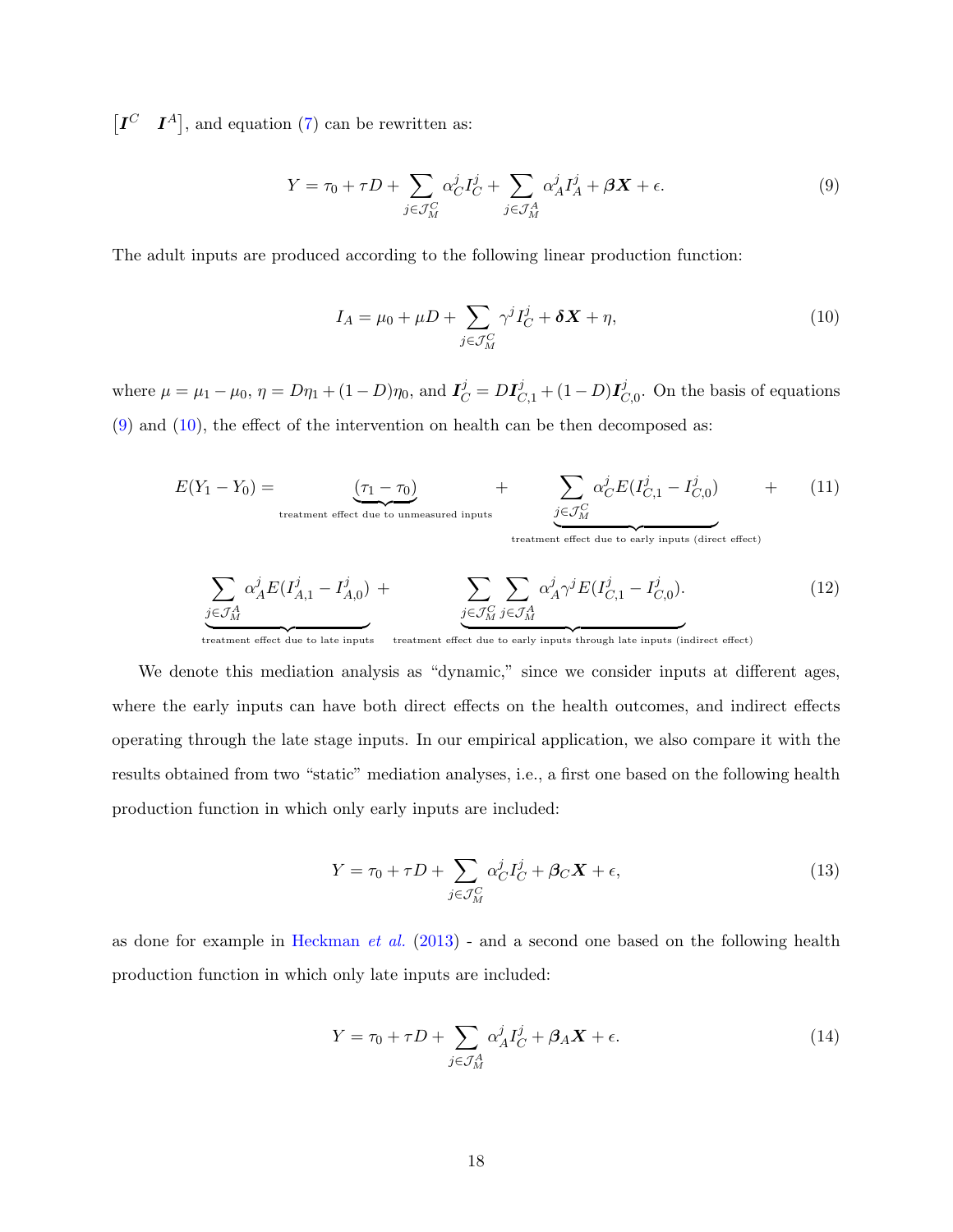as done for example in [Muennig](#page-51-4) et al.  $(2009)$ .<sup>[33](#page--1-0)</sup> As we will see, accounting for both early and late inputs and for the dynamics in the process of formation of human capital makes a substantial difference. Excluding early inputs leads to an overestimation of the role played by late ones in explaining the mechanisms through which the ABC and PPP interventions produced health impacts.

## <span id="page-21-0"></span>4 Empirical Results

This section presents the results of our empirical analysis. We discuss the mean treatment effects in subsection [4.1,](#page-22-0) and the dynamic mediation analysis results in subsection [4.2.](#page-26-0)

Departing from the previous literature in child development,  $34$  we conduct our analysis by gender. The rationale for this choice is based on both biological and behavioral considerations. It is well-established in both animal and human studies that males are more greatly affected by stressful environments [\(Kudielka and Kirschbaum,](#page-49-8) [2005\)](#page-49-8). Gender differences in growth, health, and mortality have been reported in the medical literature, starting in utero (see, e.g., [Case and Paxson,](#page-44-4) [2005;](#page-44-4) [Eriksson](#page-46-6) et al., [2009\)](#page-46-6). In addition, differences between men and women in the propensity to engage in unhealthy behaviors and in developing cardiovascular disease in the presence of common risk factors have been well documented. These behavioral differences have led some scholars to propose gender-based interventions (see, e.g., [Courtenay](#page-44-5) et al., [2002;](#page-44-5) [Juutilainen](#page-48-7) et al., [2004;](#page-48-7) [Marino](#page-50-5) [et al.](#page-50-5), [2011;](#page-50-5) [Wardle](#page-54-5) et al., [2004\)](#page-54-5). Despite the large body of interdisciplinary evidence, substantial gaps remain in our understanding of the sources of gender differences, especially in relation to the interconnections between social and biological processes [\(Rieker and Bird,](#page-52-5) [2005;](#page-52-5) [Short](#page-53-3) et al., [2013\)](#page-53-3). The magnitude of, and explanations for, gender differences likely vary depending on the specific stage of the life cycle and the particular health measure considered [\(Matthews](#page-50-6) et al., [1999\)](#page-50-6). The existing literature does not provide a definitive answer as to why men and women have differential responses to environments. Nonetheless, our analysis confirms the importance of taking the gender dimension into account when analyzing the impacts of interventions. For the outcomes we study, we find much stronger effects of these programs for boys than for girls.

<sup>&</sup>lt;sup>33</sup>However, they do not control for omitted inputs.

 $34$ [Heckman](#page-47-1) *et al.* [\(2010\)](#page-47-1) and [Campbell](#page-43-1) *et al.* [\(2014\)](#page-43-1) are exceptions.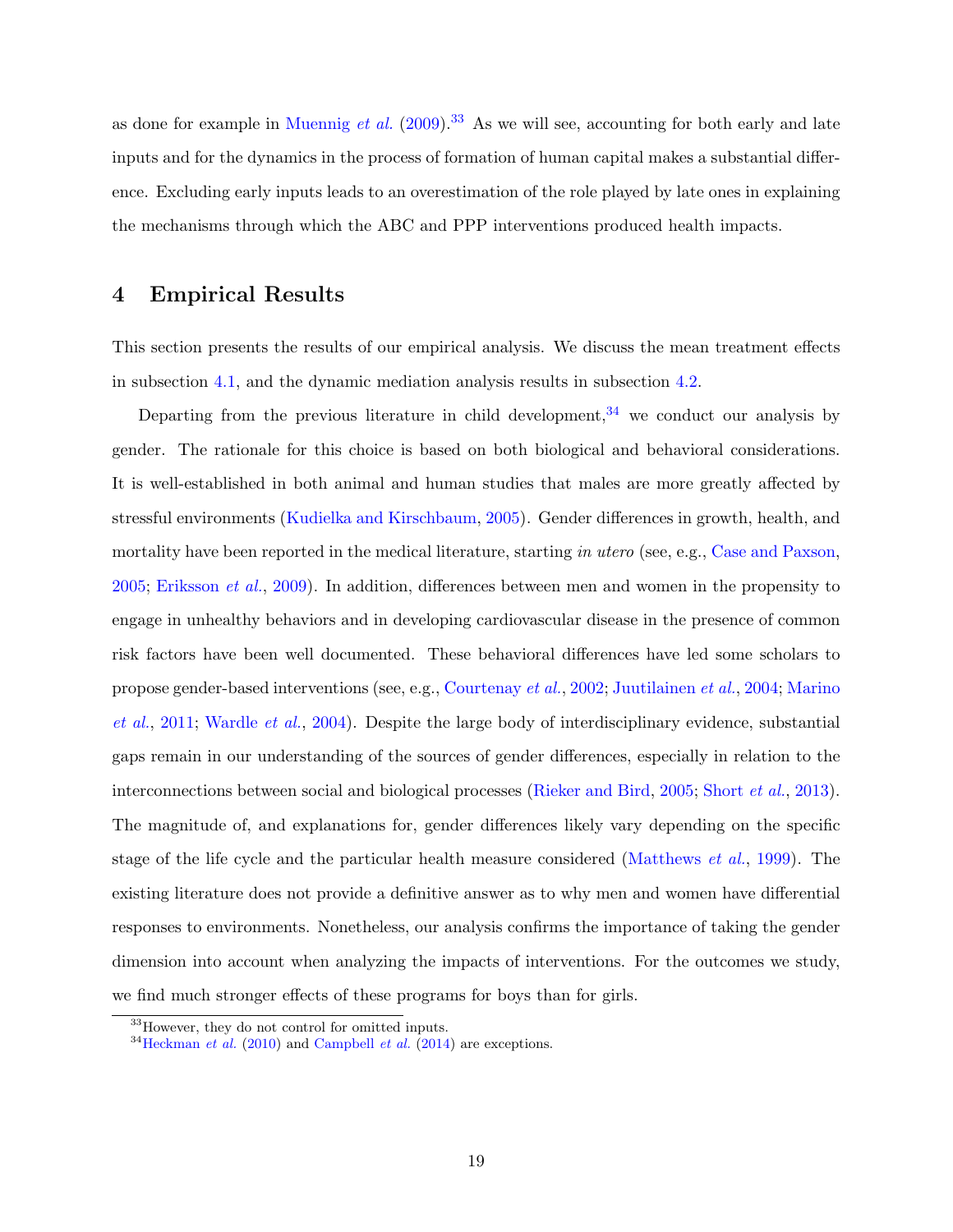#### <span id="page-22-0"></span>4.1 Estimates and Inference

Our main results are displayed in Tables [4](#page-37-0) (for PPP) and [5](#page-38-0) (for ABC). A complete set of results is displayed in Web Appendix Section [5.](#page-30-0) The general pattern reported there is that for most blocks of outcomes, there are few statistically significant health and/or health lifestyle outcomes for girls, although there are numerous statistically significant health and/or health lifestyle outcomes for boys. For each table, we present simple differences in means between the treatment and control groups, and different  $p$ -values. These range from the traditional large-sample  $p$ -value for the onesided single hypothesis that treatment had a positive effect to the constrained permutation p-value based on the Inverse Probability Weighting (IPW) t-statistic associated with the difference in means between the treatment groups, and its corresponding multiple hypothesis testing (stepdown)  $p$ value. Column  $(11)$  of each table reports p-values which account for all the statistical challenges addressed in this paper. Finally, column  $(13)$  reports conservative Bonferroni p-values that adjust for multiple hypothesis testing for comparison. We find statistically significant health effects for males in both interventions. PPP promoted healthy behaviors. ABC improved biomarkers for cardiovascular and metabolic health.

We first examine the treatment effects for the PPP. It is evident from Table [4](#page-37-0) that there is a substantial and significant reduction in both smoking prevalence and intensity among the males in the treatment group, with effects already present at age 27 and sustained through age 40. [Muennig](#page-51-4) [et al.](#page-51-4) [\(2009\)](#page-51-4) also examine the impact of the intervention on smoking, but were unable to detect any impact, since they pool male and female samples. A separate analysis by gender is justified on a priori grounds, on the basis of the interdisciplinary literature documenting differences in both determinants of smoking behavior [\(Hamilton](#page-47-6) et al., [2006;](#page-47-6) [Waldron,](#page-53-4) [1991\)](#page-53-4) and responses to interventions [\(Bjornson](#page-43-5) et al., [1995;](#page-43-5) [McKee](#page-50-7) et al., [2005\)](#page-50-7).

Males in the treatment group have a lower lifetime prevalence (0.40 versus 0.56 in the control group). They also have significantly lower rates of daily smoking than the controls, with the proportion of daily smokers declining from 0.42 to 0.33 between age 27 and the age 40 follow-up for the treated, while remaining stable at just above 50% for the controls, so that the difference between the treated and the controls doubles in a decade. This difference - 20 percentage points (p.p.) - amounts to the gap in smoking prevalence between men with an undergraduate degree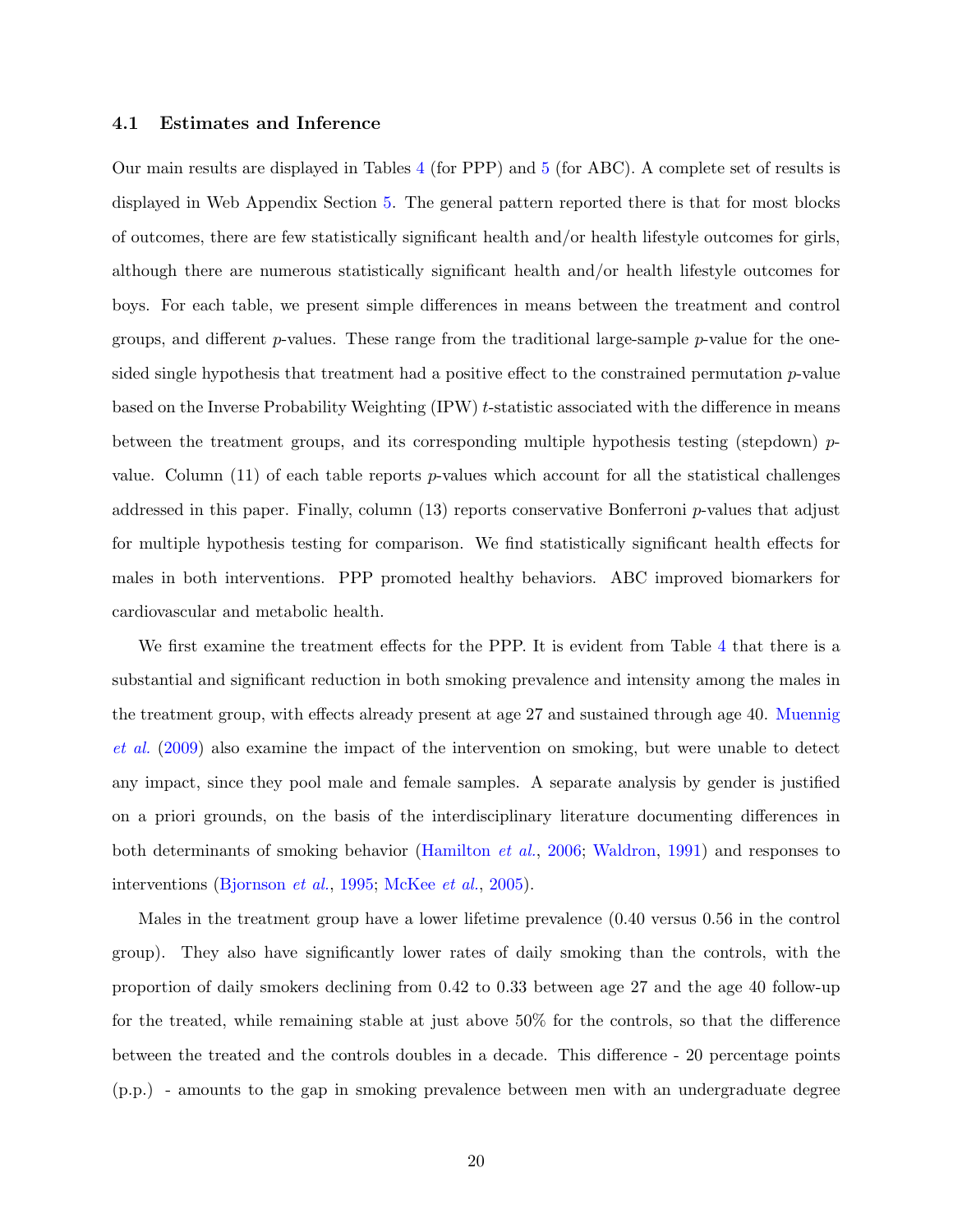(11.9%) and those with low education (29.5%) in the US in 2005 (CDC, [U.S. Department of Health](#page-53-5) [and Human Services,](#page-53-5) [2010\)](#page-53-5). Additionally, while the smoking prevalence among the treated aligns with US-wide figures for men below the poverty level in 2005 (34.3%, CDC), the one among the controls is 20 p.p. higher. Another finding is that the biggest difference between the two groups emerges in relation to the intensity of smoking, which is only partly reduced between the ages 27 and 40 due to a decline in intensity among the controls: the average number of cigarettes smoked per day falls from 8.7 at age 27 to 6.5 at age  $40^{35}$  $40^{35}$  $40^{35}$  This is consistent with the decreasing trend in smoking behavior which has been experienced in US after the release of the Surgeon's General Report in 1964, as documented in the literature (see, e.g., [Fiore](#page-46-7) *et al.*, [1989\)](#page-46-7) – an opposite to the trend documented for obesity.

These estimates have substantial relevance for public health. Tobacco use is considered the leading preventable cause of early death in the United States, and about half of all long-term smokers are expected to die from a smoking-related illness [\(U.S. Department of Health and Human](#page-53-5) [Services,](#page-53-5) [2010\)](#page-53-5). In two major studies carried out for the U.S., one estimated that lifetime male smokers have a reduced life expectancy of 11 years as compared to nonsmokers, and that, although male smokers who quit at younger ages have greater gains in life expectancy (by 6.9 to 8.5 years for those who quit by age 35), even those who quit much later in life gain some benefits [\(Taylor](#page-53-6) [et al.](#page-53-6), [2002\)](#page-53-6). Typical male smokers at age 24 have a reduced lifetime expectancy of up to 6 years as compared to nonsmokers [\(Sloan](#page-53-7) *et al.*, [2004\)](#page-53-7); this includes those who subsequently quit. Hence, we would expect this reduction in smoking to translate into improved health among the treated participants relative to the controls as they age.

Additionally, the treated males at age 40 in the PPP are more likely than the controls to report having made dietary changes in the last 15 years for health reasons (38% versus 23%, see Table [4\)](#page-37-0): most of these changes are related to reductions in the amount of fat and salt in the diet, and in the intake of junk food. Hence, we would expect these changes in dietary habits to also translate into substantial health improvements (see, e.g., [Sacks](#page-52-6) et al., [2001](#page-52-6) for the effects of diet on blood

<sup>35</sup>Instead, the ABC intervention seems not to have affected smoking behavior to the same extent. The only statistically significant impact is a delay in the age of onset of smoking by approximately three years, from 17 years old for the controls to 20 years old for the treated males (Table [5](#page-33-0) in the Web Appendix). However, this effect loses statistical significance once we account for multiple hypothesis testing. One plausible explanation for the lack of impact of the ABC on smoking could be the much lower smoking prevalence experienced by the two cohorts, who lived at two different phases of the smoking epidemics.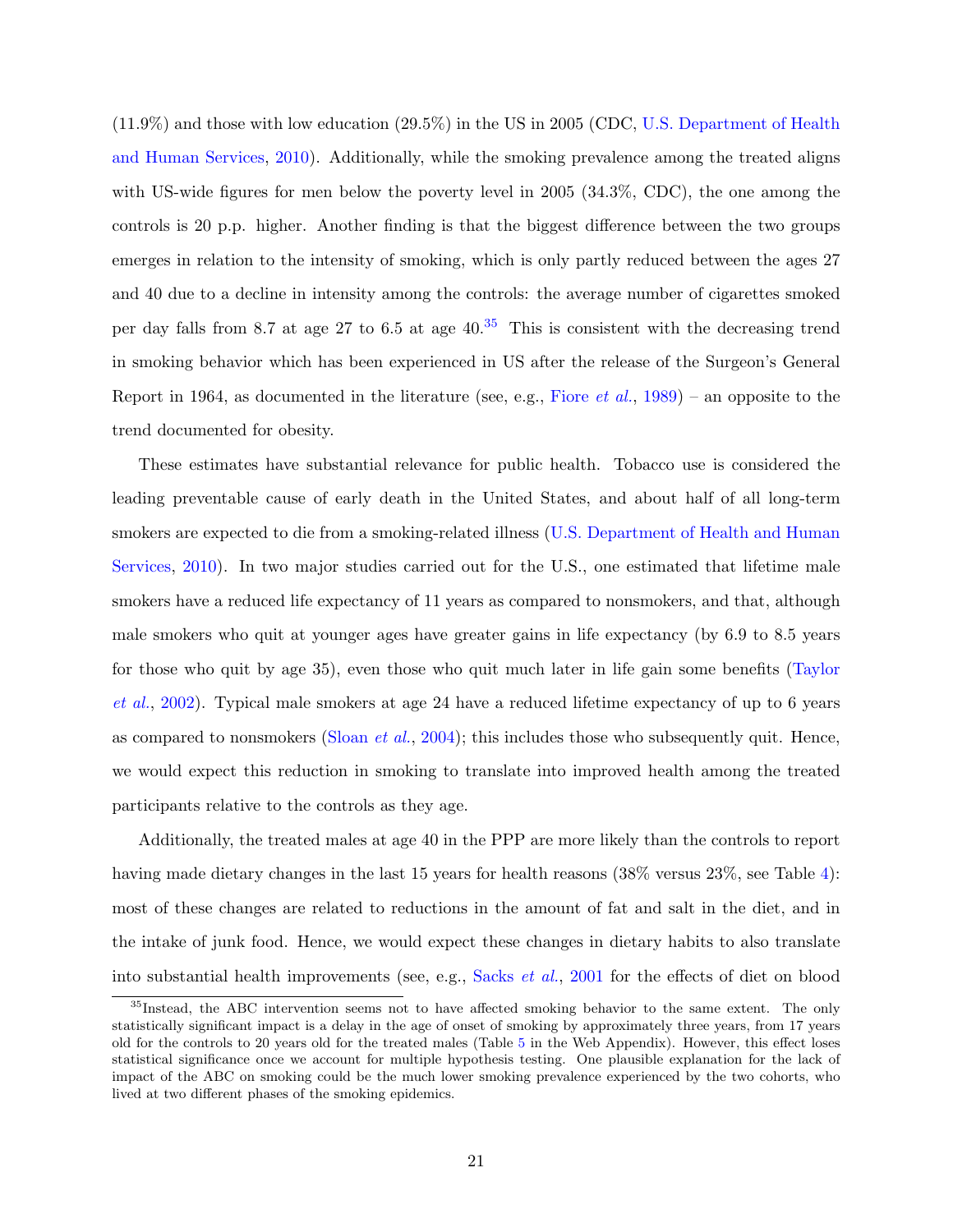pressure).

Finally, the PPP intervention also substantially improved the healthy habits of the women who were randomized to the treatment group: by age 40, they are 33 percentage points more likely to engage in regular physical activity than those randomly assigned to the control group (Table [4\)](#page-37-0); they also report to drink significantly less frequently in the age 27 sweep, although this difference is no longer significant by the time they reach age 40.

We next turn to analyze the impacts of the Abecedarian intervention, where anthropometric and cardiovascular biomarkers have been collected during a physician's visit when the subjects were in their mid-30s. We first examine three outcomes not previously reported: weight, height and BMI. For each of them, the treated males perform better than the controls: they are on average 7 kilograms lighter, 5 cm taller, and with a BMI 4 points lower - just below the obesity threshold. However, the statistical significance of these differences vanishes once we account for multiple hypothesis testing. A comparison with nation-wide figures for 2011-2012 [\(Ogden](#page-51-5) et al., [2014\)](#page-51-5) reveals that ABC male participants are more likely to be both overweight and obese than 20-39 year old African-Americans: the prevalence of being overweight is 72% for the treated and 75% for the controls, against a nationwide figure of 63%, while that of obesity is 56% for the treated and 62.5% for the controls, against a US average of 35%.

Substantial differences are also found for all the reported outcomes related to blood pressure. Treated males have on average lower values of both systolic and diastolic blood pressure, and are less likely to fall into the Stage I hypertension category, according to the definition of the American Heart Association.[36](#page--1-0) The magnitude of these impacts is both statistically and medically significant. These estimated reductions in blood pressure are at least twice as large as those obtained from the most successful multiple behaviors change risk factors randomized controlled trials [\(Ebrahim](#page-45-4) et al., [2011\)](#page-45-4). For example, the greatest reduction reported in their meta-analysis is -8.5 and -10 for diastolic and systolic blood pressure, respectively [\(Cakir and Pinar,](#page-43-6) [2006\)](#page-43-6), against the -13.5 and -17.5 reported in the ABC.

The superior health status of the males in the ABC treatment group is confirmed when we analyze the use of health care (Table [5\)](#page-38-0). The treated are significantly less likely to have ever been hospitalized (21% versus 56% in the control group), and also to have had a scheduled treatment or

 $36A$  more extensive set of health outcomes from the biomedical sweep is analyzed in [Campbell](#page-43-1) *et al.* [\(2014\)](#page-43-1).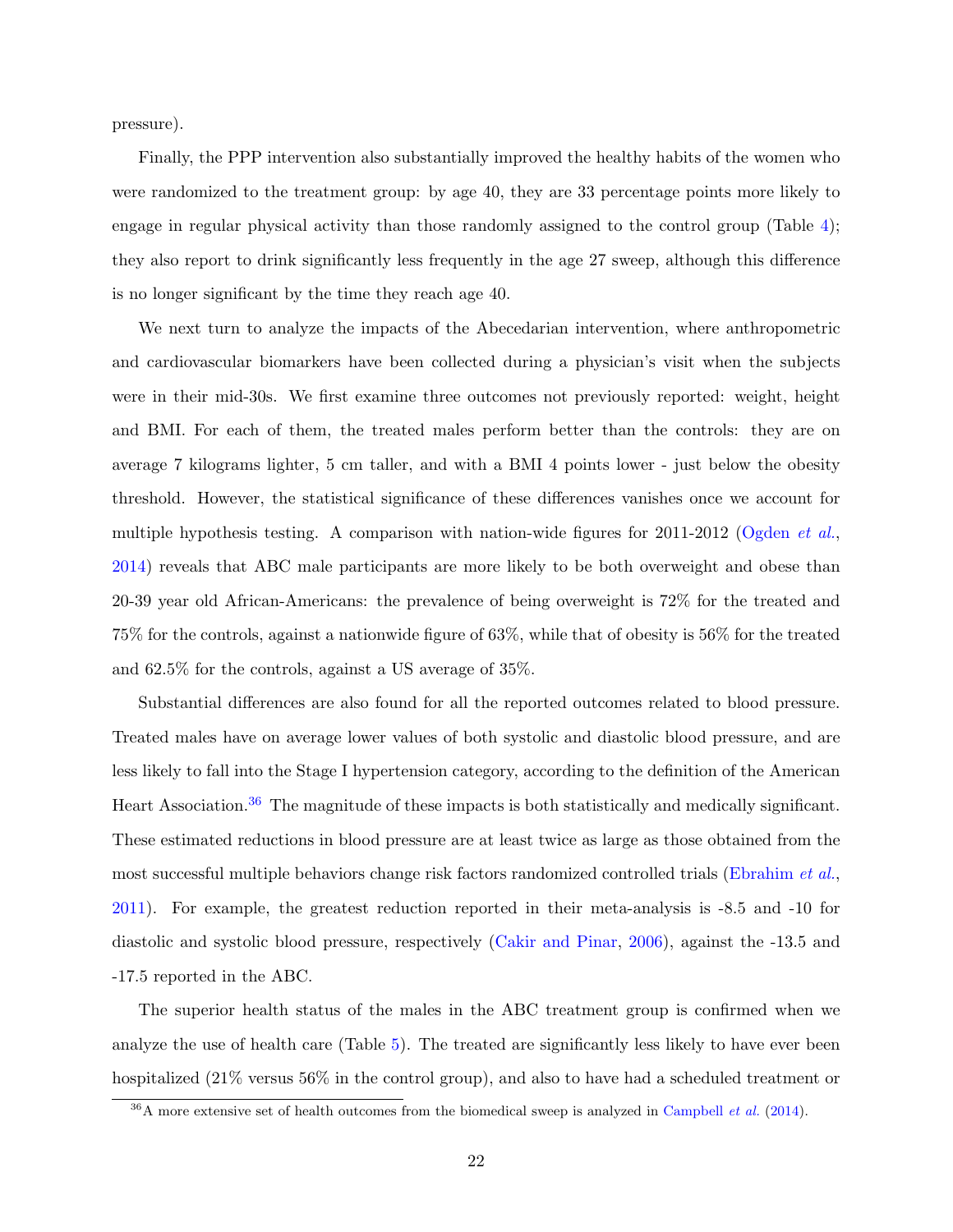exam in the past 12 months (22% versus 48% in the control group). They also enjoy higher health insurance coverage than those in the control group, especially if provided by the employer.

Finally, although they do not appear to be in better health than the controls, the females in ABC benefit from the treatment in terms of improved healthy habits. Interestingly, we find an improvement in healthy behavior for PPP and ABC. For example, the treated females in ABC and PPP are more likely to engage in physical activity, although the measures are not strictly comparable. ABC treatment women are more likely to eat fresh fruit than controls. They start drinking alcohol later. Perry treatment women are less likely to drink than controls.

For the outcomes with high comparability we find significant differences in the effects of the treatment between the ABC and PPP interventions for males. For females, reflecting the imprecision of estimates for them within each program, there are no sharp differences in treatment effect across programs.<sup>[37](#page--1-0)</sup> Table [7](#page--1-0) reports tests of equality of comparably measured treatment effects by gender across the two studies. The relatively stronger effects found in ABC are consistent with (but do not definitively establish) the efficacy of the early health care given to participants in that program.

Methodological Issues As noted in Section [3,](#page-13-0) both the ABC and PPP studies are plagued by several problems. We deal with these problems using methods tailored to the characteristics of each intervention. They make a substantial difference in inference, especially in case of the PPP. For many outcomes in that intervention, statistical significance is gained (e.g., for the probability of never being a smoker by age 40) or increases as we move from a large-sample analysis to a permutation-based analysis. In contrast is the effect of applying more refined methods to the Abecedarian sample. In that sample, no outcome is a gain seen in statistical significance. For a few outcomes the treatment effects do not survive the multiple hypothesis testing correction (height and BMI). This suggests that using large-sample methods does no harm in analyzing the Abecedarian sample. However, accounting for multiple hypotheses makes a difference. This is evident when we compare the stepdown p-values with the more conservative ones obtained using the Bonferroni method (column 13). The analysis of the Perry intervention requires more sophisticated methods to obtain reliable inference due, in part, to the greater complexity – and compromise – in its

<sup>&</sup>lt;sup>37</sup>Table [2](#page--1-0) of the Web Appendix summarizes the comparability of the measures available in PPP and ABC.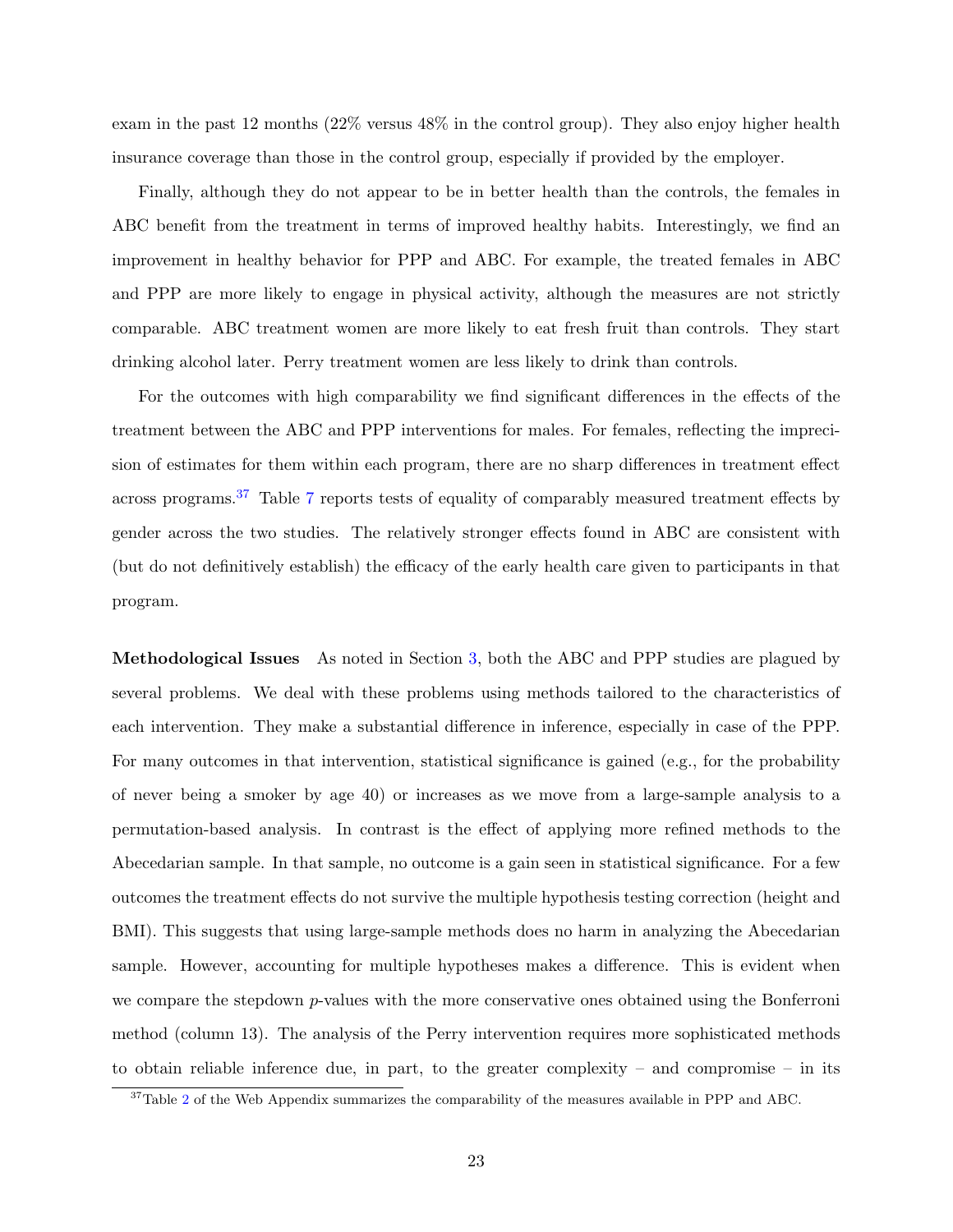randomization protocol.<sup>[38](#page--1-0)</sup> As reported in [Campbell](#page-43-1) *et al.* [\(2014\)](#page-43-1), adjusting for attrition from ABC makes a difference.

## <span id="page-26-0"></span>4.2 Mechanisms Producing the Treatment Effects

We next investigate the mechanisms through which estimated treatment effects arise using the mediation analysis described in Section [3.4.](#page-18-0) The literature suggests both direct and indirect mechanisms through which early childhood experiences might affect later health. Inadequate levels of stimulation and nutrition, the lack of a nurturing environment and of a secure attachment relationship, are all inputs which have been shown to play important roles in retarding development, by altering the stress response and metabolic systems, and leading to changes in brain architecture [\(Taylor,](#page-53-8) [2010\)](#page-53-8).<sup>[39](#page--1-0)</sup> On the one hand, child development might directly affect adult health, both because early health conditions are quite persistent throughout the lifecycle (as for example in the case of obesity, see [Millimet and Tchernis,](#page-50-8) [2013\)](#page-50-8), and because early traits are determinants of lifestyles [\(Conti and Heckman,](#page-44-6)  $2010$ ).<sup>[40](#page--1-0)</sup> On the other hand, child development might also affect adult health indirectly, by improving socioeconomic determinants such as education, employment and income [\(Heckman](#page-47-1) *et al.*, [2010\)](#page-47-1) - factors which might also have an independent effect on health, as documented in a large interdisciplinary literature [\(Deaton,](#page-45-5) [2001;](#page-45-5) [Heckman](#page-47-7) et al., [2014a;](#page-47-7) [Lochner,](#page-49-9) [2011;](#page-49-9) [Marmot,](#page-50-9) [2002;](#page-50-9) [Smith,](#page-53-9) [1999\)](#page-53-9).

As described in Section [3.4,](#page-18-0) we use a dynamic mediation analysis to examine the role of childhood and adult inputs in explaining treatment effects. We allow early childhood developmental traits to have both a direct impact on outcomes, and an indirect one through educational attainment and adult socioeconomic status. We then compare the results obtained from a dynamic mediation analysis with those obtained by performing two static mediation analyses, where only childhood and adulthood inputs in turn are included in the health capital production function. The rationale for this exercise is to show the bias researchers might encounter by not considering a dynamic model of human capital formation.

Differences in both the timing and the content of the data collected do not allow us to use

 $38$ See [Heckman](#page-47-1) *et al.* [\(2010\)](#page-47-1), where this is discussed in depth.

<sup>&</sup>lt;sup>39</sup>Given the lack of brain scans and measures of cortisol, we use proxies related to the underlying biological systems, such as cognitive and behavioral test scores.

<sup>&</sup>lt;sup>40</sup>See also [D'Onise](#page-45-6) *et al.* [\(2010\)](#page-45-6) for a review of the literature on the health effects of ECIs.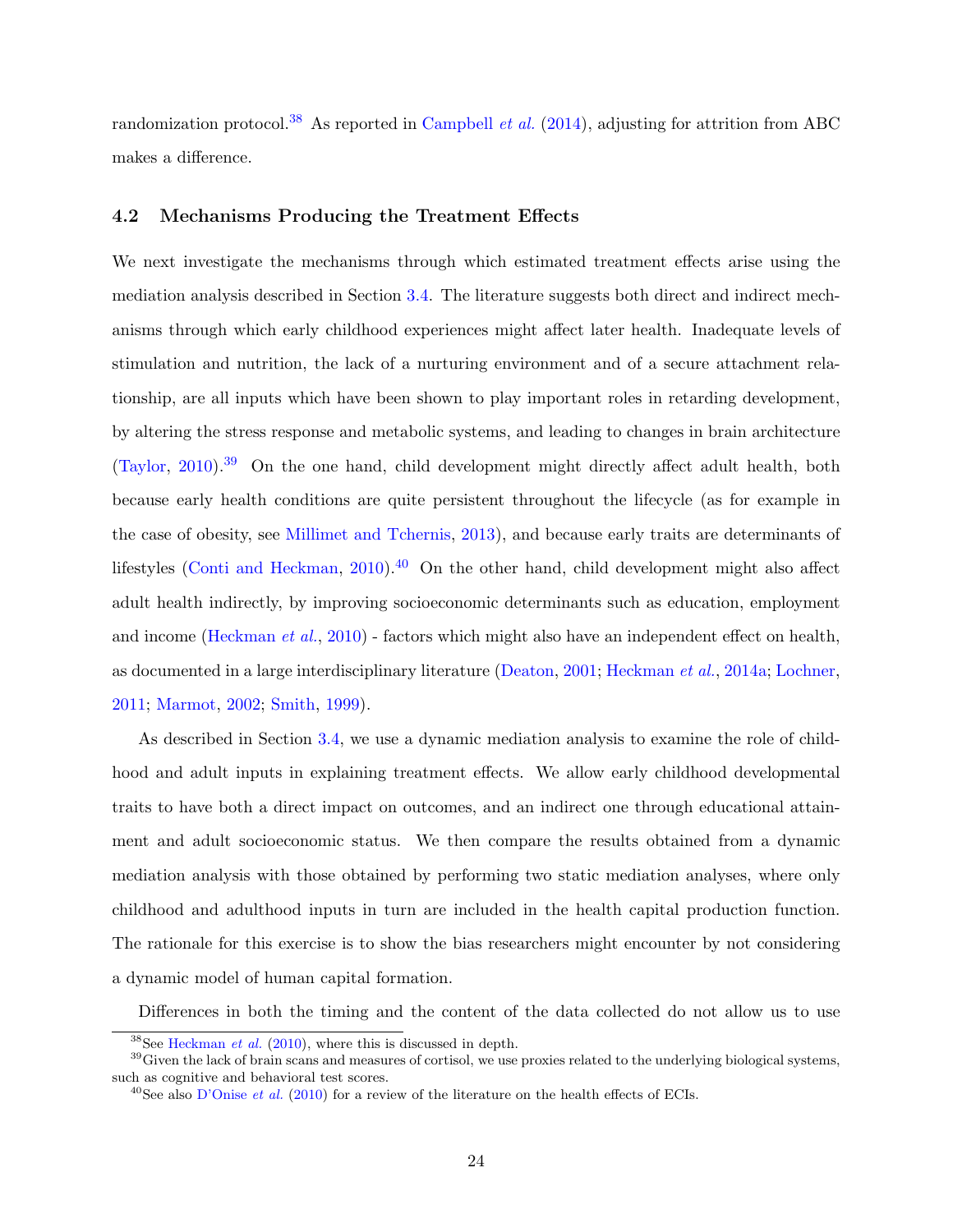exactly the same childhood mediators. Nonetheless, we can analyze the role played by cognitive and behavioral traits for both interventions. Additionally, we include comparable mediators for educational attainment and adult socioeconomic status. In particular, for PPP, as early childhood mediators we consider (following [Heckman](#page-48-6) et al., [2013\)](#page-48-6): IQ (the Stanford-Binet scale), reduced externalizing behavior (reduced aggression) and academic motivation (constructed from selected items of the Pupil Behavior Inventory available in Perry). All are measured at ages 7-9. [Heckman](#page-48-6) [et al.](#page-48-6) [\(2013\)](#page-48-6) show the powerful role of reduced externalizing behavior in producing a variety of beneficial behaviors in PPP. For adult inputs, we use high school graduation as a measure of educational attainment, unemployment (number of months unemployed in the last two years) and monthly income at age 27 as measures of socioeconomic status. [Heckman](#page-47-1) *et al.* [\(2010\)](#page-47-1) show that these measures were significantly affected by treatment. For the ABC, the childhood mediators represent the three different domains of development of the child: the Bayley Mental Development and the Stanford-Binet Scales for cognition, the Infant Behavior Record (IBR) Task Orientation Scale for behavioral development,<sup>[41](#page--1-0)</sup> and the Body Mass Index of the child for physical health. All are averages of standardized measurements taken at ages 1-2. All of these measures have been shown in previous work to be significantly affected by the treatment [\(Burchinal](#page-43-7) et al., [1997;](#page-43-7) [Campbell](#page-43-1) [et al.](#page-43-1), [2014\)](#page-43-1). For adult inputs, we use college graduation as a measure of educational attainment, and employment status and earnings at age 30 as measures of socioeconomic status. García et al. [\(2014\)](#page-46-5) document a significant impact of the intervention on these outcomes.

Complete results on mediation analyses are reported in the Web Appendix, Section [6.](#page--1-0) The main results for the PPP are displayed in Figure [3.](#page-39-0) We decompose the treatment effects for the outcomes which survive the multiple hypothesis testing correction, and display the results for those for which we find that the mediators explain statistically significant shares of the treatment effects. Consistent with the evidence in [Heckman](#page-48-6) et al. [\(2013\)](#page-48-6), we find that externalizing behavior is the main mediator of the effect of the intervention on smoking for males. Its mediating role survives even when later educational attainment or socioeconomic status is entered, and its effects on adult behaviors are accounted for. It accounts for shares of the treatment effects ranging between 17% and 48%. For example, it explains almost half of the treatment effect on the probability of not being

<sup>&</sup>lt;sup>41</sup>As seen in subsection [2.2,](#page-7-0) task orientation was one of the adaptive behaviors emphasized in the Abecedarian curriculum.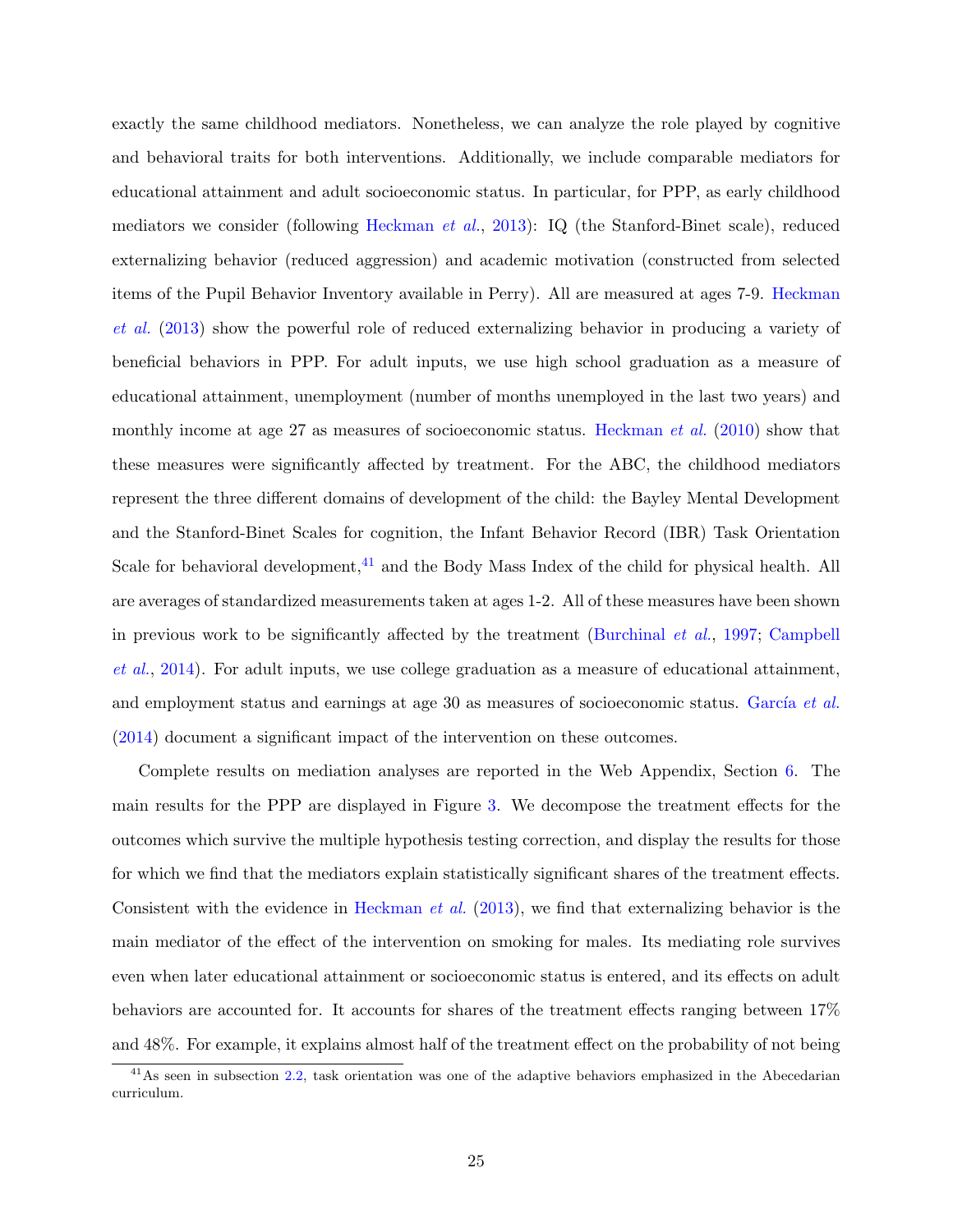a daily smoker at 27 years  $(p=0.084)$ , and  $43\%$  on the number of cigarettes smoked per day at age 40 ( $p=0.052$ ). The contribution of later life mediators is much smaller and fails to reach statistical significance. The role played by childhood behavioral traits is consistent with evidence reported in [Conti and Heckman](#page-44-6) [\(2010\)](#page-44-6), who show that improvements in child self-regulation are associated with a significantly lower probability of being a daily smoker at age 30, above and beyond its effect on education and the effect of boosts in education attainment on outcomes. This finding also contributes to the recent but flourishing literature on the importance of personality and preferences for healthy behaviors [\(Cobb-Clark](#page-44-7) et al., [2014;](#page-44-7) [Conti and Hansman,](#page-44-8) [2013;](#page-44-8) [Heckman](#page-47-7) et al., [2014a;](#page-47-7) [Moffitt](#page-50-10) et al., [2011\)](#page-50-10). For females, we find that enhancements in cognition are the main mediators of the effect of the intervention on physical activity. This is in line with the evidence reported in [Conti and Heckman](#page-44-6) [\(2010\)](#page-44-6), who show that improvements in cognition are associated with better health for women but not for men.

Figure [4](#page-40-0) compares the results from the dynamic mediation analysis with those obtained from the two static mediation analyses, including, respectively, those using only childhood mediators (panel (a)) and those using only adult mediators (panel (b)). They show that the decomposition components for the childhood mediators are unchanged in the static and dynamic mediation analysis (both in case of externalizing behaviors for males, and of cognition for females). However, only including adult socioeconomic factors as inputs overestimates their importance. Indeed, while the shares explained by income are large and statistically significant in the static model, they are substantially reduced in magnitude and driven to insignificance when childhood factors are accounted for. Childhood factors have an impact on health behaviors above and beyond their effects on socioeconomic status in adulthood.

We now turn to the results for the Abecedarian Program, which are displayed in Figure  $5.^{42}$  $5.^{42}$  $5.^{42}$  $5.^{42}$ We only report the results for men. Analysis of the female data from ABC shows few treatment effects. The mediators are clearly not comparable with those used in the analysis of Perry. We confirm the PPP results that early childhood traits mediate the health effects of the treatment,

 $42$ We only report mediation results for the males in case of the ABC, since the dynamic mediation analysis and the static mediation analysis with late inputs cannot be performed for females, since the only statistically significant outcomes for this sample are those at age 21, and the late mediators are measured at age 30. The results for the static mediation analysis with early inputs for the ABC are shown in the lower panel of Table [14](#page--1-0) in the Web Appendix. Differently from the case for males, no mediator appears to explain a statistically significant share of the treatment effect. IQ explains 42% of the effect of the treatment on physical activity — a mechanisms similar to the one uncovered for the PPP — although it fails to achieve statistical significance at conventional levels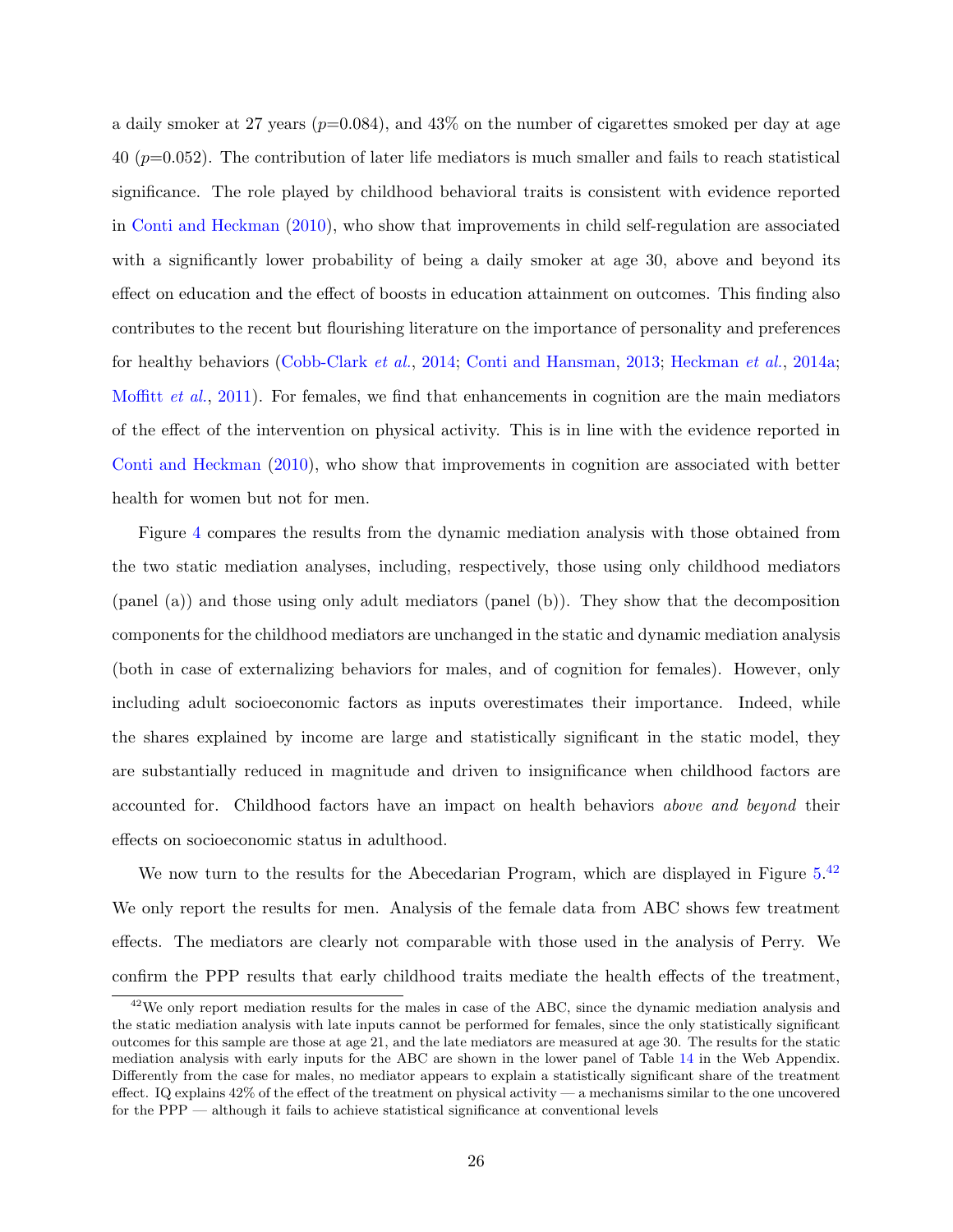above and beyond any induced improvement in adult socioeconomic status. The shares explained by task orientation and the body mass index of the child range between 17% and 28% for blood pressure, and between 20% and 31% for hypertension. Together, they explain half of the treatment effect. This is consistent with existing evidence on both the role of child temperament<sup>[43](#page--1-0)</sup> and that of physical development in the early years as key predictors for the risk of later obesity.[44](#page--1-0) Interventions to fight the obesity epidemic starting in the childhood years are increasingly being advocated, both to promote healthy dietary and exercise patterns [\(Deckelbaum and Williams,](#page-45-7) [2001\)](#page-45-7), and to improve parental knowledge of proper nutrition and recognition of the child being overweight.[45](#page--1-0) As described in Section [2,](#page-5-0) the Abecedarian intervention included all these components. Treated children enjoyed better nutrition and time for exercise while they were in the childcare center. These features of the intervention could have had both a direct effect on their fat mass composition, and an indirect effect through a change in their preferences and behaviors. Additionally, participants were not allowed to eat outside meals and had to clean up the table once they were finished. This feature might have further contributed to the development of their self-regulatory skills. Finally, the counseling provided to the parents during the child well-care visits might have also improved the eating environment at home. Unfortunately, the data at our disposal do not allow us to disentangle the roles of these different channels.

On the other hand, the role of childhood traits in explaining the effect of the treatment on the greater availability of health insurance is much reduced when adult mediators are introduced. Consistent with the fact that the provision of health insurance is tied to a job, we find that employment status is the main mediator of the effect of treatment, with explained shares of 39% in case of health care coverage and 26% in case of employment-provided health insurance, respectively. Additionally, we also uncover evidence of a dynamic interaction between child and adult factors, with 20% and 13% of the effect of the treatment on the health insurance outcomes being mediated by the indirect effect of child BMI on adult employment.<sup>[46](#page--1-0)</sup>

We also compare the dynamic mediation analysis results with those obtained from the two

 $^{43}$ Specifically, task orientation has been associated with increased physical activity [\(Boyd](#page-43-8) et al., [2002\)](#page-43-8); this seems a plausible mechanism through which this trait might have by itself affected obesity, although data limitations prevent us from testing this formally.

 $^{44}$  [Conti and Heckman](#page-44-6) [\(2010\)](#page-44-6); Park [et al.](#page-51-6) [\(2012\)](#page-51-6); Pulkki-Råback et al. [\(2005\)](#page-51-7).

 $^{45}$ [Etelson](#page-46-8) *et al.* [\(2003\)](#page-46-8).

 $^{46}$ As expected, higher child BMI at ages 1-2 is associated with a lower probability of being employed at age 30.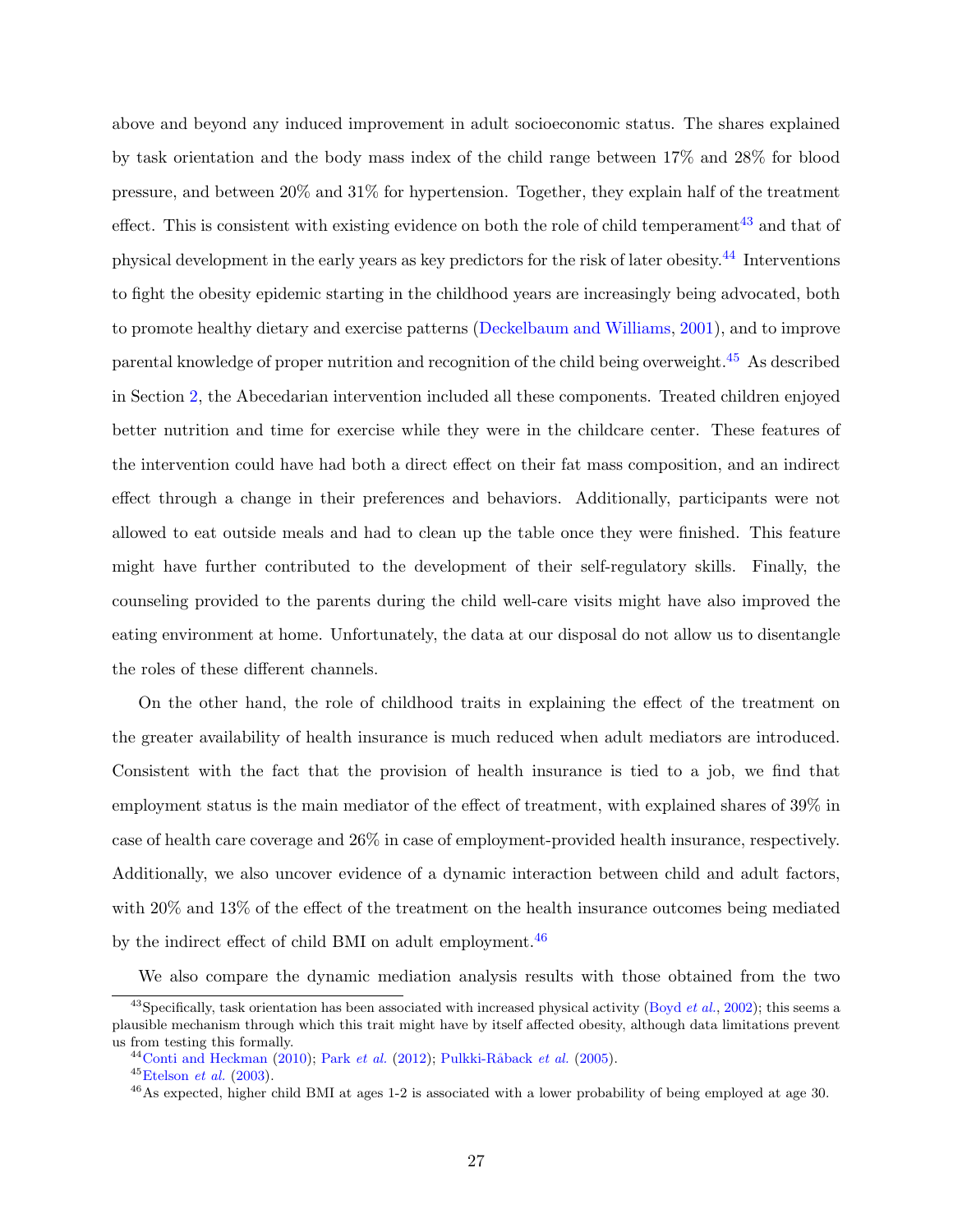static mediation analyses (Figure [6\)](#page-42-0). As for the PPP, we find that the shares explained by the childhood mediators are comparable in the static and in the dynamic model for the physical health outcomes. However, for health insurance outcomes they are substantially reduced in the dynamic model (from  $25\%$  to  $0\%$  in the case of BMI) and driven to insignificance. In other words, the effects of early traits on health care coverage work entirely through their impact on adult socioeconomic status. Conversely, the small and insignificant shares of the treatment effects on the physical health outcomes explained by employment in the static model are reduced to zero in the dynamic model. Employment status still explains a significant share of the treatment effect on the health insurance outcomes in the dynamic model (Panel (b) of Figure  $6$ ).<sup>[47](#page--1-0)</sup> For females, income appears to explain half of the treatment effect on alcohol consumption in the static mediation model. This share is reduced to 12% and driven to insignificance in the dynamic model (as shown in Panel (b) of Figure [4\)](#page-40-0).

In sum, our analysis shows the powerful role of enhanced early childhood traits in explaining the effect of the treatment on adult health and health behaviors, above and beyond any effects of adult socioeconomic status. This is consistent with the framework of [Cunha and Heckman](#page-45-8) [\(2009\)](#page-45-8) and [Cunha](#page-45-9) et al. [\(2010\)](#page-45-9), as reviewed and extended by [Heckman and Mosso](#page-47-8) [\(2014\)](#page-47-8), in which early investments promote later life skills by boosting the base of capabilities that shape performance on a variety of tasks. Our analysis shows the importance of developing the child in her entirety, going beyond purely cognitive traits, within an integrated approach which also promotes behavioral and health development.

## <span id="page-30-0"></span>5 Conclusions

This paper analyzes the long-term impacts on healthy behaviors and health of two of the oldest and most cited U.S. early childhood interventions: the Ypsilanti Perry Preschool Program and the Carolina Abecedarian Project. We address some of the major limitations of previous work analyzing these data. That research does not account for the variety of statistical challenges that arise in

 $47$ It should also be noticed that in the case of the static mediation analysis we do not pass the specification test we apply following [Heckman](#page-48-6) et al. [\(2013\)](#page-48-6). See Table [11](#page--1-0) in the Web Appendix.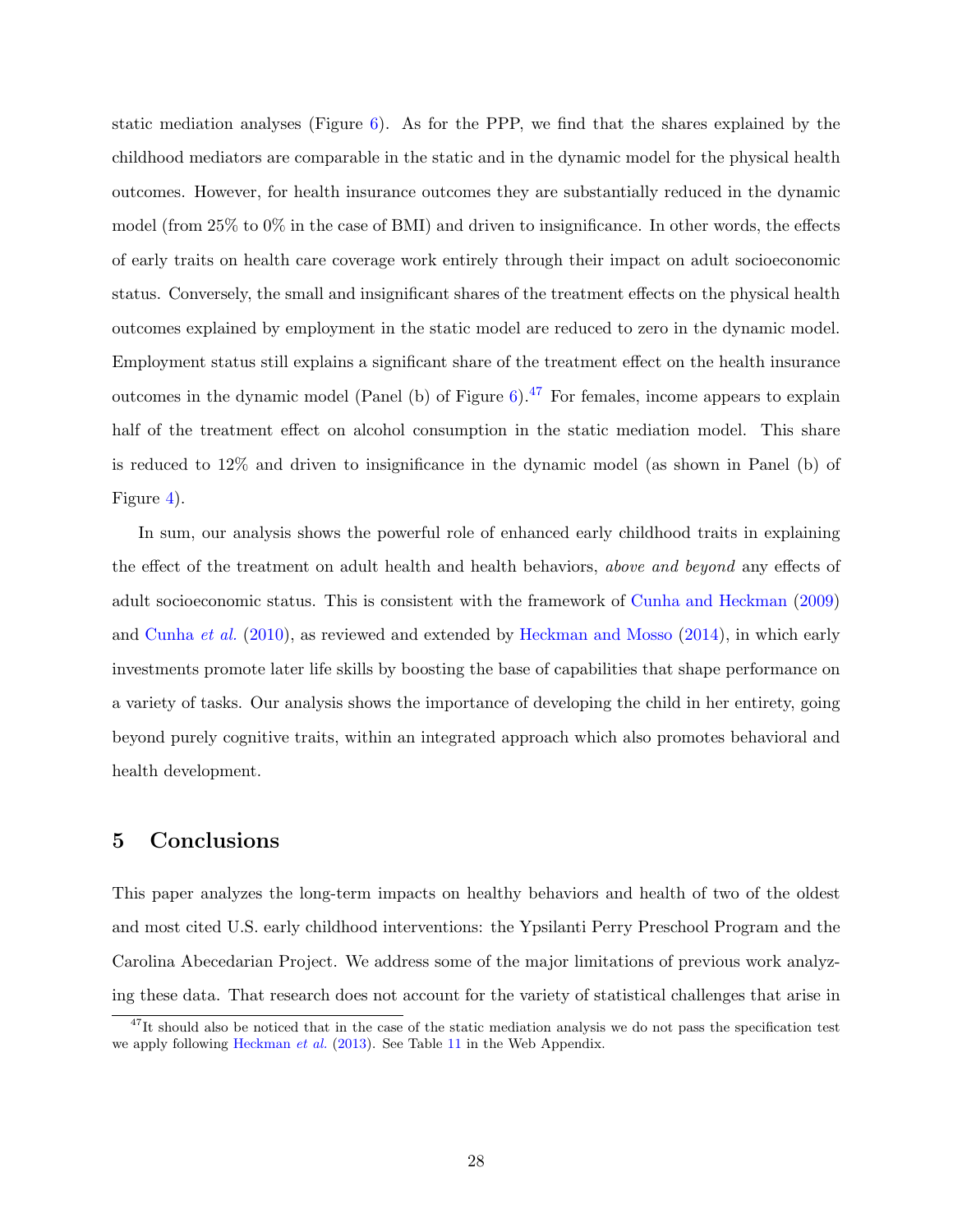analyzing these studies. $48$  For many outcomes, these corrections make a substantial difference.  $49$ We also demonstrate differences across interventions in: (a) characteristics of the treated populations; (b) the nature of the treatment; and (c) the data collected. These differences create serious challenges for the meta-analyses routinely conducted in the literature on child development.

There are strong differences in the impact of the interventions by gender. Treatment effects are particularly strong for men. Both the Perry and the Abecedarian interventions have statistically significant effects on the healthy behavior and health of their participants. The specific health outcomes affected vary by intervention. The Perry participants have significantly fewer behavioral risk factors (in particular smoking) by the time they reach age 40. The Abecedarian participants are in better physical health in their mid-30s. When strictly comparable outcomes are compared across program, including people of the same gender, estimated treatment effects are stronger for male ABC participants. This is broadly consistent with the emphasis on early health found for ABC. We find no statistically significant differences across program for women.

In an attempt to shed light on the mechanisms through which these treatment effects emerge, we conduct dynamic mediation analyses. Despite the lack of overlap in the measurements taken in the two interventions, the outcomes significantly affected by them, and the imperfect comparability of the mediators, we have uncovered an important role of enhanced early childhood traits as sources of adult treatment effects, above and beyond adult enhancements in socioeconomic status. This evidence is broadly consistent with the models of dynamic capability formation reviewed in [Heckman and Mosso](#page-47-8) [\(2014\)](#page-47-8). Skills developed early in life enhance the capabilities of persons to effectively perform a variety of lifetime tasks.

As the cohorts we have studied age and diseases start becoming more prevalent and manifest, it will be valuable to assess the contribution of behavioral risk factors and health insurance as additional mechanisms explaining the health effects of early childhood interventions. Our results contribute to an emerging body of evidence that shows the potential of early life interventions for preventing disease and promoting health.

<sup>&</sup>lt;sup>48</sup>Compromised randomization is not an issue with the ABC program. For Perry, where it is an issue, we apply the methods discussed in [Heckman](#page-47-1) et al.  $(2010)$ , where they make a difference in the reported estimates.

 $^{49}$ [Heckman](#page-47-1) *et al.* [\(2010\)](#page-47-1) show that correcting for compromised randomization in Perry as we do in this paper makes a difference. Correcting for attrition from the medical wave of ABC has substantial impacts on estimates. (See [Campbell](#page-43-1) et al., [2014.](#page-43-1))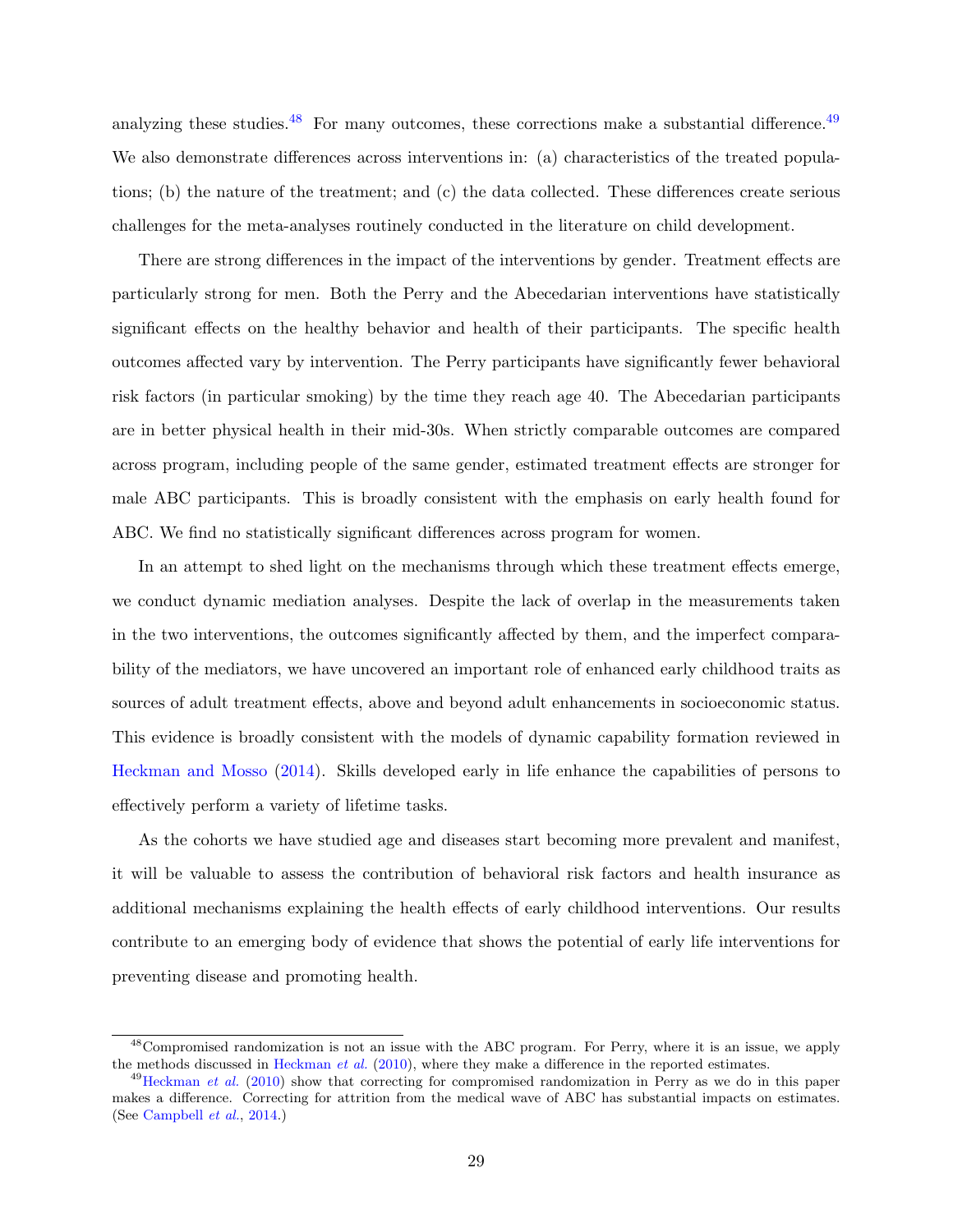|  |  |  | Table 1: ABC and PPP: Main Characteristics and Eligibility Criteria |  |  |  |
|--|--|--|---------------------------------------------------------------------|--|--|--|
|--|--|--|---------------------------------------------------------------------|--|--|--|

<span id="page-32-0"></span>

| Abecedarian                                                                                                  | Perry                                                                                |  |  |  |  |  |
|--------------------------------------------------------------------------------------------------------------|--------------------------------------------------------------------------------------|--|--|--|--|--|
|                                                                                                              | <b>Main Characteristics</b>                                                          |  |  |  |  |  |
| Location: Chapel Hill, NC                                                                                    | Location: Ypsilanti, MI                                                              |  |  |  |  |  |
| Racial Composition: 98% African American                                                                     | Racial Composition: All African American                                             |  |  |  |  |  |
| Age of Child: $0-5$                                                                                          | Age of Child: 3-5                                                                    |  |  |  |  |  |
| Sample Size: 111 (57T, 54C)                                                                                  | Sample Size: 123 (58T, 65C)                                                          |  |  |  |  |  |
| Intervention Year: $1972 - 1982$                                                                             | Intervention Year: $1962 - 1967$                                                     |  |  |  |  |  |
| Follow-up: Through Mid 30s (2010-2012)                                                                       | $Follow-up$ : Through Age 40 (2000-2002)                                             |  |  |  |  |  |
| Intensity: 40 hrs/week $(8 \text{ hrs/day}$ for 5 days/week)                                                 | Intensity: 12.5 to 15 hrs/week $(2.5 \text{ to } 3 \text{ hrs/day}$ for 5 days/week) |  |  |  |  |  |
| for $50$ weeks/year                                                                                          | for 30 weeks/year (mid-Oct. through May)                                             |  |  |  |  |  |
|                                                                                                              | $+1.5$ hrs/week of home visits                                                       |  |  |  |  |  |
|                                                                                                              | $+1$ monthly parent group meeting                                                    |  |  |  |  |  |
| <i>Number of years:</i> 5 years at ages 0-5                                                                  | <i>Number of years:</i> 2 yrs at ages 3-5 for cohorts 1-4; 1 yr for                  |  |  |  |  |  |
|                                                                                                              | first cohort                                                                         |  |  |  |  |  |
| Cost per child/year: 12,955 (2010\$)*                                                                        | Cost per child/year: $9,604$ (2010\$)                                                |  |  |  |  |  |
|                                                                                                              | <b>Eligibility Criteria</b>                                                          |  |  |  |  |  |
| $Requirement$ : No apparent biological conditions                                                            | <i>Requirement:</i> Child IQ<85 ("educably mentally retarded")                       |  |  |  |  |  |
| Weighted Scale: High Risk Index:                                                                             | Weighted Scale: Cultural Deprivation Scale: <sup>†</sup>                             |  |  |  |  |  |
| (1) mother's educational level (last grade completed)                                                        | parents' average years of schooling at entry/2 +                                     |  |  |  |  |  |
| (2) father's educational level (last grade completed)                                                        | father's occupational status at entry*2 +                                            |  |  |  |  |  |
| (3) family income (dollars per year)                                                                         | $2*(\text{rooms/persons in home at entry})$                                          |  |  |  |  |  |
| (4) father absent for reasons other than health or death                                                     |                                                                                      |  |  |  |  |  |
| (5) absence of maternal relatives in local area<br>(6) siblings of school age one or more grades behind age- |                                                                                      |  |  |  |  |  |
| appropriate level or with equivalently low scores on school-                                                 |                                                                                      |  |  |  |  |  |
| administered achievement tests                                                                               |                                                                                      |  |  |  |  |  |
| (7) payments received from welfare agencies in past 3 yrs                                                    |                                                                                      |  |  |  |  |  |
| (8) record of father's work indicates unstable or unskilled                                                  |                                                                                      |  |  |  |  |  |
| semiskilled labor                                                                                            |                                                                                      |  |  |  |  |  |
| (9) mother's or father's $IQ \leq 90$                                                                        |                                                                                      |  |  |  |  |  |
| $(10)$ sibling's IQ $\leq 90$                                                                                |                                                                                      |  |  |  |  |  |
| $(11)$ relevant social agencies in the community indicate the                                                |                                                                                      |  |  |  |  |  |
| family is in need of assistance                                                                              |                                                                                      |  |  |  |  |  |
| $(12)$ one or more members of the family has sought counsel-<br>ling or professional help the past 3 yrs     |                                                                                      |  |  |  |  |  |
| (13) special circumstances not included in any of the above                                                  |                                                                                      |  |  |  |  |  |
| likely contributors to cultural or social disadvantage                                                       |                                                                                      |  |  |  |  |  |

Notes: \*This figure is inclusive of the health care costs (the figure reported in [Barnett and Masse](#page-43-9) [\(2007\)](#page-43-9) is not). Estimated from cost-benefit analysis conducted on both PPP and ABC projects. † See [Ramey](#page-52-0) et al. [\(2000\)](#page-52-0). ‡ See [Weikart](#page-54-4) et al. [\(1978\)](#page-54-4).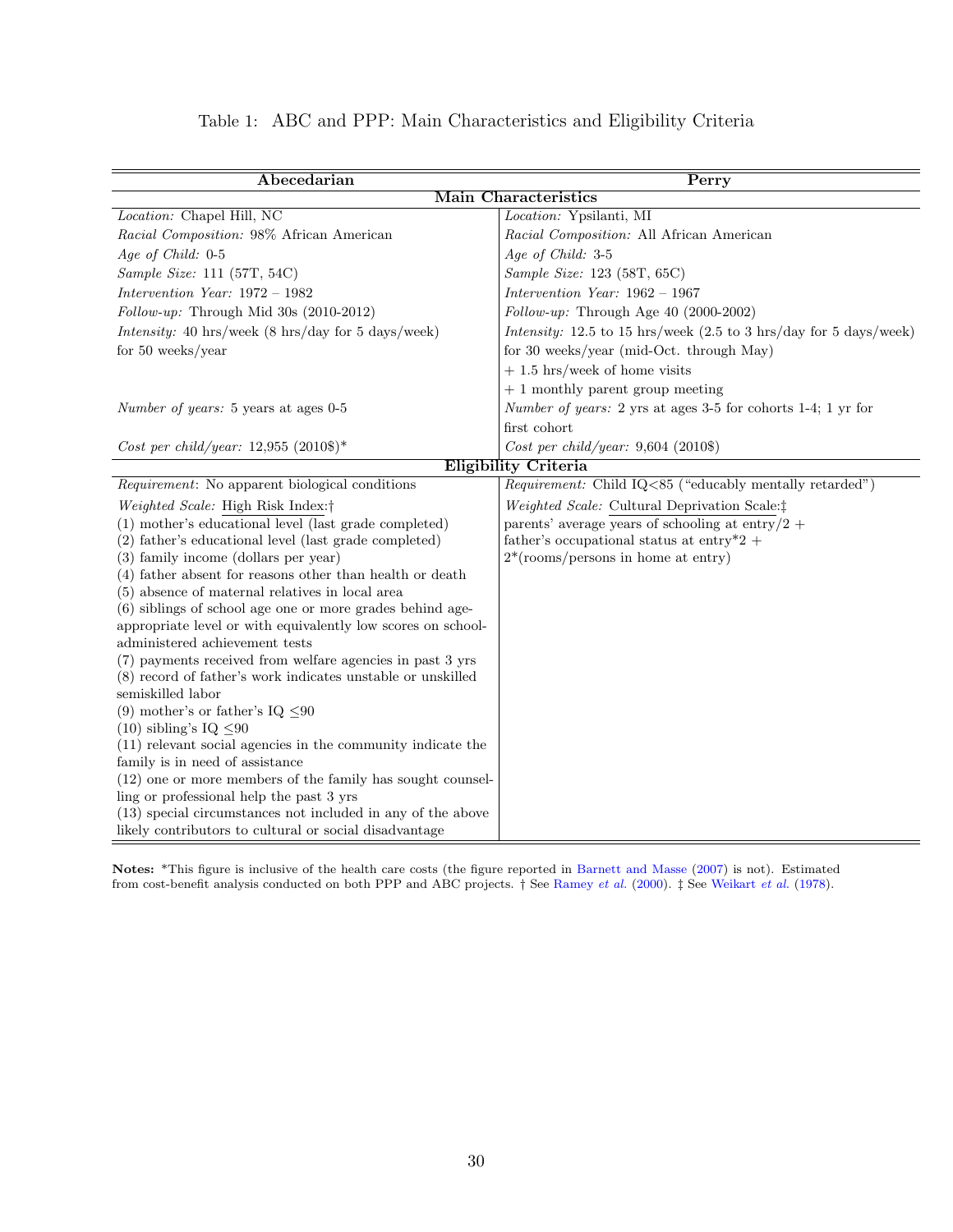<span id="page-33-0"></span>

|                 |          | IQ at 3 years                                                                       |                                                       | Birth Weight               |                                             | Mother's Age                    | Father's Age |                                                      |
|-----------------|----------|-------------------------------------------------------------------------------------|-------------------------------------------------------|----------------------------|---------------------------------------------|---------------------------------|--------------|------------------------------------------------------|
|                 | ABC      |                                                                                     | ABC                                                   |                            | ABC                                         | PPP                             | ABC          | PPP                                                  |
| Mean            | 92.65    | $\begin{array}{l} {\bf PPP} \\ {\bf 79.02} \\ {\bf 6.44} \\ {\bf 0.76} \end{array}$ | $\begin{array}{c} 3.19 \\ 0.61 \end{array}$           | $PPT$<br>3.10<br>3.10      | $\frac{19.78}{4.77}$                        | 25.56                           | 23.21        | $\begin{array}{c} 32.81 \\ 6.88 \\ 0.52 \end{array}$ |
| Std. Dev.       | 15.95    |                                                                                     |                                                       |                            |                                             | $6.53\,$                        | 5.84         |                                                      |
| <b>Skewness</b> | 0.04     |                                                                                     | $-0.59$                                               | $-0.05$                    | 2.16                                        | 0.52                            | 1.29         |                                                      |
|                 |          |                                                                                     |                                                       |                            |                                             |                                 |              |                                                      |
|                 |          | Mother's Education                                                                  |                                                       | Father's Education         |                                             | Number of Siblings              |              |                                                      |
|                 | ABC      | $\rm \mathbf{P}\mathbf{P}$                                                          | ABC                                                   | ${\tt PP}$                 | ABC                                         | PPP                             |              |                                                      |
| Mean            | 10.17    | 9.42                                                                                |                                                       | $8.60$<br>2.40             | $\begin{array}{c} 0.64 \\ 1.09 \end{array}$ | $4.28$<br>2.59                  |              |                                                      |
| Std. Dev.       | $1.84\,$ | $2.20\,$                                                                            | $\begin{array}{c} 10.89 \\ 1.78 \\ -0.38 \end{array}$ |                            |                                             |                                 |              |                                                      |
| Skewness        | $-0.28$  | $-0.78$                                                                             |                                                       | $-0.32$                    | 2.15                                        | 0.90                            |              |                                                      |
|                 |          |                                                                                     |                                                       |                            |                                             |                                 |              |                                                      |
|                 |          | Mother's Working Status                                                             |                                                       | Father's Working Status    |                                             | Father Presence                 |              |                                                      |
|                 | ABC      |                                                                                     |                                                       |                            | ABC                                         |                                 |              |                                                      |
| Mean            | 0.36     | <b>PPP</b><br>0.30<br>0.47<br>1.47                                                  | $\frac{\text{ABC}}{0.73}$                             | <b>PPP</b><br>0.14<br>0.35 |                                             | $P$ $P$ $3$<br>$0.50$<br>$0.50$ |              |                                                      |
| Std. Dev.       | 0.48     |                                                                                     |                                                       |                            | $0.29$<br>$0.45$                            |                                 |              |                                                      |
| Skewness        | 0.58     |                                                                                     | $-1.03$                                               | 2.09                       | 0.94                                        | $-0.11$                         |              |                                                      |

Table 2: Descriptive Statistics of ABC and PPP Pre-program Variables Table 2: Descriptive Statistics of ABC and PPP Pre-program Variables Notes: This table provides some descriptive statistics of the ten pre-program variables which were collected in both the Abecedarian and Perry interventions: (1) the Stanford-<br>Binet LQ score at 3 years of age (we only use status (this variable takes value 1 if the parent is employed and 0 otherwise); (7) presence of the father (a binary indicator which takes value 1 if the participant's father is a Notes: This table provides some descriptive statistics of the ten pre-program variables which were collected in both the Abecedarian and Perry interventions: (1) the Stanford-Binet IQ score at 3 years of age (we only use data from the control group for the ABC intervention, since it started at birth); (2) weight at birth in kilograms; (3) mother's and father's age at the time of the participant's birth; (4) mother's and father's last grade completed; (5) mumber of participant's siblings; (6) mother's and father's working current resident of the household). The descriptive statistics reported are the arithmetic mean, the standard deviation and the skewness. Those are respectively measured by  $\bar{Y} = \frac{\sum_{i=1}^{N} (Y_i - \bar{Y})^2}{\sqrt{\sum_{i=1}^{N} (Y_i - \$  $\bar{\mathbf{z}}$ 

$$
\bar{Y} = \frac{\sum_{i=1}^{N} Y_i}{N}, \ \hat{\sigma} = \sqrt{\frac{\sum_{i=1}^{N} (Y_i - \bar{Y})^2}{N}} \text{ and } \hat{s} = \frac{\sum_{i=1}^{N} (Y_i - \bar{Y})^3}{N} \cdot \frac{1}{\hat{\sigma}^3}
$$
, where *N* denotes sample size and  $Y_i$  denotes the outcome for particular *i*.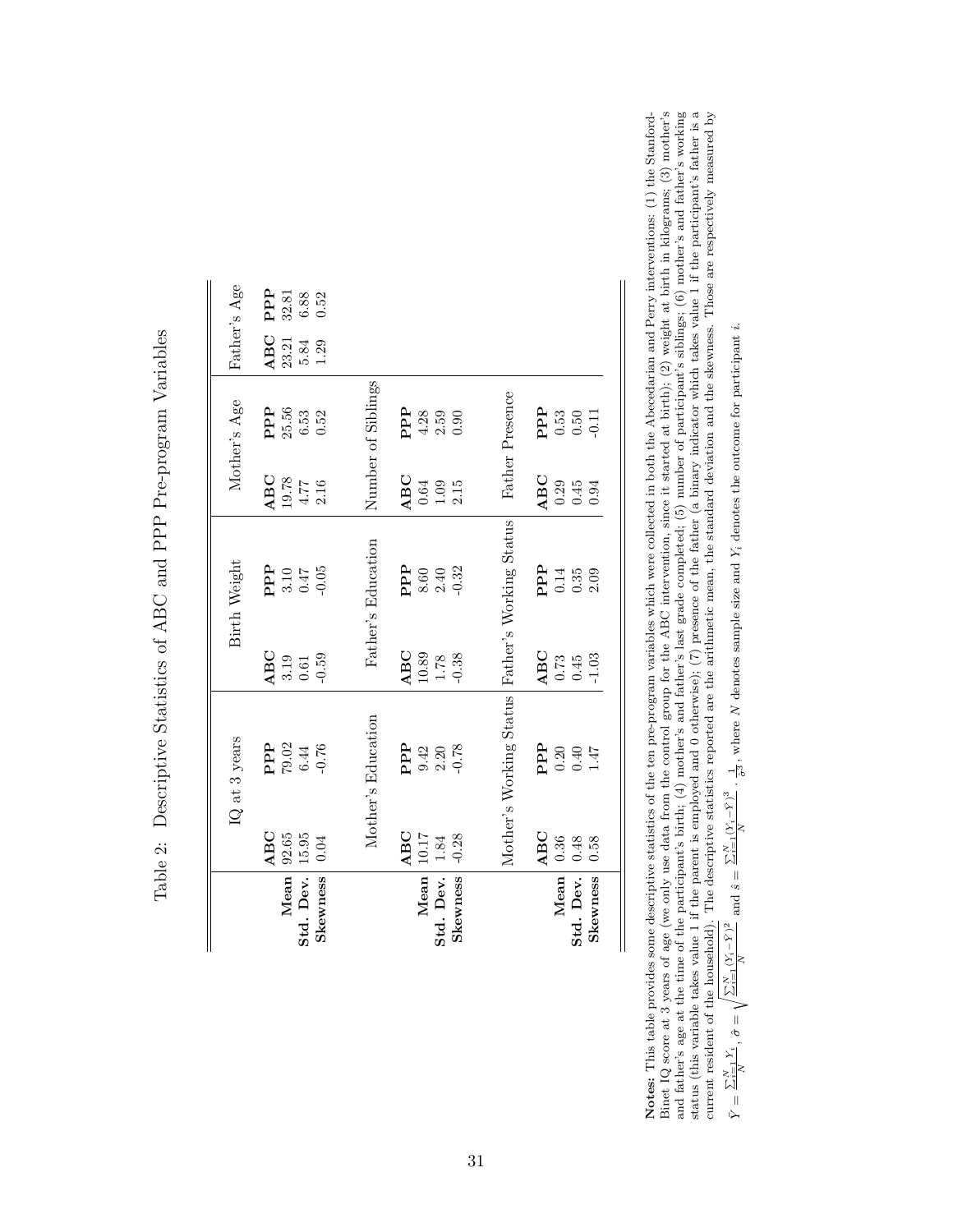

<span id="page-34-0"></span>

Notes: These figures present the density estimation of four pre-program variables collected in both the Perry and Abecedarian interventions. Panel A plots the Stanford-Binet IQ score at 3 years of age (we only use data for the control group for the ABC intervention, since it started at birth). Panel B plots the weight at birth in kilograms. Panel C and D plot the mother's and father's age at the time of the participant's birth. These estimates are based on a normal kernel function with optimal bandwidth for normal densities.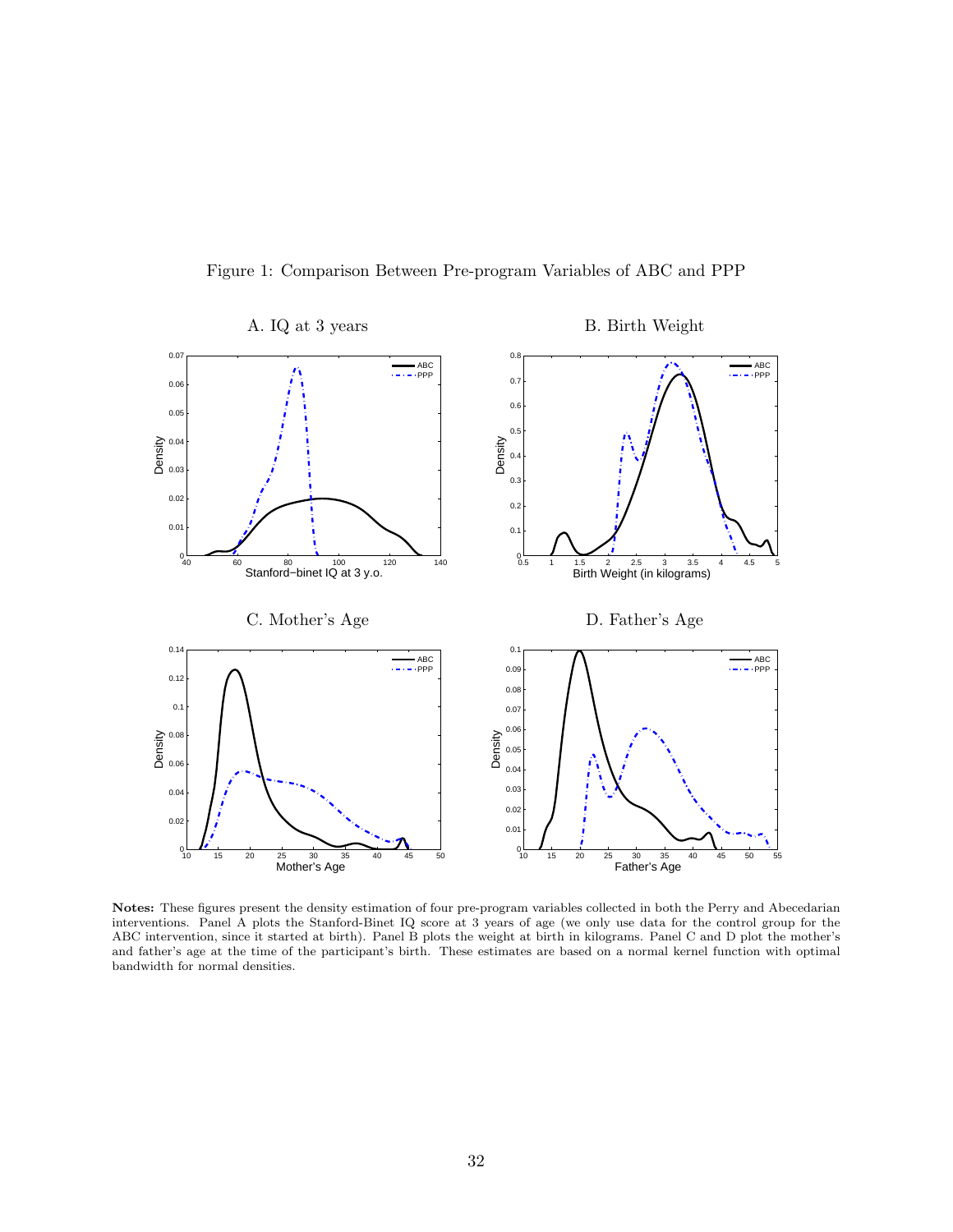

<span id="page-35-0"></span>

Notes: These figures present estimates of the empirical distributions of three categorical and three binary variables collected in both the Perry and Abecedarian interventions.<br>All variables were collected at the onset of Notes: These figures present estimates of the empirical distributions of three categorical and three binary variables collected in both the Perry and Abecedarian interventions. All variables were collected at the onset of each intervention. Panels A and B: mother's and father's last grade completed. Panel C: the number of participant's siblings. Panel D and E: mother's and father's working status (a binary indicator which takes value 1 if the parent is employed and 0 otherwise). Panel F: presence of the father (a binary indicator which takes value 1 if the participant's father is a current resident of the household).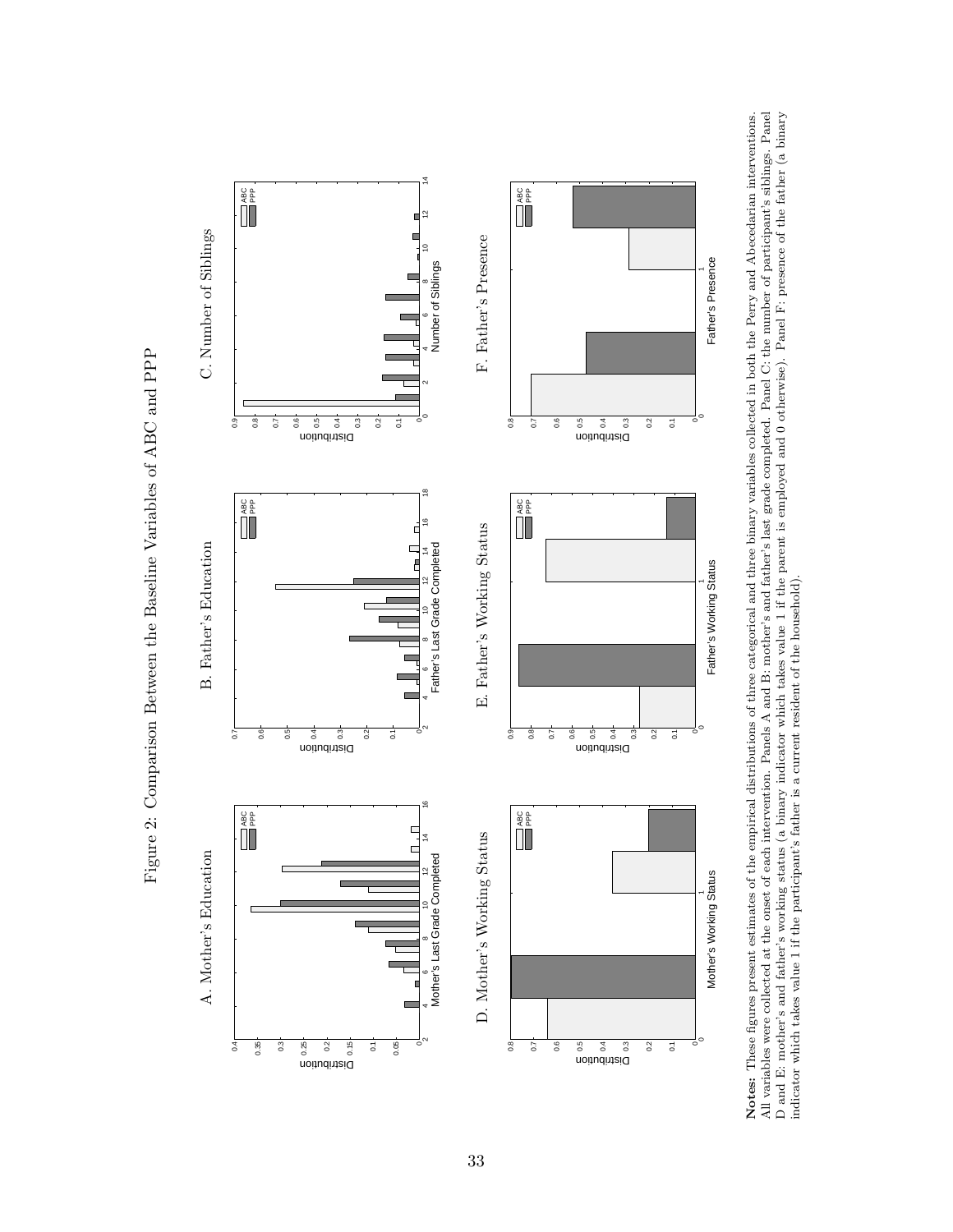<span id="page-36-0"></span>

| Component Content |                                                                                                                                                                                                                                                        |
|-------------------|--------------------------------------------------------------------------------------------------------------------------------------------------------------------------------------------------------------------------------------------------------|
|                   | Well-Child Care                                                                                                                                                                                                                                        |
| Well-Child        | Assessments were made at $2, 4, 6, 9, 12, 18,$ and $24$ months, and yearly thereafter.                                                                                                                                                                 |
| Visits            | A health history and a social history were obtained and a complete physical examination was performed                                                                                                                                                  |
|                   | Immunizations   Appropriate immunizations (diphteria, pertussis, tetanus, polio, measles, mumps, and rubella) as recommended by the American Academy                                                                                                   |
|                   | of Pediatrics were given.                                                                                                                                                                                                                              |
| Lab Tests         | A sickle cell preparation was obtained at 9 and 12 months from all black children.                                                                                                                                                                     |
|                   | A skin test for tubercolosis was given yearly, and a hematocrit was done at 9 and 18 months and yearly thereafter.                                                                                                                                     |
|                   | During symptom-free periods, the children were cultured for bacteria at two-week intervals, and for viruses and mycoplasmas every four weeks.                                                                                                          |
| Health            | The parents were present at the child well-care visits. They were taught and counseled in the areas of: feeding and nutrition, weaning, cleanliness,                                                                                                   |
| Education         | skin care, child growth and development, behavior, toilet training, accident prevention, and dental hygiene.                                                                                                                                           |
|                   | They were also encouraged to express their concerns and to discuss the problems that they were facing.                                                                                                                                                 |
| Vision            | Routine screening for vision was provided annually.                                                                                                                                                                                                    |
| Hearing           | During symptom-free periods, the children underwent pneumatic otoscopy and tympanometry once a month.                                                                                                                                                  |
|                   | the child was seen for repeat otoscopy and tympanometry after two weeks.<br>If any tympanogram was abnormal,                                                                                                                                           |
|                   | <b>Ill-Child Care</b> (for Treated Children Only after the First Year)                                                                                                                                                                                 |
| Sick-care         | the center for illness: the licensed practical nurse visited the classroom daily to review the health status<br>Daily surveillance of all children in t                                                                                                |
|                   | of the children and receive reports from the parents.                                                                                                                                                                                                  |
|                   | Children who were unwell were promptly seen by a member of the health care staff.                                                                                                                                                                      |
|                   | A history was obtained and a physical examination done; appropriate laboratory tests and cultures were performed.                                                                                                                                      |
|                   | Children had their upper respiratory secretions cultured by throat swab and a saline nasal wash for isolation of viruses and bacteria.                                                                                                                 |
|                   | A computer form was completed each time the child was examined, listing pertinent history, physical findings, diagnosis, and culture results.                                                                                                          |
|                   | Parents were informed of the nature of the child's ailment, and given prescriptions, but were responsible for buying medicines.                                                                                                                        |
|                   | sure that half of the prescriptions were sent home and half to the center.<br>The family nurse practitioner made                                                                                                                                       |
|                   | The children were followed through the illness to recovery. They were allowed to attend the center when ill except in case of chickenpox.                                                                                                              |
|                   | These referrals were made to specialists and hospitals but specialized visits and hospitalizations were not paid for.                                                                                                                                  |
|                   |                                                                                                                                                                                                                                                        |
|                   | * In the first year of the study, the control children received medical care from the FPG center. After the first year, they were left on their own.<br>Notes: Sources: Campbell (2014); Ramey et al. (1982); Sanyal et al. (1980).                    |
|                   | Free medical care for the control children was offered by FPGC and 2 university-affiliated hospitals to control families, and reports suggest that this incentive was discontinued<br>after the first year (Heckman et al., 2014a, Ramey et al., 1976) |

Table 3: The Health Care Components of ABC for the Treated Children Table 3: The Health Care Components of ABC for the Treated Children

after the first year [\(Heckman](#page-47-7) et al., [2014a;](#page-47-7) [Ramey](#page-52-1) et al., [1976\)](#page-52-1).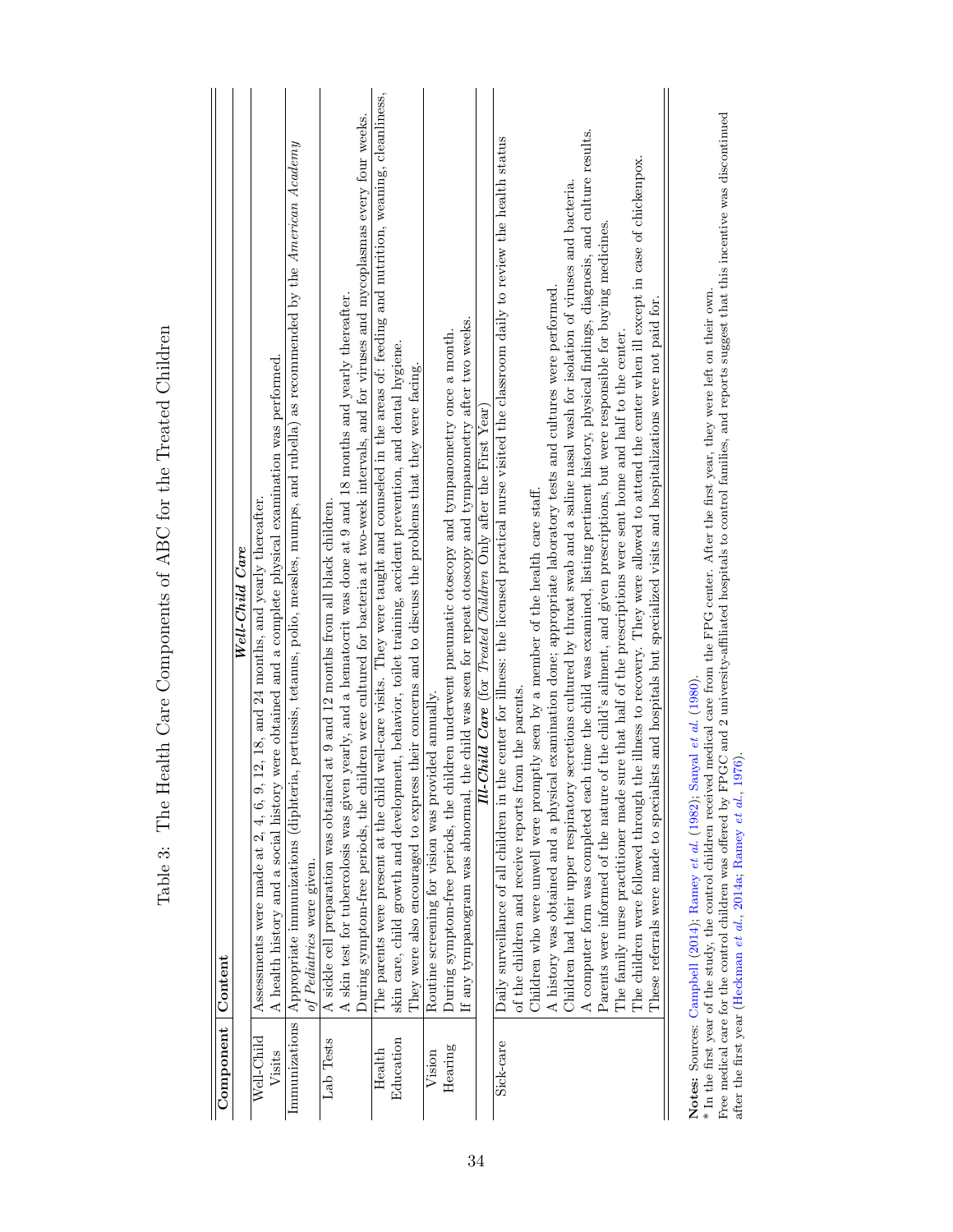<span id="page-37-0"></span>

|                        |             | #   | Ctr.  | Treat. Diff.                                                |       | Asy.              | Naive               |                | Blk. Per.       |           | Blk. IPW P. | Bonf.     |
|------------------------|-------------|-----|-------|-------------------------------------------------------------|-------|-------------------|---------------------|----------------|-----------------|-----------|-------------|-----------|
| Variable               | $\mathbf C$ | T   | Μ.    | М.                                                          | Ms.   |                   | $p$ -val. $p$ -val. | $p$ -val. S.D. |                 | $p$ -val. | S.D.        | $p$ -val. |
| (1)                    | (2)         | (3) | (4)   | (5)                                                         | (6)   | $\left( 7\right)$ | (8)                 | (9)            | (10)            | (11)      | (12)        | (13)      |
|                        |             |     |       | Lifestyles: Diet and Physical Activity at 40 y.o. - Males   |       |                   |                     |                |                 |           |             |           |
| Physical activity      | 35          | 30  | 0.457 | 0.367                                                       | 0.090 | 0.766             | 0.779               | 0.584          | 0.584           | 0.545     | 0.545       | 1.000     |
| <b>Healthy Diet</b>    | 35          | 29  | 0.229 | 0.379                                                       | 0.151 | 0.097             | 0.113               |                | $0.015$ $0.033$ | 0.020     | 0.072       | 0.040     |
|                        |             |     |       | Lifestyles: Smoking at 27 y.o. - Males                      |       |                   |                     |                |                 |           |             |           |
| Not a daily smoker     | 39          | 31  | 0.462 | 0.581                                                       | 0.119 | 0.164             | 0.160               | $0.092$ 0.092  |                 | 0.089     | 0.089       | 0.267     |
| Not a heavy smoker     | 39          | 31  | 0.615 | 0.903                                                       | 0.288 | 0.003             | 0.002               |                | $0.004$ $0.005$ | 0.004     | 0.005       | 0.012     |
| No. of cigarettes      | 39          | 31  | 8.744 | 4.291                                                       | 4.453 | 0.011             | 0.010               |                | $0.008$ 0.009   | 0.006     | 0.011       | 0.018     |
|                        |             |     |       | Lifestyles: Smoking at 40 y.o. - Males                      |       |                   |                     |                |                 |           |             |           |
| Never smoker           | 36          | 30  | 0.444 | 0.600                                                       | 0.156 | 0.107             | 0.109               |                | $0.042$ $0.042$ | 0.040     | 0.040       | 0.160     |
| Not a daily smoker     | 36          | 30  | 0.472 | 0.667                                                       | 0.194 | 0.058             | 0.063               |                | $0.014$ $0.042$ | 0.010     | 0.035       | 0.040     |
| Not a heavy smoker     | 35          | 28  | 0.743 | 0.929                                                       | 0.186 | 0.027             | 0.027               |                | $0.013$ $0.023$ | 0.011     | 0.021       | 0.044     |
| No. of cigarettes      | 35          | 28  | 6.543 | 3.714                                                       | 2.829 |                   | $0.080$ $0.082$     |                | 0.043 0.057     | 0.035     | 0.049       | 0.140     |
|                        |             |     |       | Lifestyles: Diet and Physical Activity at 40 y.o. - Females |       |                   |                     |                |                 |           |             |           |
| Physical activity      | 22          | 24  | 0.045 | 0.375                                                       | 0.330 |                   | $0.003$ 0.003       |                | $0.002$ $0.005$ | 0.002     | 0.012       | 0.004     |
| <b>Healthy Diet</b>    | 22          | 24  | 0.227 | 0.375                                                       | 0.148 | 0.143             | 0.144               | 0.238          | 0.238           | 0.283     | 0.283       | 0.566     |
|                        |             |     |       | Lifestyles: Drinking at 27 y.o. - Females                   |       |                   |                     |                |                 |           |             |           |
| Not a frequent drinker | 22          | 25  | 0.773 | 0.880                                                       | 0.107 | 0.169             | 0.193               |                | $0.004$ $0.019$ | 0.015     | 0.028       | 0.030     |
| Alcohol consumption    | 22          | 25  | 3.818 | 3.200                                                       | 0.618 | 0.314             | 0.320               |                | $0.085$ $0.085$ | 0.094     | 0.094       | 0.188     |
|                        |             |     |       | Lifestyles: Drinking at 40 y.o. - Females                   |       |                   |                     |                |                 |           |             |           |
| Not a frequent drinker | 22          | 23  | 0.909 | 0.870                                                       | 0.040 | 0.659             | 0.663               | 0.600          | 0.600           | 0.698     | 0.698       | 1.000     |
| Alcohol consumption    | 22          | 23  | 4.227 | 2.826                                                       | 1.401 | 0.248             | 0.256               | 0.406          | 0.406           | 0.467     | 0.469       | 0.920     |

Table 4: Inference Results: Perry Preschool Intervention

Notes: This table presents the inference results for selected outcomes of the Perry Intervention. The columns present the following information: (1) describes the variable of interest; (2) displays the sample size for the control group; (3) displays the sample size for the treatment group; (4) displays the control mean; (5) displays the treatment mean; (6) displays the unconditional difference in means between treatment and control groups (absolute value); (7) displays the asymptotic p-value for the one-sided single hypothesis based on the t-statistic associated with the unconditional difference in means. The remaining columns present permutation p-values based on 30,000 draws. (8) displays the single hypothesis one-sided naive permutation p-value (by naive we mean based on an unconstrained permutation scheme); (9) displays the one-sided single hypothesis constrained permutation p-value based on the t-statistic associated with the difference in means between treatment groups (by constrained permutation we mean that permutations are done within strata defined by the pre-program variables used in the randomization protocol: gender, cohort indicator, the median of the cultural deprivation scale, child IQ at entry and mother employment status. More specifically, we simulate the pairwise matching defined in the randomization protocol using these variables and permute the treatment status within matched participants). (10) displays the multiple hypothesis testing (stepdown) p-values associated with (9). The multiple hypothesis testing is applied to blocks of outcomes indicated by horizontal lines. (11) displays the one-sided single hypothesis constrained permutation p-value based on the IPW (Inverse Probability Weighting) t-statistic associated with the difference in means between treatment groups. Probabilities of IPW are estimated using the following variables: gender, presence of the father in the home at entry, cultural deprivation scale, child IQ at entry (Stanford-Binet), number of siblings and maternal employment status. (12) displays the multiple hypothesis testing (stepdown)  $p$ -values associated with (11). The multiple hypothesis testing is applied to block of outcomes indicated by horizontal lines. (13) displays the Bonferroni p-value= $m \times p_{IPW}$ , where  $p_{IPW}$  is the unadjusted p-value in col. (11) and m is the number of hypotheses to test in the block.

Ctr. or C=Control; Treat. or T=Treatment; M.=Mean; Ms.=Means; Diff.=Difference; Asy.=Asymptotic; Blk.=Block; Per.=Permutation; p-val.=p-value; S.D.=Stepdown; y.o.=years old; IPW=Inverse Probability Weighting; Bonf.=Bonferroni.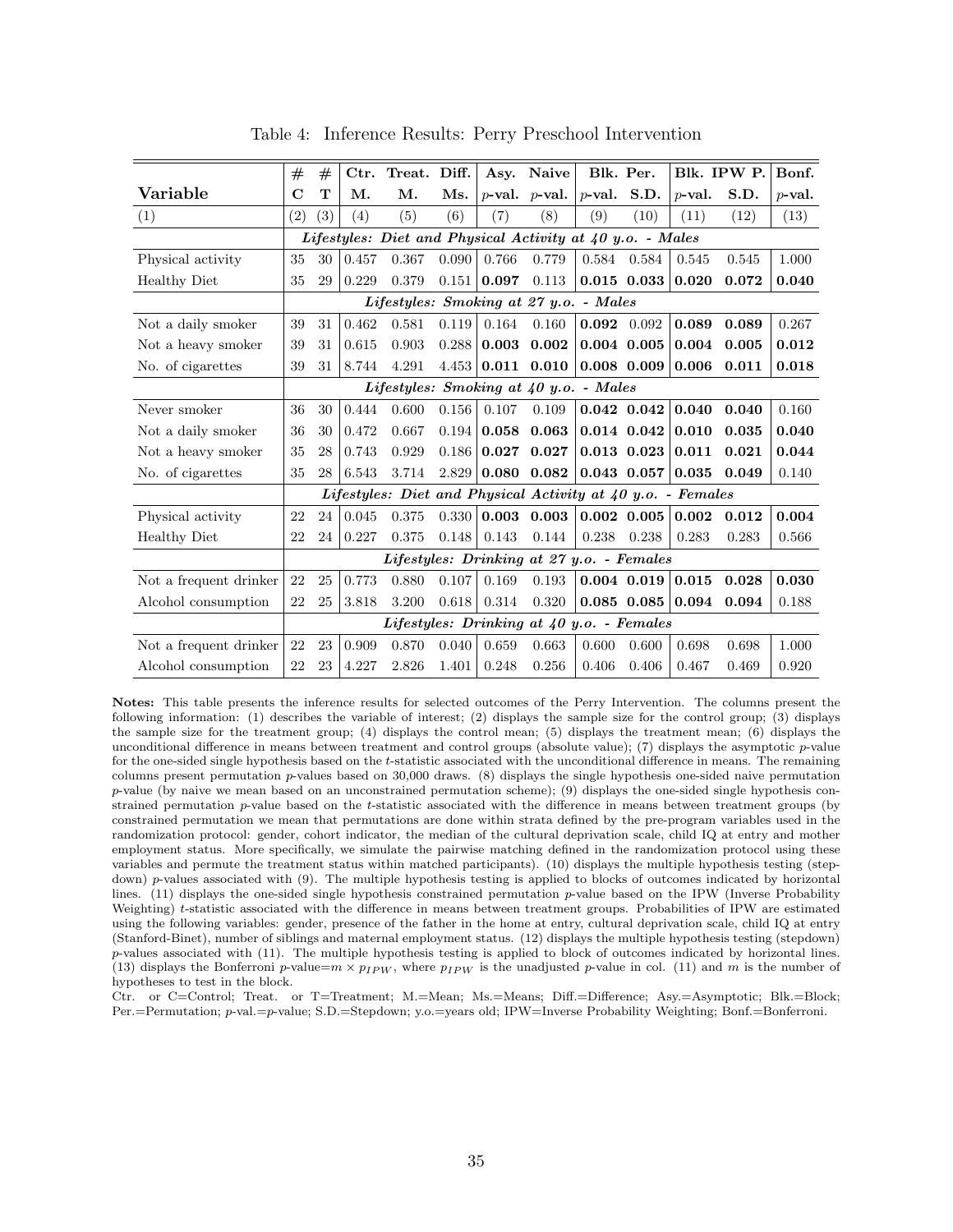<span id="page-38-0"></span>

|                            | $^{\#}$           | $^{\#}$ | Ctr.  | Treat. Diff.                              |           | Asy.                                                        | <b>Naive</b>        |           | Blk. Per.       |           | Blk. IPW P. | Bonf.     |
|----------------------------|-------------------|---------|-------|-------------------------------------------|-----------|-------------------------------------------------------------|---------------------|-----------|-----------------|-----------|-------------|-----------|
| Variable                   | $\mathbf C$       | T       | M.    | M.                                        | Ms.       |                                                             | $p$ -val. $p$ -val. | $p$ -val. | S.D.            | $p$ -val. | S.D.        | $p$ -val. |
| (1)                        | $\left( 2\right)$ | (3)     | (4)   | (5)                                       | (6)       | (7)                                                         | (8)                 | (9)       | (10)            | (11)      | (12)        | (13)      |
|                            |                   |         |       | Physical Health in the 30s - Males        |           |                                                             |                     |           |                 |           |             |           |
| Measured weight            | 9                 | 18      | 100.6 | 93.80                                     | 6.850     | 0.242                                                       | 0.274               | 0.320     | 0.320           | 0.154     | 0.303       | 0.462     |
| Measured height            | 9                 | 18      | 1.739 | 1.790                                     | 0.050     | 0.044                                                       | 0.061               | 0.083     | 0.187           | 0.215     | 0.215       | 0.645     |
| BMI                        | 8                 | 18      | 33.29 | 29.22                                     | 4.075     | 0.076                                                       | 0.108               | 0.141     | 0.175           | 0.093     | 0.204       | 0.279     |
| Overweight $(BMI \geq 25)$ | 8                 | 18      | 0.750 | 0.722                                     | 0.028     | 0.444                                                       | 0.455               | 0.391     | 0.466           | 0.234     | 0.234       | 0.468     |
| Obese $(BMI > 30)$         | 8                 | 18      | 0.625 | 0.556                                     | 0.069     | 0.376                                                       | 0.378               | 0.448     | 0.448           | 0.227     | 0.335       | 0.454     |
| Diastolic blood pressure   | 9                 | 19      | 92.00 | 78.53                                     | 13.47     | 0.017                                                       | 0.046               | 0.075     | 0.075           | 0.025     | 0.025       | 0.050     |
| Systolic blood pressure    | 9                 | 19      | 143.3 | 125.8                                     | 17.54     | 0.022                                                       | 0.059               | 0.057     | 0.085           | 0.019     | 0.031       | 0.038     |
| Hypertension I             | 9                 | 19      | 0.444 | 0.105                                     | $0.339\,$ | 0.019                                                       | 0.043               |           | $0.063$ $0.063$ | 0.010     | 0.018       | 0.020     |
| Hypertension II            | 9                 | 19      | 0.556 | 0.211                                     | 0.345     | 0.033                                                       | 0.049               |           | $0.061$ $0.095$ | 0.037     | 0.037       | 0.074     |
|                            |                   |         |       | Health Insurance at 30 y.o. - Males       |           |                                                             |                     |           |                 |           |             |           |
| Health care coverage       | 21                | 27      | 0.476 | 0.704                                     | 0.228     |                                                             | $0.057$ 0.062       |           | $0.080$ $0.080$ | 0.040     | 0.040       | 0.080     |
| Employer-provided/bought   | 21                | 27      | 0.333 | 0.444                                     | 0.296     |                                                             | $0.021$ $0.018$     |           | 0.034 0.048     | 0.035     | 0.055       | 0.070     |
|                            |                   |         |       | Demand for Health Care in the 30s - Males |           |                                                             |                     |           |                 |           |             |           |
| Hospitalized               | 9                 | 19      | 0.556 | 0.211                                     | 0.345     | 0.033                                                       | 0.039               |           | 0.042 0.042     | 0.100     | 0.100       | 0.200     |
| Scheduled treatment/exam   | 21                | 27      | 0.476 | 0.222                                     | 0.254     |                                                             | 0.033 0.040         |           | $0.026$ $0.051$ | 0.043     | 0.080       | 0.086     |
|                            |                   |         |       |                                           |           | Lifestyles: Diet and Physical Activity at 21 y.o. - Females |                     |           |                 |           |             |           |
| Physical activity          | 28                | 25      | 0.071 | 0.320                                     | 0.249     |                                                             | $0.010$ $0.013$     |           | $0.009$ $0.009$ | 0.004     | 0.004       | 0.008     |
| $#$ Fruit servings         | 28                | 25      | 0.286 | 0.800                                     | 0.514     | 0.005                                                       | 0.009               |           | $0.002$ $0.004$ | 0.003     | 0.006       | 0.006     |
|                            |                   |         |       | Lifestyles: Drinking at 30 y.o. - Females |           |                                                             |                     |           |                 |           |             |           |
| Not a frequent drinker     | 28                | 25      | 0.857 | 0.880                                     | 0.023     | 0.405                                                       | 0.414               | 0.493     | 0.586           | 0.547     | 0.547       | 1.000     |
| Alcohol consumption        | 28                | 25      | 3.536 | 3.180                                     | 0.356     | 0.422                                                       | 0.430               | 0.536     | 0.536           | 0.516     | 0.586       | 1.000     |
| Age of onset $< 17$        | 28                | 25      | 0.571 | 0.280                                     | 0.291     | 0.016                                                       | 0.018               |           | $0.023$ $0.061$ | 0.009     | 0.023       | 0.018     |

Table 5: Inference Results: Abecedarian Intervention

Notes: This table presents the inference results for selected outcomes of the Abecedarian Intervention. The columns present the following information: (1) describes the variable of interest; (2) displays the sample size for the control group; (3) displays the sample size for the treatment group; (4) displays the control mean; (5) displays the treatment mean; (6) displays the unconditional difference in means between treatment and control groups (absolute value); (7) displays the asymptotic p-value for the one-sided single hypothesis based on the t-statistic associated with the unconditional difference in means. The remaining columns present permutation p-values based on 30,000 draws. (8) displays the single hypothesis one-sided naive permutation p-value (by naive we mean based on an unconstrained permutation scheme); (9) displays the one-sided single hypothesis constrained permutation p-value based on the t-statistic associated with the difference in means between treatment groups (by constrained permutation we mean that permutations are done within strata defined by the pre-program variables used in the randomization protocol: gender, cohort indicator, number of siblings, high risk index at birth, and mother WAIS full IQ score. More specifically, we simulate the pairwise matching defined in the randomization protocol using these variables and permute the treatment status within matched participants). (10) displays the multiple hypothesis testing (stepdown)  $p$ -values associated with (9). The multiple hypothesis testing is applied to blocks of outcomes indicated by horizontal lines. (11) displays the onesided single hypothesis constrained permutation p-value based on the IPW (Inverse Probability Weighting) t-statistic associated with the difference in means between treatment groups. Probabilities of IPW are estimated using gender- and wave-specific covariates. See [Campbell](#page-43-1) *et al.* [\(2014\)](#page-43-1) for details. (12) displays the multiple hypothesis testing (stepdown) p-values associated with (11). The multiple hypothesis testing is applied to block of outcomes indicated by horizontal lines. (13) displays the Bonferroni p-value= $m \times p_{IPW}$ , where  $p_{IPW}$  is the unadjusted p-value in col. (11) and m is the number of hypotheses to test in the block.

Ctr. or C=Control; Treat. or T=Treatment; M.=Mean; Ms.=Means; Diff.=Difference; Asy.=Asymptotic; Blk.=Block; Per.=Permutation; p-val.=p-value; S.D.=Stepdown; y.o.=years old; IPW=Inverse Probability Weighting; Bonf.=Bonferroni.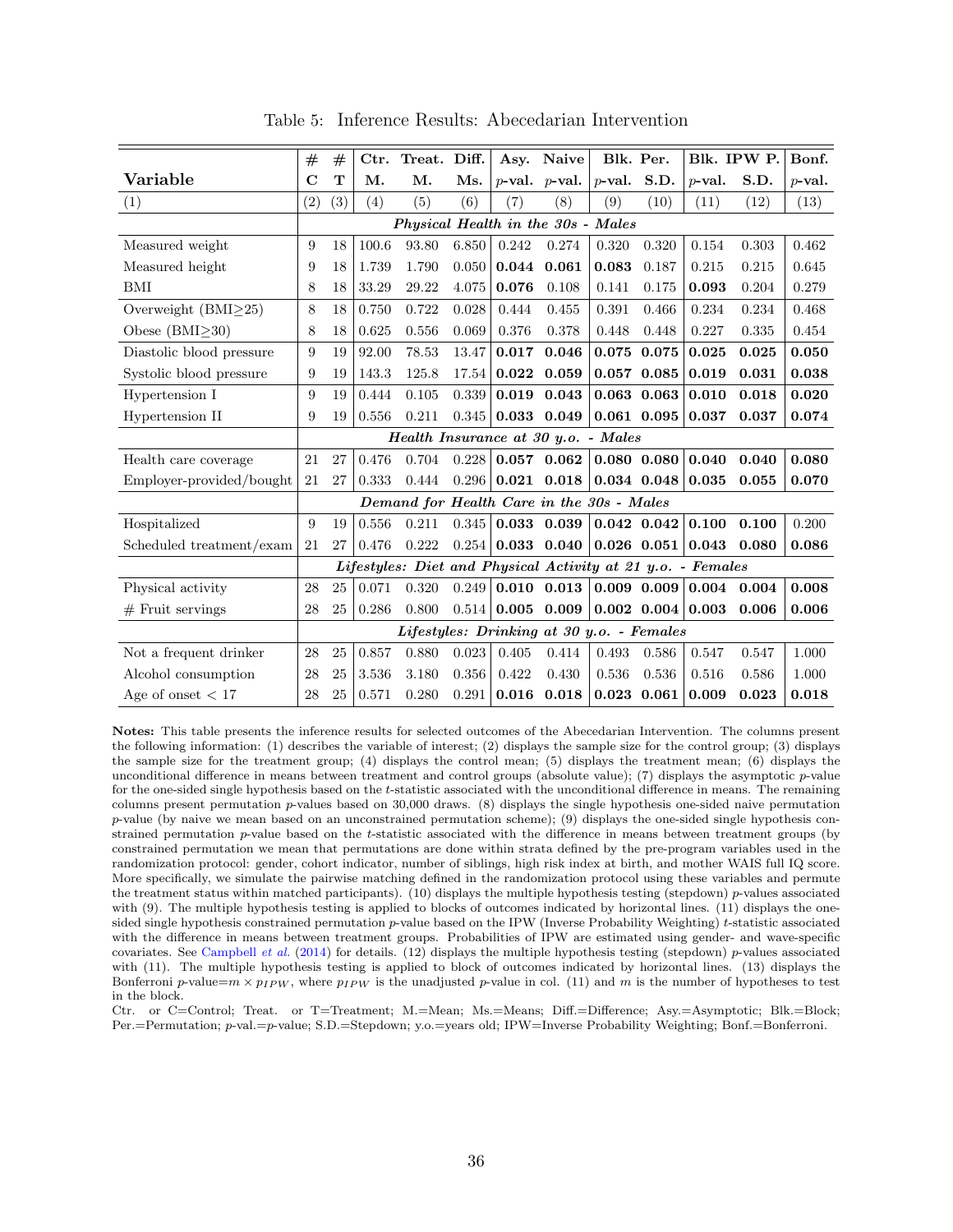

<span id="page-39-0"></span>Figure 3: PPP Dynamic Mediation Analysis of Treatment Effects on Male Outcomes

Notes: This graph provides a simplified representation of the results of the dynamic mediation analysis of the statistically significant outcomes for the PPP intervention. Each bar represents the total treatment effect normalized to 100%. One-sided p-values that test if the share is statistically significantly different from zero are shown above each component of the decomposition. The mediators displayed are: externalizing behavior, as in [Heckman](#page-48-6) et al.  $(2013)$  among the early childhood inputs; and income as in [Heckman](#page-47-1) *et al.*  $(2010)$  among the adult inputs. The complete mediation results are reported in Tables [2](#page--1-0) and [3](#page--1-0) in the Web Appendix. The definition of each outcome is reported in Section [3](#page-13-0) of the Web Appendix. The sample the outcomes refer to  $(M = \text{males}; F = \text{females})$  and the age at which they have been measured (y.o. = years old) are shown in parentheses to the left of each bar, after the description of the variable of interest. \*\*\*: significant at the 1 percent level; \*\*: significant at the 5 percent level; \*: significant at the 10 percent level.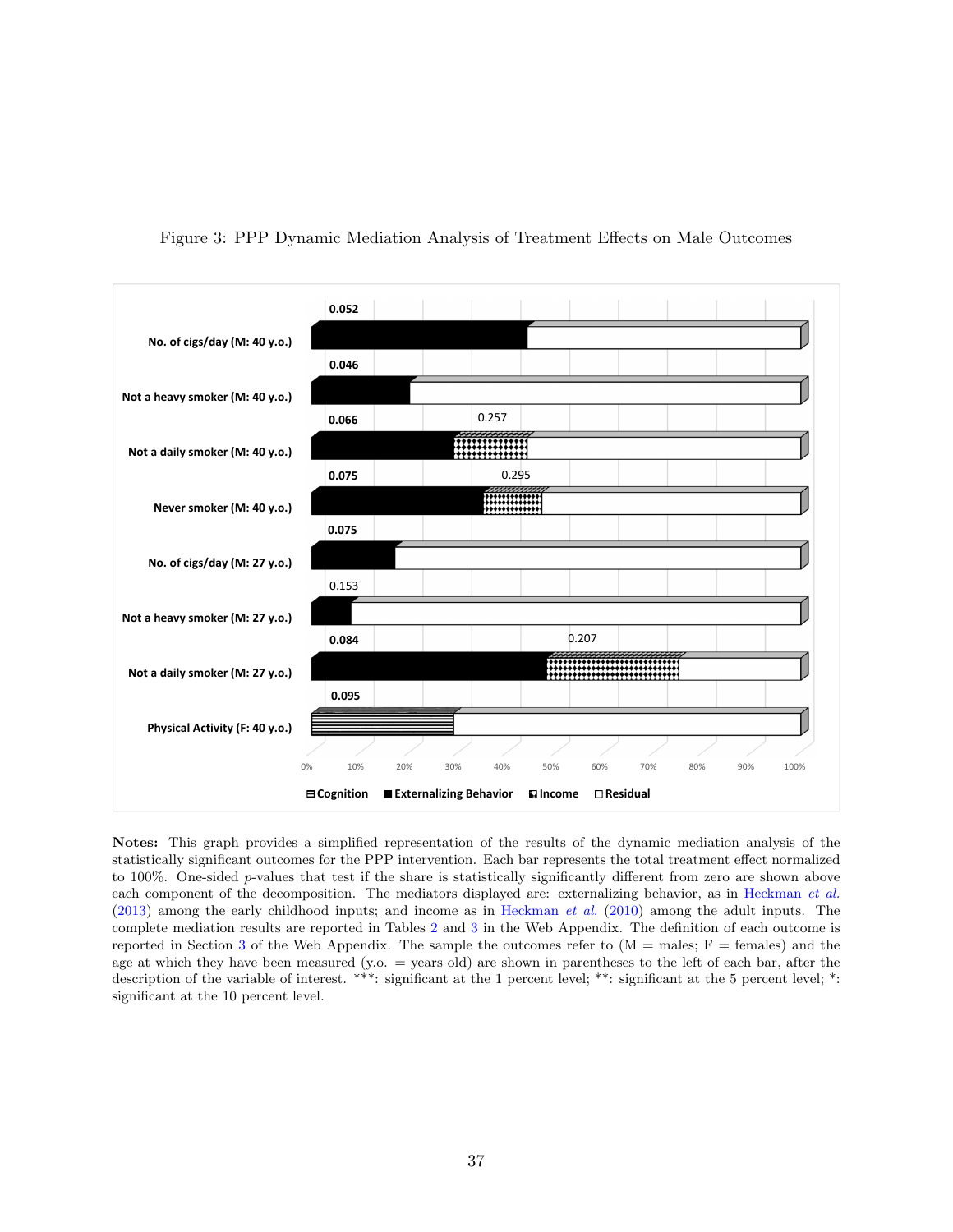<span id="page-40-0"></span>Figure 4: PPP: Static versus Dynamic Mediation Analysis of Treatment Effects on Statistically Significant Male and Female Outcomes



(a) Early Child Development Mediators





Notes: This figure consists of two panels. Each panel compares the decomposition obtained from using the childhood (a) or adult (b) mediators alone (static) and the effects when both are used together (dynamic) for the results of the statistically significant outcomes for the PPP intervention. For each outcome and mediator, the lighter-colored bars display the static mediation analysis results, while the darker-colored bars display the dynamic mediation analysis results (as shown in Figure [3\)](#page-39-0). Complete mediation results are reported in Tables [2,](#page--1-0) [3](#page--1-0) and [4](#page-32-0) in the Web Appendix. The definition of each outcome is reported in Section [3](#page-13-0) of the Web Appendix. The sample the outcomes refer to (M  $=$  males;  $F =$  females) and the age at which they have been measured (y.o.  $=$  years old) are shown in parentheses to the left of each bar, after the description of the variable of interest. S=static mediation analysis; D=dynamic mediation analysis. 38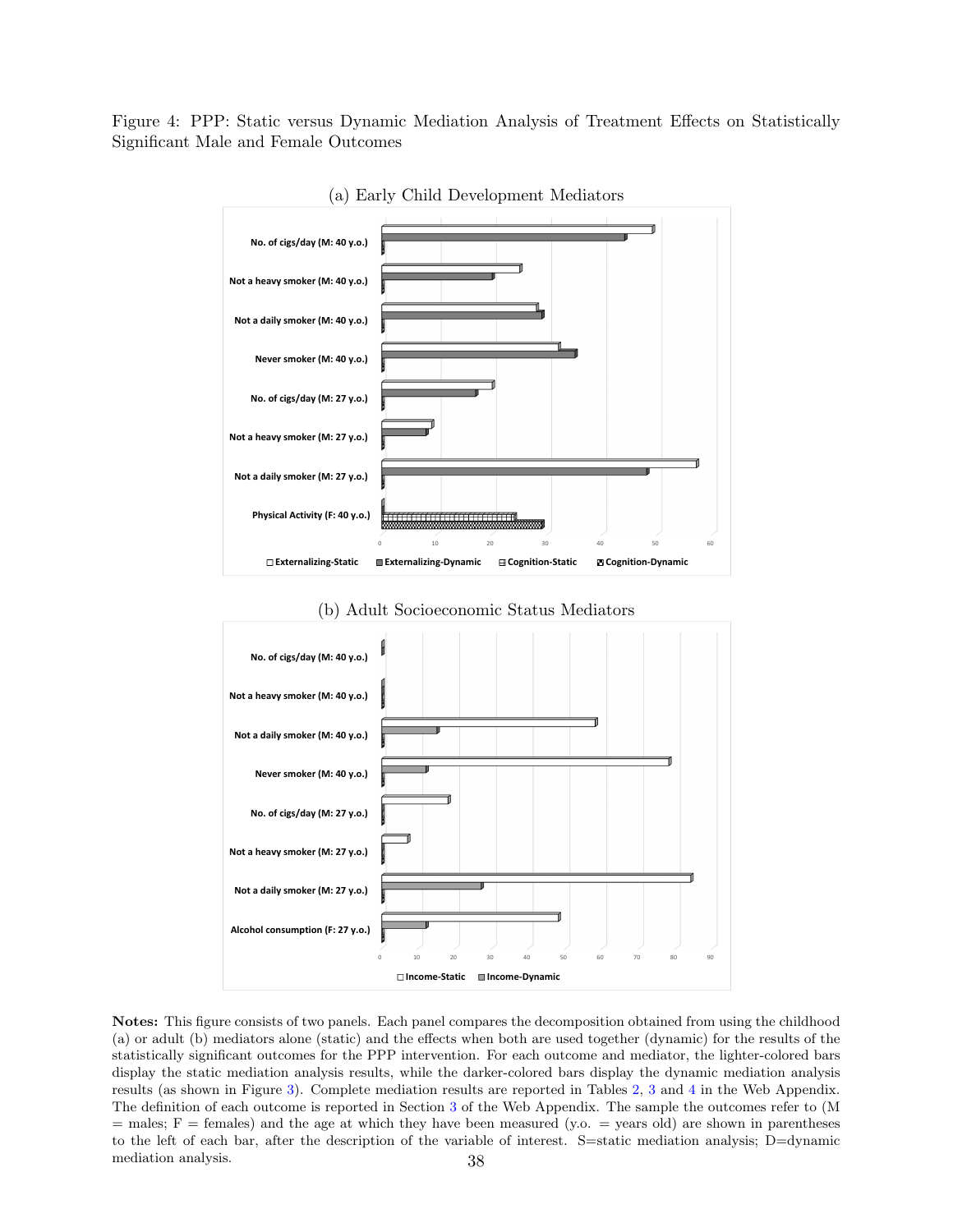

<span id="page-41-0"></span>Figure 5: ABC Dynamic Mediation Analysis of Treatment Effects on Outcomes for Males

Notes: This graph provides a simplified representation of the results of the dynamic mediation analysis of the statistically significant outcomes for the ABC intervention. Each bar represents the total treatment effect normalized to 100%. One-sided p-values that test if the share is statistically significantly different from zero are shown above each component of the decomposition. The mediators displayed are: task orientation as in [Burchinal](#page-43-7) et al. [\(1997\)](#page-43-7) and BMI as in [Campbell](#page-43-1) *et al.* [\(2014\)](#page-46-5) among the early childhood inputs; and employment as in García *et al.* (2014) among the adult inputs. The complete mediation results are reported in Table [5](#page-33-0) in the Web Appendix. The definition of each outcome is reported in Section [3](#page-13-0) of the Web Appendix. The sample refers to males and the age at which they have been measured (y.o. = years old) are shown in parentheses to the left of each bar, after the description of the variable of interest (HI=Health Insurance). BMI-Employment is the share of the treatment effect which can be attributed to the indirect effect of experimentally induced changes in BMI affecting health insurance coverage through its impact on employment (see equation [12\)](#page-20-2). \*\*\*: significant at the 1 percent level; \*\*: significant at the 5 percent level; \*: significant at the 10 percent level.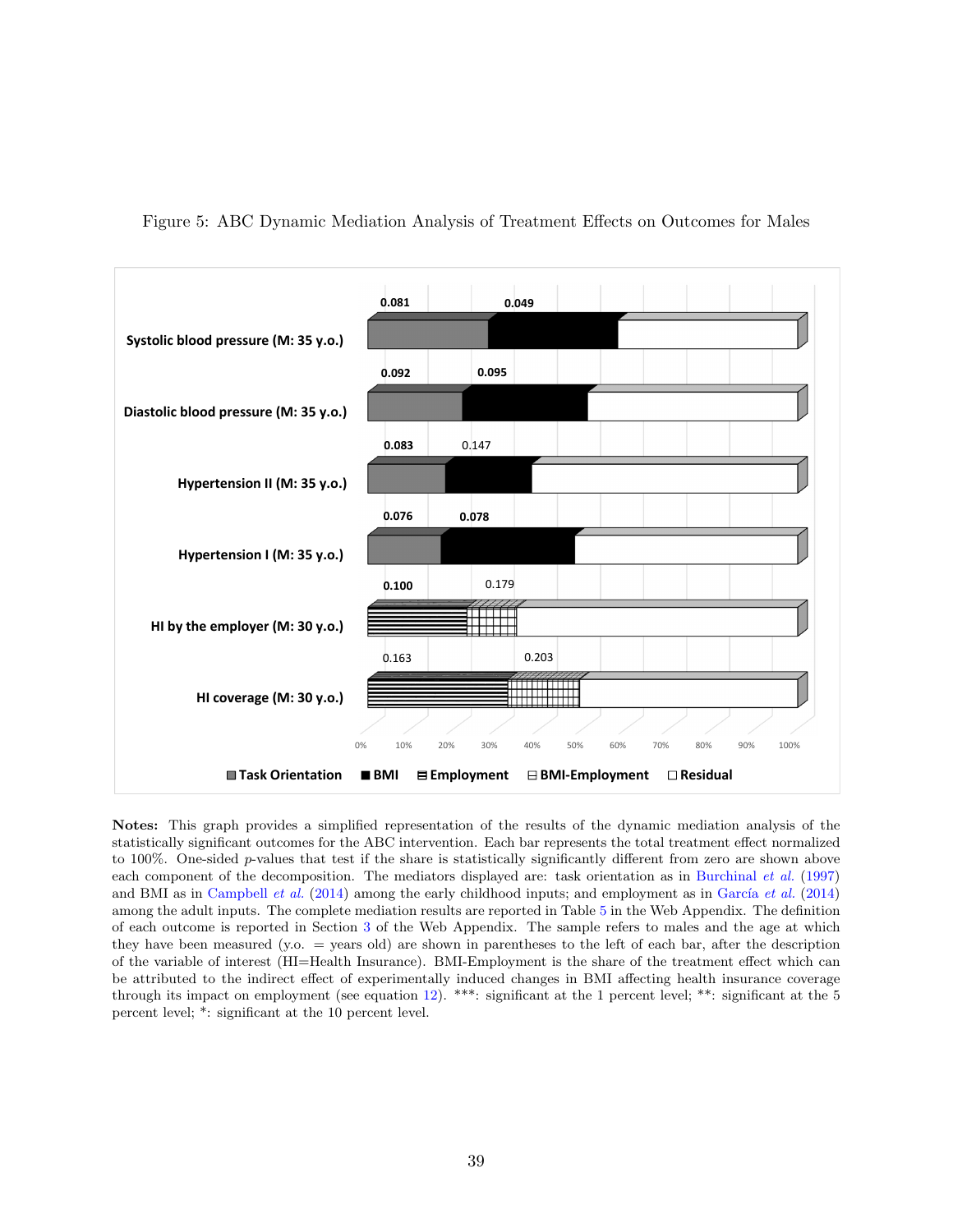<span id="page-42-0"></span>Figure 6: ABC: Static (S) versus Dynamic (D) Mediation Analysis of Treatment Effects on Outcomes for Males



(a) Early Child Development Mediators





Notes: This figure is comprised of two panels. Each panel provides a simplified representation of the results of the static and of the dynamic mediation analyses of the statistically significant outcomes for the ABC intervention, respectively by comparing the results for the early child development mediators task orientation and BMI (panel (a)) and for the adult socioeconomic input employment (panel (b)). For each outcome and mediator, the lightercolored bars display the static mediation analysis results, while the darker-colored bars display the dynamic mediation analysis results (as shown in Figure [5\)](#page-41-0). The complete mediation results are reported in Tables [5](#page-33-0) and [6](#page--1-0) in the Web Appendix. The definition of each outcome is reported in Section [3](#page-13-0) of the Web Appendix. The sample is for males and the age at which outcomes have been measured  $(y.o. = \text{years old})$  are shown in parentheses, to the left of each bar, after the description of the variable of interest. The term BMI-Employment in Figure [5](#page-41-0) does not appear here since the static mediation analyses do not account for the indirect effects of early inputs affecting health outcomes through their impacts on late inputs. S=static mediation analysis; D=dynamic mediation analysis.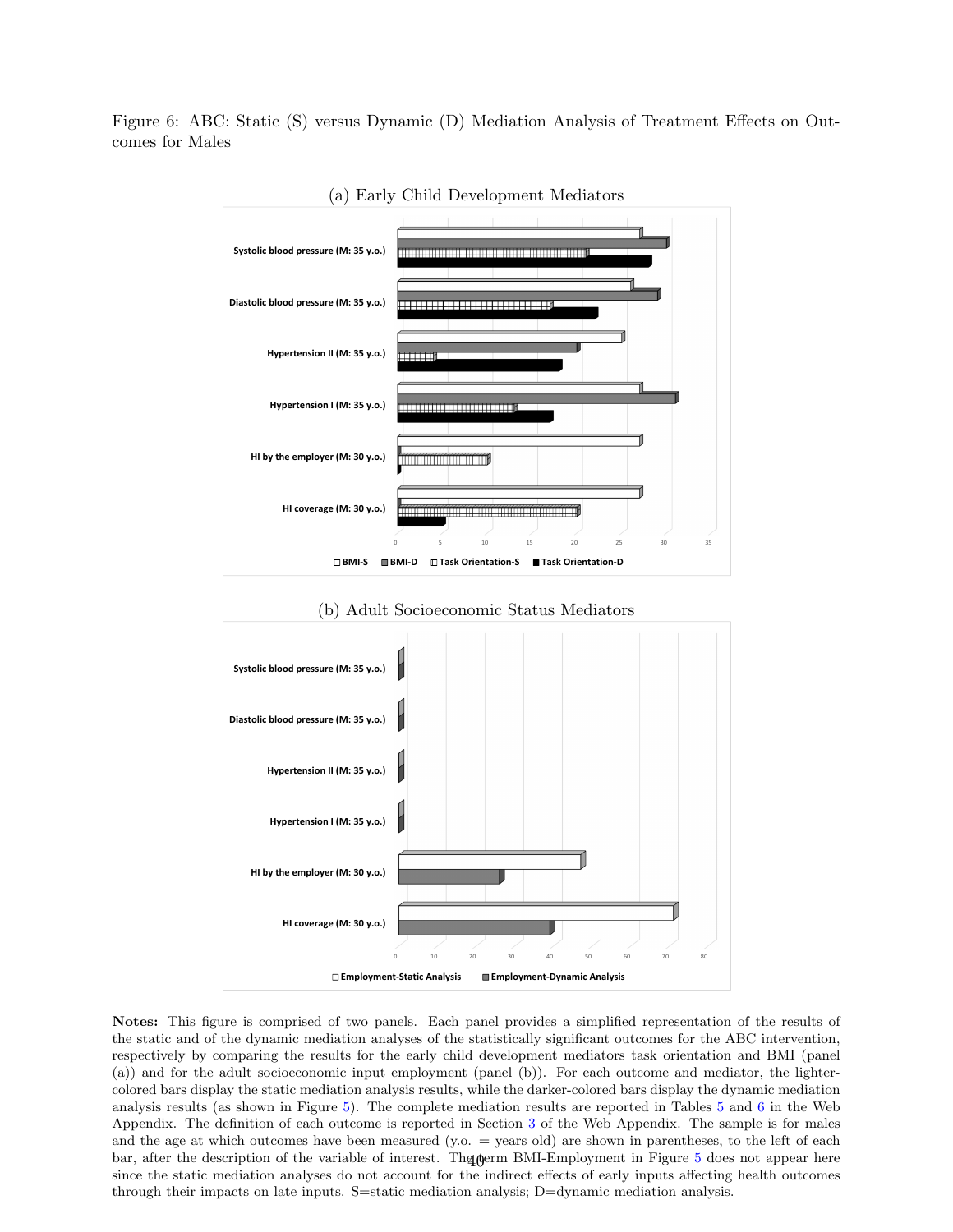## References

- <span id="page-43-9"></span>Barnett, W.S. and Masse, L.N. (2007). 'Comparative benefit-cost analysis of the Abecedarian program and its policy implications', Economics of Education Review, vol. 26(1), pp. 113–125.
- <span id="page-43-5"></span>Bjornson, W., Rand, C., Connett, J.E., Lindgren, P., Nides, M., Pope, F., Buist, A.S., Hoppe-Ryan, C. and O'Hara, P. (1995). 'Gender differences in smoking cessation after 3 years in the Lung Health Study', American Journal of Public Health, vol. 85(2), pp. 223–230.
- <span id="page-43-0"></span>Black, M.M. and Hurley, K.M. (2014). 'Investment in early childhood development', The Lancet, vol. 384(9950), pp. 1244–1245.
- <span id="page-43-8"></span>Boyd, M.P., Weinmann, C. and Yin, Z. (2002). 'The relationship of physical self-perceptions and goal orientations to intrinsic motivation for exercise', Journal of Sport Behavior, vol. 25(1), pp. 1–18.
- <span id="page-43-7"></span>Burchinal, M.R., Campbell, F.A., Bryant, D.M., Wasik, B.H. and Ramey, C.T. (1997). 'Early intervention and mediating processes in cognitive performance of children of low-income African American families', Child Development, vol. 68(5), pp. 935–954.
- <span id="page-43-6"></span>Cakir, H. and Pinar, R. (2006). 'Randomised controlled trial on lifestyle modification in hypertensive patients', Western Journal of Nursing Research, vol. 28(2), pp. 190–209.
- <span id="page-43-3"></span>Camilli, G., Vargas, S., Ryan, S. and Barnett, W.S. (2010). 'Meta-analysis of the effects of early education interventions on cognitive and social development', The Teachers College Record, vol. 112(3), pp. 579–620.
- <span id="page-43-4"></span>Campbell, F. (2014). 'Personal communication', .
- <span id="page-43-1"></span>Campbell, F., Conti, G., Heckman, J.J., Moon, S.H., Pinto, R., Pungello, E. and Pan, Y. (2014). 'Early childhood investments substantially boost adult health', Science, vol. 343(6178), pp. 1478– 1485.
- <span id="page-43-2"></span>Campbell, F.A., Wasik, B., Pungello, E., Burchinal, M., Barbarin, O., Kainz, K., Sparling, J. and Ramey, C. (2008). 'Young adult outcomes of the Abecedarian and CARE early childhood educational interventions', Early Childhood Research Quarterly, vol. 23(4), pp. 452–466.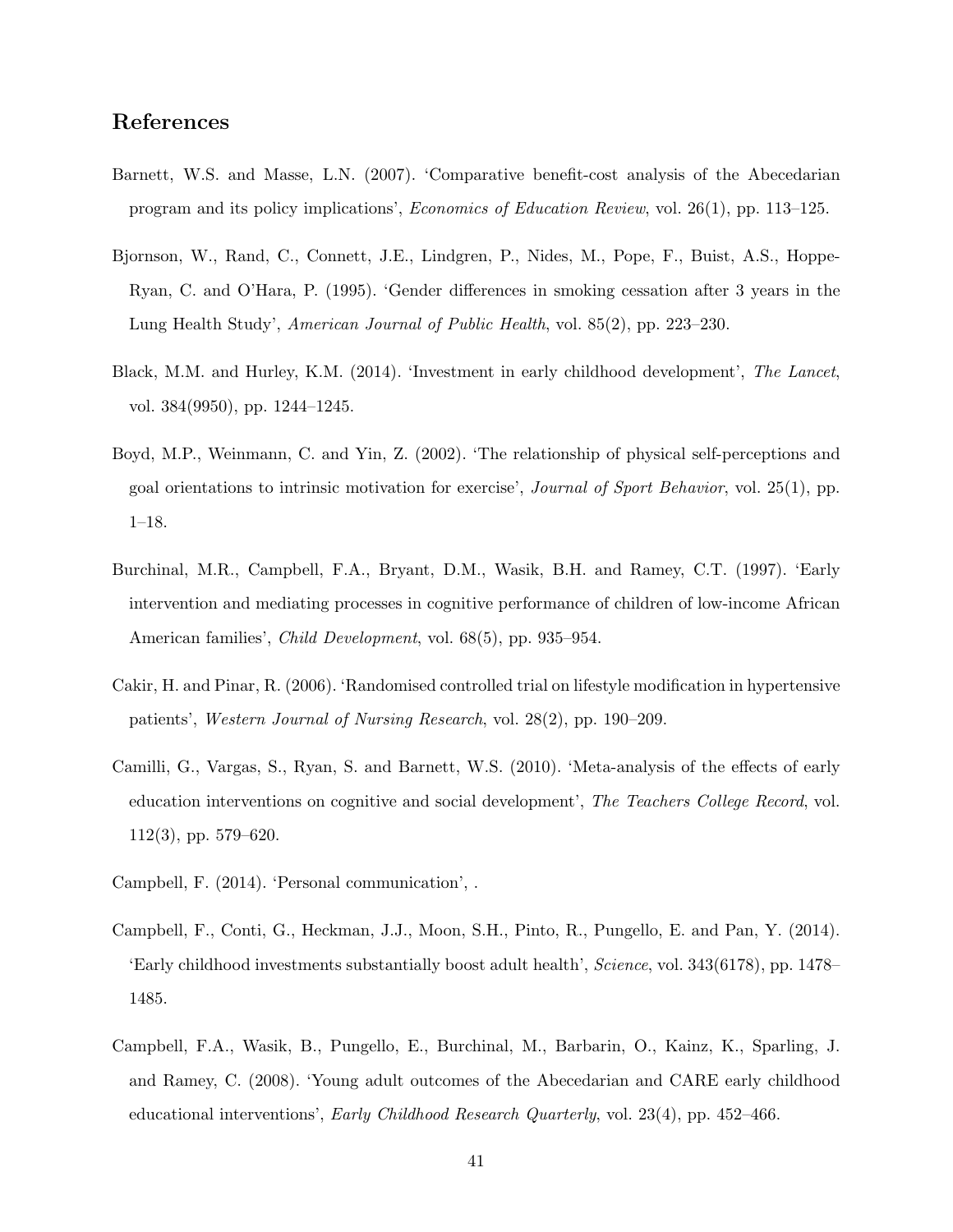- <span id="page-44-3"></span>Carneiro, P., Meghir, C. and Parey, M. (2013). 'Maternal education, home environments, and the development of children and adolescents', *Journal of the European Economic Association*, vol. 11, p. 123160.
- <span id="page-44-4"></span>Case, A. and Paxson, C. (2005). 'Sex differences in morbidity and mortality', Demography, vol. 42(2), pp. 189–214.
- <span id="page-44-7"></span>Cobb-Clark, D.A., Kassenboehmer, S.C. and Schurer, S. (2014). 'Healthy habits: The connection between diet, exercise, and locus of control', *Journal of Economic Behavior*  $\mathcal C$  *Organization*, vol. 98, pp. 1–28, ISSN 0167-2681, doi:http://dx.doi.org/10.1016/j.jebo.2013.10.011.
- <span id="page-44-0"></span>Cohen, S.B. and Yu, W. (2012). 'The concentration and persistence in the level of health expenditures over time: Estimates for the U.S. population, 2008–2009', Agency for Healthcare Research and Quality, Rockville, MD.
- <span id="page-44-2"></span>Committee on Psychosocial Aspects of Child and Family Health, Committee on Early Childhood, Adoption, and Dependent Care, Section on Developmental and Behavioral Pediatrics, Shonkoff, J.P., Siegel, B.S., Dobbins, M.I., Earls, M.F., Garner, A.S., McGuinn, L., Pascoe, J. and Wood, D.L. (2011). 'Early childhood adversity, toxic stress, and the role of the pediatrician: Translating developmental science into lifelong health', Pediatrics, vol. 129(1), pp. e224–e231.
- <span id="page-44-8"></span>Conti, G. and Hansman, C. (2013). 'Personality and the education–health gradient: A note on "understanding differences in health behaviors by education"', Journal of Health Economics, vol. 32(2), pp. 480–485.
- <span id="page-44-6"></span>Conti, G. and Heckman, J.J. (2010). 'Understanding the early origins of the education-health gradient: A framework that can also be applied to analyze gene-environment interactions', Perspectives on Psychological Science, vol. 5(5), pp. 585–605.
- <span id="page-44-1"></span>Conti, G. and Heckman, J.J. (2014). 'The economics of child well-being', in (A. Ben-Arieh, F. Casas, I. Frønes and J. E. Korbin, eds.), Handbook of Child Well-Being, pp. 363–401, Dordrecht: Springer.
- <span id="page-44-5"></span>Courtenay, W.H., McCreary, D.R. and Merighi, J.R. (2002). 'Gender and ethnic differences in health beliefs and behaviors', *Journal of Health Psychology*, vol. 7(3), pp. 219–231.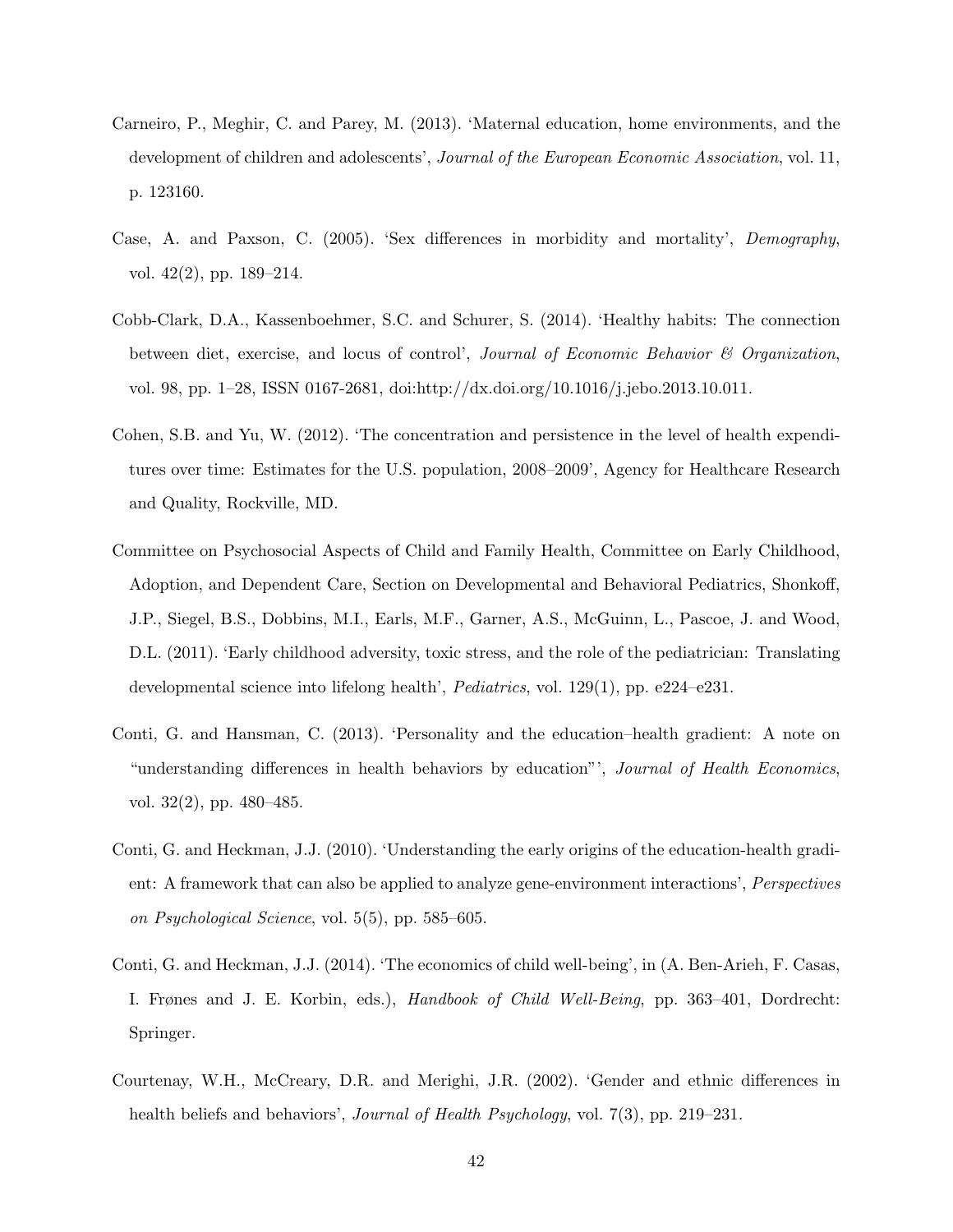- <span id="page-45-8"></span>Cunha, F. and Heckman, J.J. (2009). 'The economics and psychology of inequality and human development', Journal of the European Economic Association, vol. 7(2–3), pp. 320–364.
- <span id="page-45-9"></span>Cunha, F., Heckman, J.J. and Schennach, S.M. (2010). 'Estimating the technology of cognitive and noncognitive skill formation', Econometrica, vol. 78(3), pp. 883–931.
- <span id="page-45-1"></span>Danese, A., Pariante, C.M., Caspi, A., Taylor, A. and Poulton, R. (2007). 'Childhood maltreatment predicts adult inflammation in a life-course study', Proceedings of the National Academy of Sciences, vol. 104(4), pp. 1319–1324.
- <span id="page-45-5"></span>Deaton, A. (2001). 'Inequalities in income and inequalities in health', in (F. Welch, ed.), The Causes and Consequences of Increasing Inequality, pp. 285–313, Chicago, IL: University of Chicago Press.
- <span id="page-45-7"></span>Deckelbaum, R.J. and Williams, C.L. (2001). 'Childhood obesity: The health issue', *Obesity Re*search, vol. 9(S11), pp. 239S–243S, ISSN 1550-8528, doi:10.1038/oby.2001.125.
- <span id="page-45-2"></span>Di Cesare, M., Khang, Y.H., Asaria, P., Blakely, T., Cowan, M.J., Farzadfar, F., Guerrero, R., Ikeda, N., Kyobutungi, C., Msyamboza, K.P., Oum, S., Lynch, J.W., Marmot, M.G. and Ezzati, M. (2013). 'Inequalities in non-communicable diseases and effective responses', The Lancet, vol. 381(9866), pp. 585–597, ISSN 0140-6736, doi:http://dx.doi.org/10.1016/S0140-6736(12)61851-0.
- <span id="page-45-3"></span>Dickson, M., Gregg, P. and Robinson, H. (2015). 'Early, late or never? When does parental education impact child outcomes?', Economic Journal, forthcoming.
- <span id="page-45-6"></span>D'Onise, K., Lynch, J.W., Sawyer, M.G. and McDermott, R.A. (2010). 'Can preschool improve child health outcomes? A systematic review', Social Science & Medicine, vol. 70(9), pp. 1423– 1440.
- <span id="page-45-4"></span>Ebrahim, S., Taylor, F., Ward, K., Beswick, A., Burke, M. and Davey-Smith, G. (2011). 'Multiple risk factor interventions for primary prevention of coronary heart disease', Cochrane Database of Systematic Reviews.
- <span id="page-45-0"></span>Emanuel, E.J. (2012). 'Where are the health care cost savings?', Journal of the American Medical Association, vol. 307(1), pp. 39–40.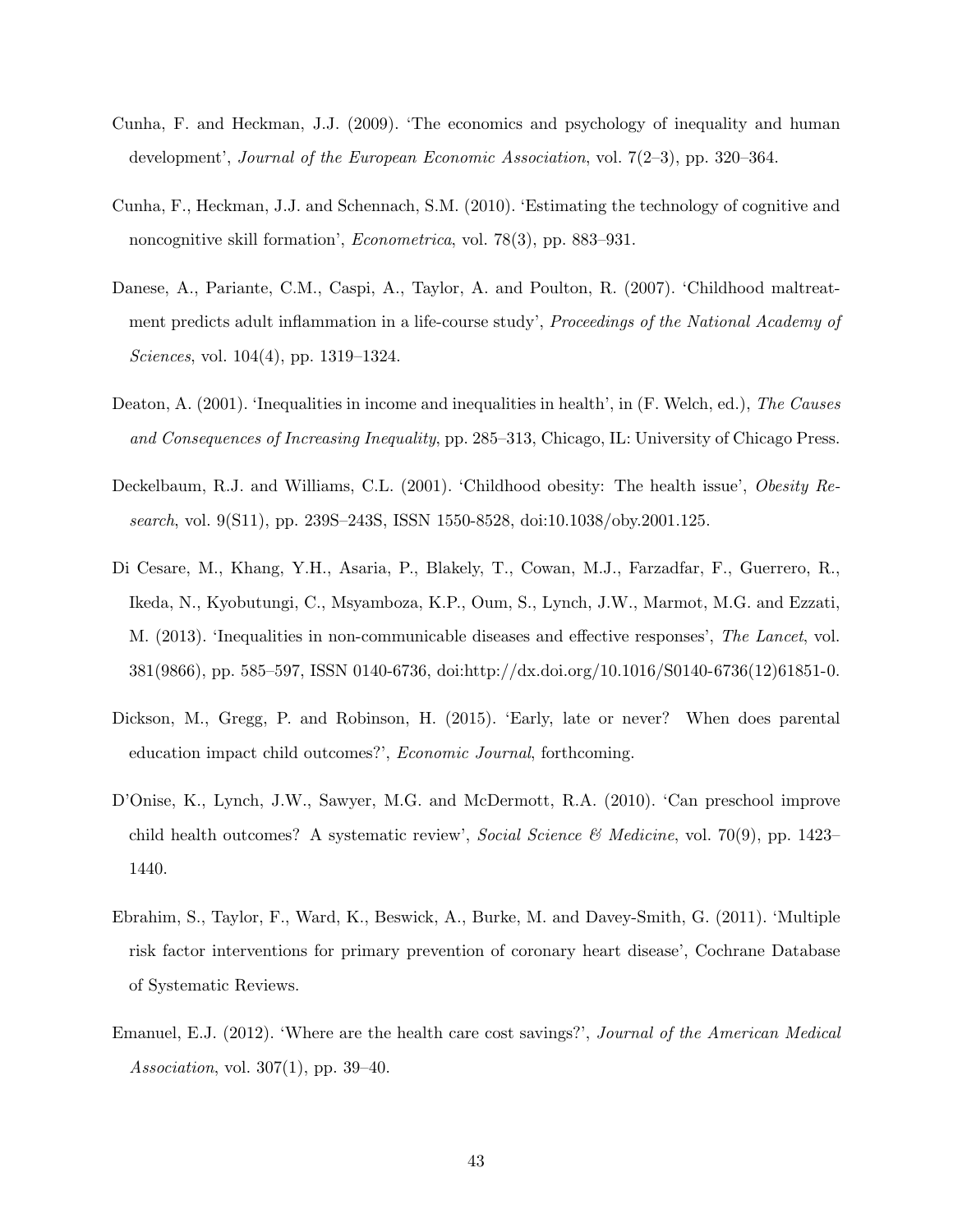- <span id="page-46-4"></span>Entringer, S., Buss, C. and Wadhwa, P.D. (2012). 'Prenatal stress, telomere biology, and fetal programming of health and disease risk', Science Signaling, vol. 5(248), p. pt12, doi:10.1126/ scisignal.2003580.
- <span id="page-46-6"></span>Eriksson, J.G., Kajantie, E., Osmond, C., Thornburg, K. and Barker, D.J. (2009). 'Boys live dangerously in the womb', American Journal of Human Biology, vol. 22(3), pp. 330–335.
- <span id="page-46-8"></span>Etelson, D., Brand, D.A., Patrick, P.A. and Shirali, A. (2003). 'Childhood obesity: Do parents recognize this health risk?', Obesity Research, vol. 11(11), pp. 1362–1368, ISSN 1550-8528, doi: 10.1038/oby.2003.184.
- <span id="page-46-3"></span>Ezzati, M. and Riboli, E. (2012). 'Can noncommunicable diseases be prevented? Lessons from studies of populations and individuals', Science, vol. 337(6101), pp. 1482–1487.
- <span id="page-46-7"></span>Fiore, M.C., Novotny, T.E., Pierce, J.P., Hatziandreu, E.J., Patel, K.M. and Davis, R.M. (1989). 'Trends in cigarette smoking in the United States: The changing influence of gender and race', Journal of the American Medical Association, vol. 261(1), pp. 49–55.
- <span id="page-46-0"></span>Ford, E.S., Bergmann, M.M., Boeing, H., Li, C. and Capewell, S. (2012). 'Healthy lifestyle behaviors and all-cause mortality among adults in the United States', Preventive Medicine, vol. 55(1), pp. 23–27.
- <span id="page-46-1"></span>Galobardes, B., Lynch, J.W. and Davey-Smith, G. (2008). 'Is the association between childhood socioeconomic circumstances and cause-specific mortality established? Update of a systematic review', Journal of Epidemiology and Community Health, vol. 62(5), pp. 387–390.
- <span id="page-46-5"></span>García, J., Heckman, J.J. and Pinto, R. (2014). 'Reassessing Carolina Abecedarian Project: Attrition, control contamination, and multiple hypotheses testing', University of Chicago, Department of Economics.
- <span id="page-46-2"></span>General Assembly of the United Nations (2011). 'Draft resolution submitted by the president of the general assembly: Political declaration of the high-level meeting of the general assembly on the prevention and control of non-communicable diseases', United Nations.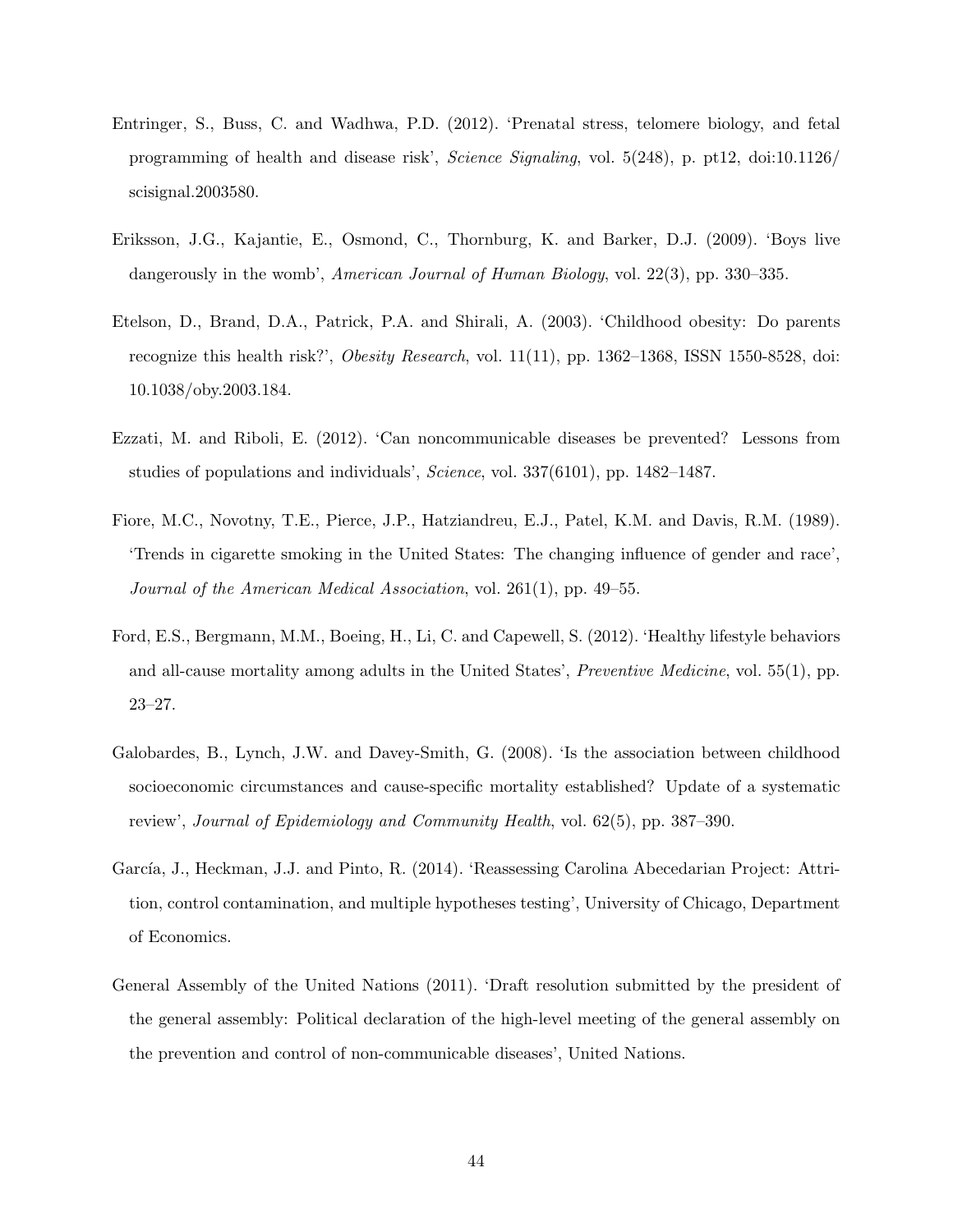- <span id="page-47-0"></span>Gluckman, P.D., Hanson, M.A., Buklijas, T., Low, F.M. and Beedle, A.S. (2009). 'Epigenetic mechanisms that underpin metabolic and cardiovascular diseases', Nature Reviews: Endocrinol*ogy*, vol.  $5(7)$ , pp.  $401-408$ .
- <span id="page-47-4"></span>Hall, J.S. and Holmberg, M.C. (1974). 'The effect of teacher behaviors and food serving arrangements on young children's eating in a day care center', *Child Care Quarterly*, vol. 3(2), pp. 97–108.
- <span id="page-47-6"></span>Hamilton, A.S., Lessov-Schlaggar, C.N., Cockburn, M.G., Unger, J.B., Cozen, W. and Mack, T.M. (2006). 'Gender differences in determinants of smoking initiation and persistence in California twins', Cancer Epidemiology Biomarkers & Prevention, vol. 15(6), pp. 1189–1197.
- <span id="page-47-5"></span>Heckman, J.J. (1992). 'Randomization and social policy evaluation', in (C. Manski and I. Garfinkel, eds.), Evaluating Welfare and Training Programs, pp. 201–230, Cambridge, MA: Harvard University Press.
- <span id="page-47-7"></span>Heckman, J.J., Humphries, J.E. and Veramendi, G. (2014a). 'Education, health and wages', Unpublished manuscript, University of Chicago, Department of Economics.
- <span id="page-47-3"></span>Heckman, J.J. and Kautz, T. (2014). 'Achievement tests and the role of character in American life', in (J. J. Heckman, J. E. Humphries and T. Kautz, eds.), The Myth of Achievement Tests: The GED and the Role of Character in American Life, Chicago: University of Chicago Press.
- <span id="page-47-2"></span>Heckman, J.J., Kuperman, S. and Cheng, C. (2014b). 'Comparing the programs of high quality early childhood interventions with long-term evidence as they were implemented', Working manuscript, Department of Economics, University of Chicago.
- <span id="page-47-1"></span>Heckman, J.J., Moon, S.H., Pinto, R., Savelyev, P.A. and Yavitz, A.Q. (2010). 'Analyzing social experiments as implemented: A re-examination of the evidence from the HighScope Perry Preschool Program', *Quantitative Economics*, vol. 1(1), pp. 1–46.
- <span id="page-47-8"></span>Heckman, J.J. and Mosso, S. (2014). 'The economics of human development and social mobility', Annual Review of Economics, vol.  $6(1)$ , pp.  $689-733$ , doi:10.1146/ annurev-economics-080213-040753.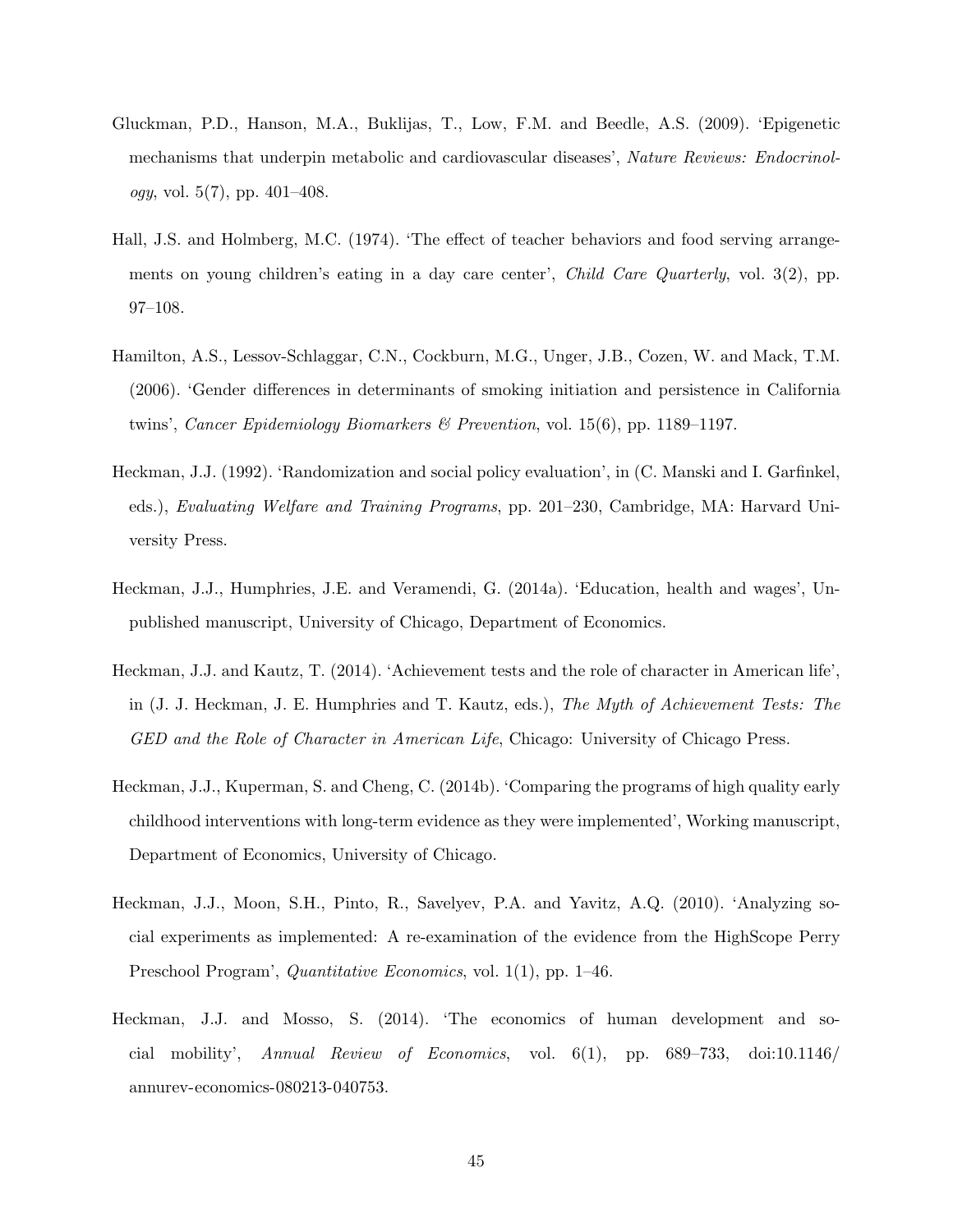- <span id="page-48-6"></span>Heckman, J.J., Pinto, R. and Savelyev, P.A. (2013). 'Understanding the mechanisms through which an influential early childhood program boosted adult outcomes', American Economic Review, vol. 103(6), pp. 2052–2086.
- <span id="page-48-4"></span>Heckman, J.J., Smith, J.A. and Clements, N. (1997). 'Making the most out of programme evaluations and social experiments: Accounting for heterogeneity in programme impacts', Review of Economic Studies, vol.  $64(4)$ , pp.  $487-535$ .
- <span id="page-48-1"></span>Heijmans, B.T., Tobi, E.W., Stein, A.D., Putter, H., Blauw, G.J., Susser, E.S., Slagboom, P.E. and Lumey, L.H. (2008). 'Persistent epigenetic differences associated with prenatal exposure to famine in humans', Proceedings of the National Academy of Sciences, vol. 105(44), pp. 17046–17049.
- <span id="page-48-2"></span>Hertzman, C. (1999). 'The biological embedding of early experience and its effects on health in adulthood', in (N. E. Adler, M. Marmot, B. S. McEwen and J. Stewart, eds.), Annals of the New York Academy of Sciences, pp. 85–95, vol. 896 of Socioeconomic status and health in industrial nations: Social, psychological, and biological pathways, New York Academy of Sciences.
- <span id="page-48-3"></span>Hojman, A., Schmerold, J. and Joshua, S. (2013). 'A comparison of the populations of five experimental preschool programs', Unpublished manuscript, University of Chicago, Department of Economics.
- <span id="page-48-5"></span>Huber, M. (2012). 'Identifying causal mechanisms in experiments (primarily) based on inverse probability weighting', University of St. Gallen, School of Economics and Political Science, Department of Economics.
- <span id="page-48-0"></span>Jamison, D.T., Summers, L.H., Alleyne, G., Arrow, K.J., Berkley, S., Binagwaho, A., Bustreo, F., Evans, D., Feachem, R.G.A., Frenk, J., Ghosh, G., Goldie, S.J., Guo, Y., Gupta, S., Horton, R., Kruk, M.E., Mahmoud, A., Mohohlo, L.K., Ncube, M., Pablos-Mendez, A., Reddy, K.S., Saxenian, H., Soucat, A., Ulltveit-Moe, K.H. and Yamey, G. (2013). 'Global health 2035: A world converging within a generation', The Lancet, vol. 382(9908), pp. 1898–1955.
- <span id="page-48-7"></span>Juutilainen, A., Kortelainen, S., Lehto, S., Rönnemaa, T., Pyörälä, K. and Laakso, M. (2004). 'Gender difference in the impact of type 2 diabetes on coronary heart disease risk', Diabetes *Care*, vol. 27(12), pp. 2898–2904.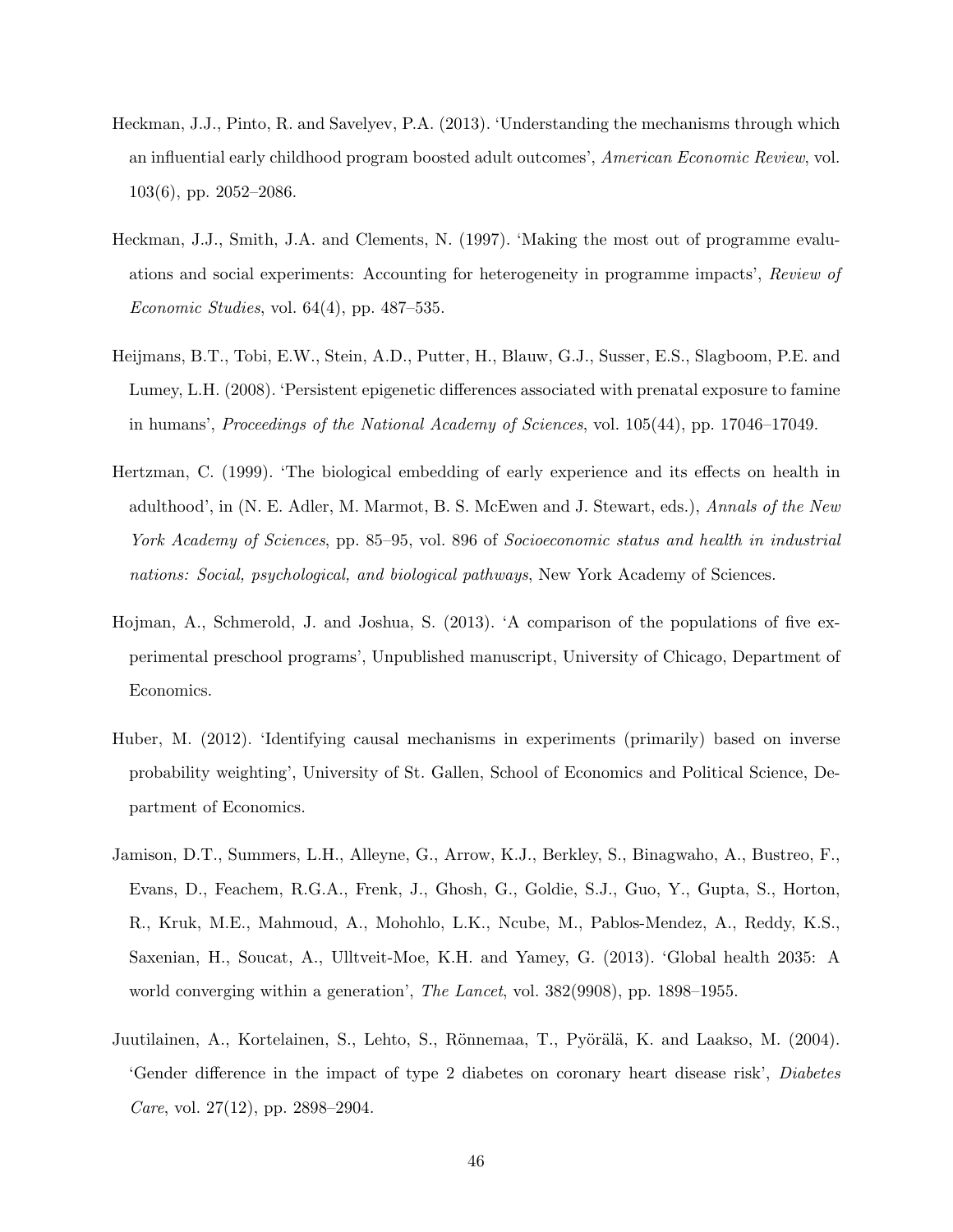- <span id="page-49-4"></span>Karoly, L.A., Kilburn, M.R. and Cannon, J.S. (2005). Early Childhood Interventions : Proven Results, Future Promise, Santa Monica, CA: RAND.
- <span id="page-49-3"></span>Knudsen, E.I., Heckman, J.J., Cameron, J. and Shonkoff, J.P. (2006). 'Economic, neurobiological, and behavioral perspectives on building America's future workforce', Proceedings of the National Academy of Sciences, vol. 103(27), pp. 10155–10162.
- <span id="page-49-0"></span>Kontis, V., Mathers, C.D., Rehm, J., Stevens, G.A., Shield, K.D., Bonita, R., Riley, L.M., Poznyak, V., Beaglehole, R. and Ezzati, M. (2014). 'Contribution of six risk factors to achieving the  $25\times$ 25 non-communicable disease mortality reduction target: A modelling study', The Lancet, vol. 384(9941), pp. 427–437.
- <span id="page-49-8"></span>Kudielka, B.M. and Kirschbaum, C. (2005). 'Sex differences in HPA axis responses to stress: A review', *Biological Psychology*, vol.  $69(1)$ , pp. 113–132.
- <span id="page-49-5"></span>Kuperman, S. (2014a). 'Interviews and reflections of Louise Derman-Sparks, Evelyn Moore, and Constance Kamii', University of Chicago's Center for the Economics of Human Development, Chicago.
- <span id="page-49-6"></span>Kuperman, S. (2014b). 'Interviews of Frances Campbell, Carrie Bynum, Phyllis Royster, Gael McGinness, Joseph Sparling, Albert Collier, and Barbara Wasik', University of Chicago's Center for the Economics of Human Development, Chicago.
- <span id="page-49-7"></span>Lehmann, E.L. and Romano, J.P. (2005). Testing Statistical Hypotheses, New York: Springer Science and Business Media, third edn.
- <span id="page-49-9"></span>Lochner, L. (2011). 'Nonproduction benefits of education: Crime, health, and good citizenship', in (E. A. Hanushek, S. Machin and L. Woessmann, eds.), Handbook of the Economics of Education, pp. 183–282, vol. 4, Amsterdam: North-Holland.
- <span id="page-49-1"></span>Loewenstein, G.F., Asch, D.A. and Volpp, K.G. (2013). 'Behavioral economics holds potential to deliver better results for patients, insurers, and employers', Health Affairs, vol. 32(7), pp. 1244–1250.
- <span id="page-49-2"></span>Loewenstein, G.F., Brennan, T.A. and Volpp, K.G. (2007). 'Asymmetric paternalism to improve health behaviors', *Journal of the American Medical Association*, vol. 298(20), pp. 2415–2417.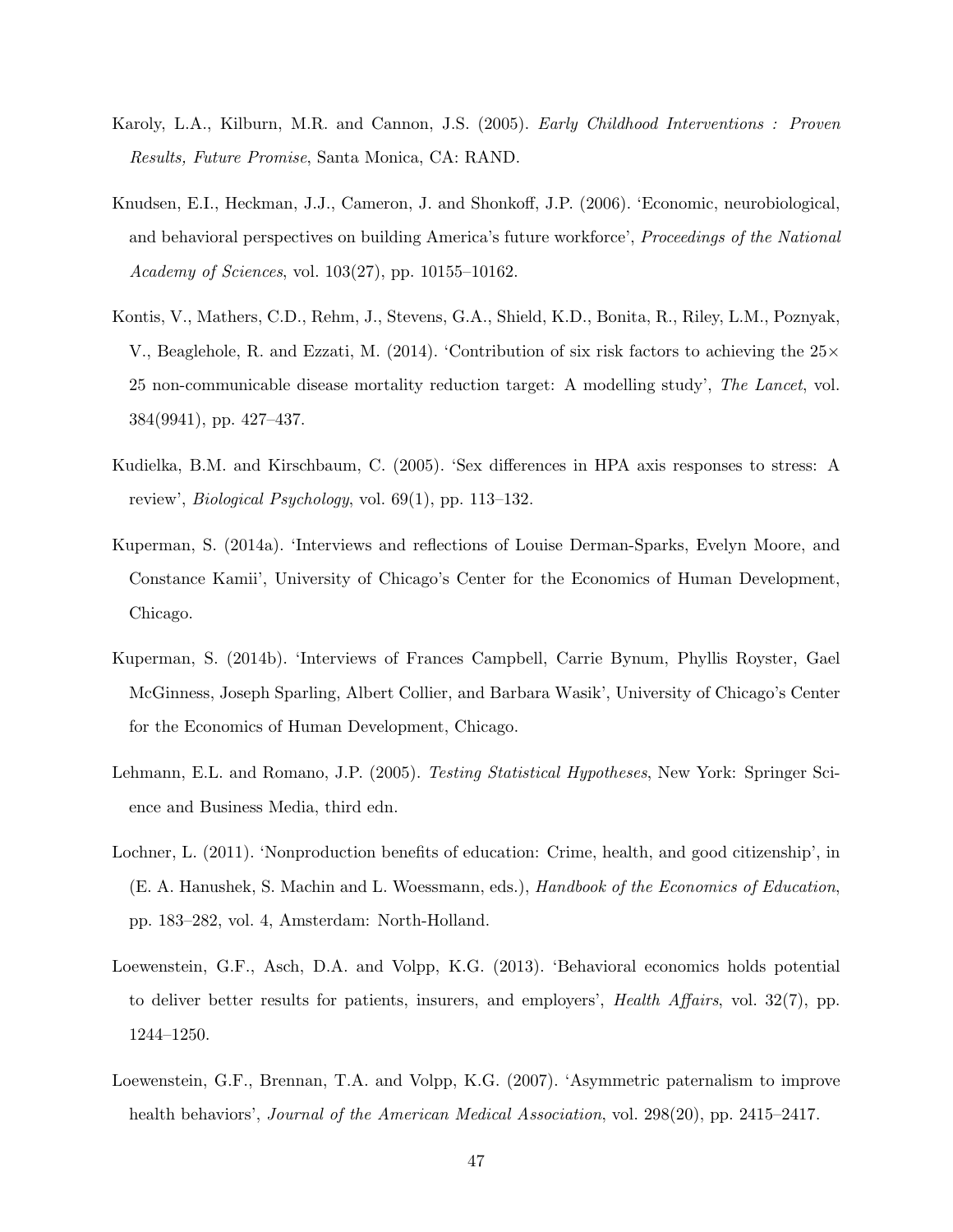- <span id="page-50-2"></span>Lopoo, L.M. and DeLeire, T. (2014). 'Family structure and the economic wellbeing of children in youth and adulthood', Social Science Research, vol. 43, pp. 30–44.
- <span id="page-50-4"></span>Ludwig, J., Kling, J.R. and Mullainathan, S. (2011). 'Mechanism experiments and policy evaluations', Journal of Economic Perspectives, vol. 25(3), pp. 17–38.
- <span id="page-50-5"></span>Marino, M., Masella, R., Bulzomi, P., Campesi, I., Malorni, W. and Franconi, F. (2011). 'Nutrition and human health from a sex–gender perspective', Molecular Aspects of Medicine, vol. 32(1), pp. 1–70.
- <span id="page-50-9"></span>Marmot, M. (2002). 'The influence of income on health: Views of an epidemiologist', *Health Affairs*, vol. 21(2), pp. 31–46.
- <span id="page-50-1"></span>Marmot, M.G. and Wilkinson, R.G. (2006). Social determinants of health, Oxford University Press, second edn.
- <span id="page-50-0"></span>Marteau, T.M., Hollands, G.J. and Fletcher, P.C. (2012). 'Changing human behavior to prevent disease: The importance of targeting automatic processes', Science, vol. 337(6101), pp. 1492– 1495.
- <span id="page-50-6"></span>Matthews, S., Manor, O. and Power, C. (1999). 'Social inequalities in health: Are there gender differences?', Social Science and Medicine, vol. 48(1), pp. 49–60.
- <span id="page-50-3"></span>McGinness, G. and Ramey, C.T. (1981). 'Developing sociolinguistic competence in children', Canadian Journal of Early Childhood Education, vol. 1(2), pp. 22–43.
- <span id="page-50-7"></span>McKee, S.A., O'Malley, S.S., Salovey, P., Krishnan-Sarin, S. and Mazure, C.M. (2005). 'Perceived risks and benefits of smoking cessation: Gender-specific predictors of motivation and treatment outcome', Addictive Behaviors, vol. 30(3), pp. 423–435.
- <span id="page-50-8"></span>Millimet, D.L. and Tchernis, R. (2013). 'The origins of early childhood anthropometric persistence', National Bureau of Economic Research.
- <span id="page-50-10"></span>Moffitt, T.E., Arseneault, L., Belsky, D., Dickson, N., Hancox, R.J., Harrington, H., Houts, R., Poulton, R., Roberts, B.W., Ross, S., Sears, M.R., Thomson, W.M. and Caspi, A. (2011). 'A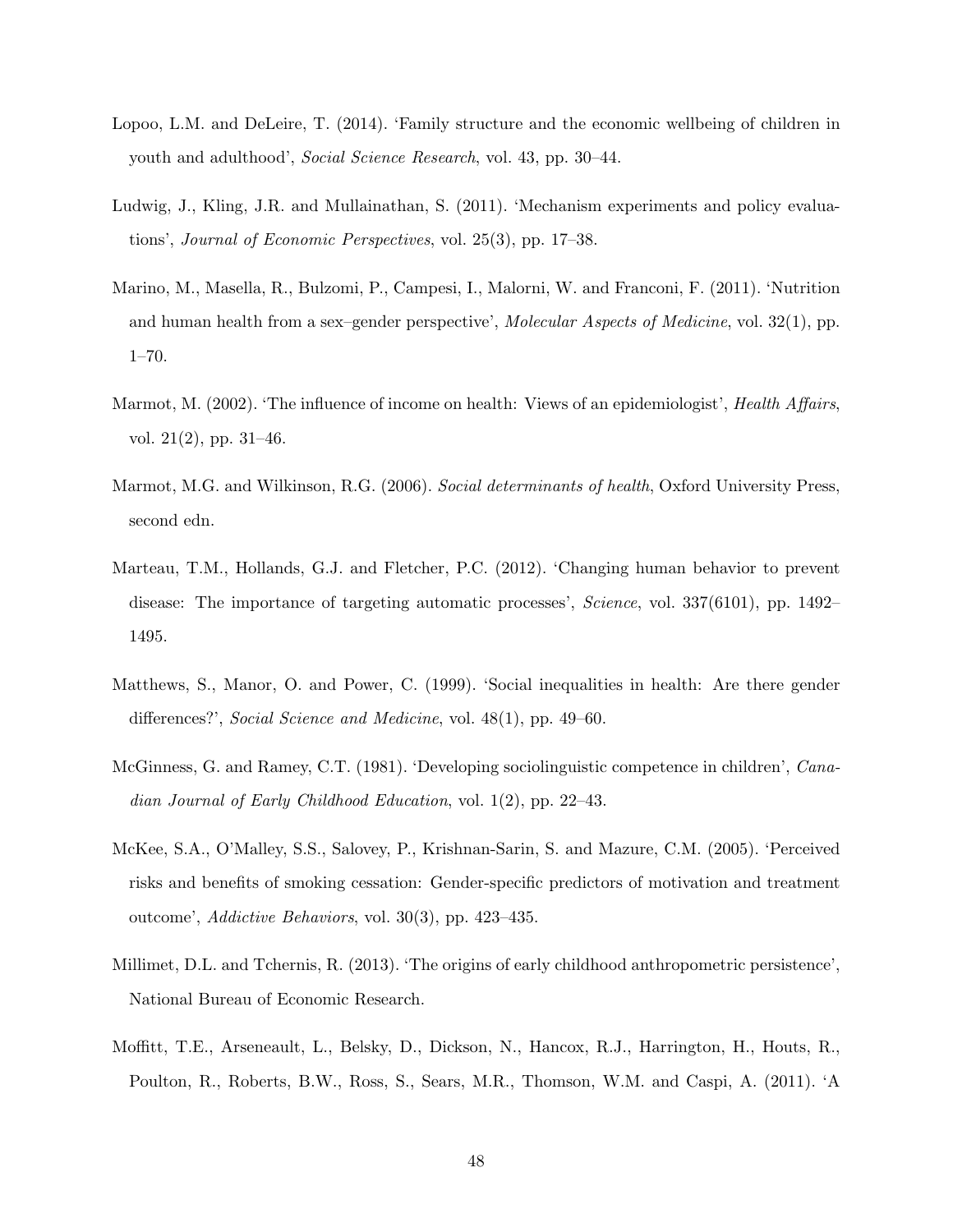gradient of childhood self-control predicts health, wealth, and public safety', Proceedings of the National Academy of Sciences, vol. 108(7), pp. 2693–2698.

- <span id="page-51-0"></span>Mokdad, A.H., Marks, J.S., Stroup, D.F. and Gerberding, J.L. (2004). 'Actual causes of death in the United States, 2000', Journal of the American Medical Association, vol. 291(10), pp. 1238–1245.
- <span id="page-51-2"></span>Moore, E., Derman-Sparks, L., Huth, C., Anderson, E., McClelland, D. and Hamilton, M. (1965). 'Lesson plans from the Perry Preschool Project, 1963-1964 and 1964-1965', Unpublished manuscript, High/Scope Educational Research Foundation.
- <span id="page-51-3"></span>Muennig, P., Robertson, D., Johnson, G., Campbell, F., Pungello, E.P. and Neidell, M. (2011). 'The effect of an early education program on adult health: the Carolina Abecedarian Project randomized controlled trial', American Journal of Public Health, vol. 101(3), pp. 512–516.
- <span id="page-51-4"></span>Muennig, P., Schweinhart, L., Montie, J. and Neidell, M. (2009). 'Effects of a prekindergarten educational intervention on adult health: 37-year follow-up results of a randomized controlled trial', American Journal of Public Health, vol. 99(8), pp. 1431–1437.
- <span id="page-51-5"></span>Ogden, C.L., Carroll, M.D., Kit, B.K. and Flegal, K.M. (2014). 'Prevalence of childhood and adult obesity in the United States, 2011-2012', Journal of the American Medical Association, vol. 311(8), pp. 806–814.
- <span id="page-51-6"></span>Park, M.H., Falconer, C., Viner, R.M. and Kinra, S. (2012). 'The impact of childhood obesity on morbidity and mortality in adulthood: A systematic review', *Obesity Reviews*, vol. 13(11), pp. 985–1000, ISSN 1467-789X, doi:10.1111/j.1467-789X.2012.01015.x.
- <span id="page-51-7"></span>Pulkki-Råback, L., Elovainio, M., Kivimäki, M., Raitakari, O.T. and Keltikangas-Järvinen, L. (2005). 'Temperament in childhood predicts body mass in adulthood: The Cardiovascular Risk in Young Finns Study', Health Psychology, vol. 24(3), p. 307.
- <span id="page-51-1"></span>Pungello, E.P., Kainz, K., Burchinal, M., Wasik, B.H., Sparling, J.J. and Ramey, C.T. (2010). 'Early educational intervention, early cumulative risk, and the early home environment as predictors of young adult outcomes within a high-risk sample', *Child Development*, vol. 81(1), pp. 410–426.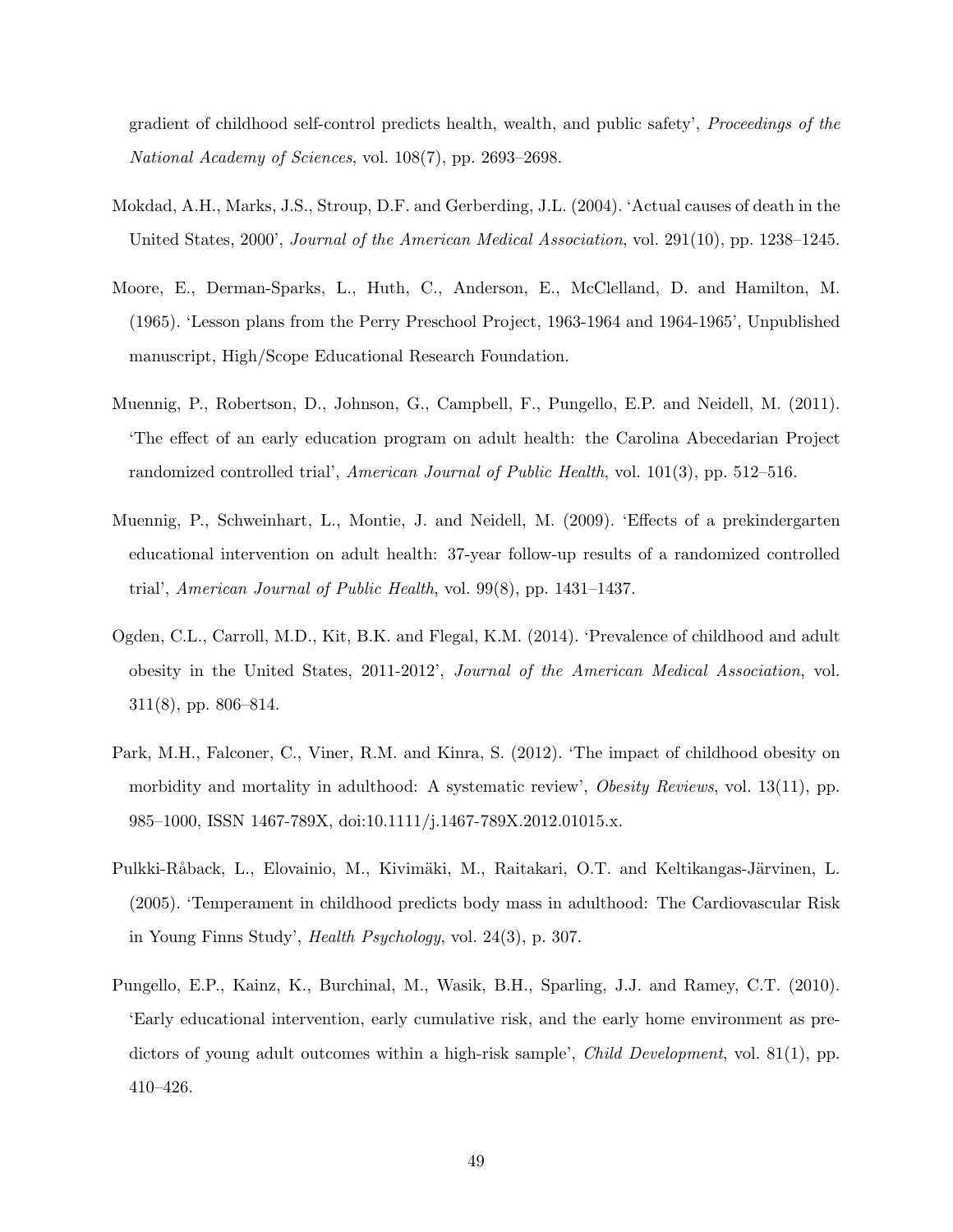- <span id="page-52-0"></span>Ramey, C.T., Campbell, F.A., Burchinal, M., Skinner, M.L., Gardner, D.M. and Ramey, S.L. (2000). 'Persistent effects of early childhood education on high-risk children and their mothers', Applied Developmental Science, vol. 4(1), pp. 2–14.
- <span id="page-52-1"></span>Ramey, C.T., Collier, A.M., Sparling, J.J., Loda, F.A., Campbell, F.A., Ingram, D.A. and Finkelstein, N.W. (1976). 'The Carolina Abecedarian Project: A longitudinal and multidisciplinary approach to the prevention of developmental retardation', in (T. Tjossem, ed.), Intervention Strategies for High-Risk Infants and Young Children, pp. 629–655, Baltimore, MD: University Park Press.
- <span id="page-52-3"></span>Ramey, C.T., Holmberg, M.C., Sparling, J.H. and Collier, A.M. (1977). 'An introduction to the Carolina Abecedarian Project', in (B. M. Caldwell and D. J. Stedman, eds.), Infant Education: A Guide for Helping Handicapped Children in the First Three Years, pp. 101–121, chap. 7, Walker and Company.
- <span id="page-52-2"></span>Ramey, C.T., McGinness, G.D., Cross, L., Collier, A.M. and Barrie-Blackley, S. (1982). 'The Abecedarian approach to social competence: Cognitive and linguistic intervention for disadvantaged preschoolers', in (K. M. Borman, ed.), The Social Life of Children in a Changing Society, pp. 145–174, Hillsdale, NJ: Lawrence Erlbaum Associates.
- <span id="page-52-5"></span>Rieker, P.P. and Bird, C.E. (2005). 'Rethinking gender differences in health: Why we need to integrate social and biological perspectives', Journals of Gerontology Series B: Psychological Sciences and Social Sciences, vol. 60(Special Issue 2), pp. S40–S47.
- <span id="page-52-4"></span>Roberts, J.E., Sanyal, M.A., Burchinal, M.R., Collier, A.M., Ramey, C.T. and Henderson, F.W. (1986). 'Otitis media in early childhood and its relationship to later verbal and academic performance', Pediatrics, vol. 78(3), pp. 423–430.
- <span id="page-52-6"></span>Sacks, F.M., Svetkey, L.P., Vollmer, W.M., Appel, L.J., Bray, G.A., Harsha, D., Obarzanek, E., Conlin, P.R., Miller, E.R., Simons-Morton, D.G., Karanja, N., Lin, P.H., Aickin, M., Most-Windhauser, M.M., Moore, T.J., Proschan, M.A. and Cutler, J.A. (2001). 'Effects on blood pressure of reduced dietary sodium and the dietary approaches to stop hypertension (DASH) diet', New England Journal of Medicine, vol. 344(1), pp. 3–10.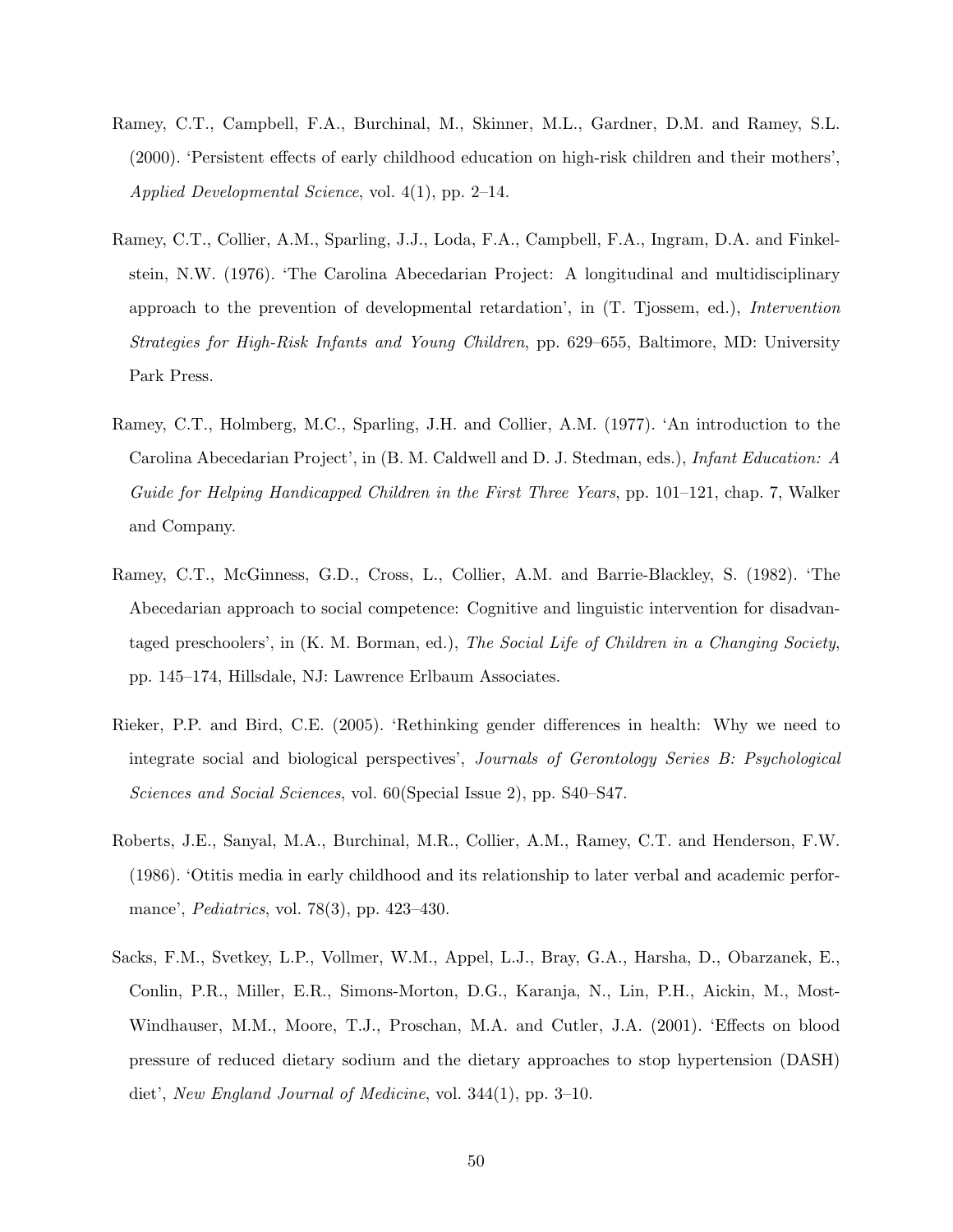- <span id="page-53-2"></span>Sanyal, M.A., Henderson, F.W., Stempel, E.C., Collier, A.M. and Denny, F.W. (1980). 'Effect of upper respiratory tract infection on eustachian tube ventilatory function in the preschool child', Journal of Pediatrics, vol. 97(1), pp. 11–15, ISSN 0022-3476, doi:10.1016/S0022-3476(80)80121-1.
- <span id="page-53-0"></span>Sherwin, R.S., Anderson, R.M., Buse, J.B., Chin, M.H., Eddy, D., Fradkin, J., Ganiats, T.G., Ginsberg, H.N., Kahn, R., Nwankwo, R., Rewers, M., Schlessinger, L., Stern, M., Vinicor, F. and Zinman, B. (2004). 'Prevention or delay of type 2 diabetes', Diabetes Care, vol. 27(Supplement 1), pp. S47–S54.
- <span id="page-53-3"></span>Short, S.E., Yang, Y.C. and Jenkins, T.M. (2013). 'Sex, gender, genetics, and health', American Journal of Public Health, vol. 103(S1), pp. S93–S101.
- <span id="page-53-7"></span>Sloan, F.A., Ostermann, J., Conover, C., Taylor, D.H. and Picone, G. (2004). The Price of Smoking, Cambridge, MA: MIT Press.
- <span id="page-53-9"></span>Smith, J.P. (1999). 'Healthy bodies and thick wallets: The dual relation between health and economic status', Journal of Economic Perspectives, vol. 13(2), pp. 145–166.
- <span id="page-53-1"></span>Sparling, J. and Lewis, I. (1979). LearningGames for the First Three Years : A Guide to Parent/Child Play, New York, NY: Berkley Books.
- <span id="page-53-6"></span>Taylor, D.H., Hasselblad, V., Henley, S.J., Thun, M.J. and Sloan, F.A. (2002). 'Benefits of smoking cessation for longevity', American Journal of Public Health, vol. 92(6), pp. 990–996.
- <span id="page-53-8"></span>Taylor, S.E. (2010). 'Mechanisms linking early life stress to adult health outcomes', Proceedings of the National Academy of Sciences, vol. 107(19), pp. 8507–8512.
- <span id="page-53-5"></span>U.S. Department of Health and Human Services (2010). 'How tobacco smoke causes disease: The biology and behavioral basis for smoking-attributable disease', U.S. Department of Health and Human Services, Centers for Disease Control and Prevention, National Center for Chronic Disease Prevention and Health Promotion, Office on Smoking and Health, Atlanta, GA.
- <span id="page-53-4"></span>Waldron, I. (1991). 'Patterns and causes of gender differences in smoking', Social Science and Medicine, vol. 32(9), pp. 989–1005.